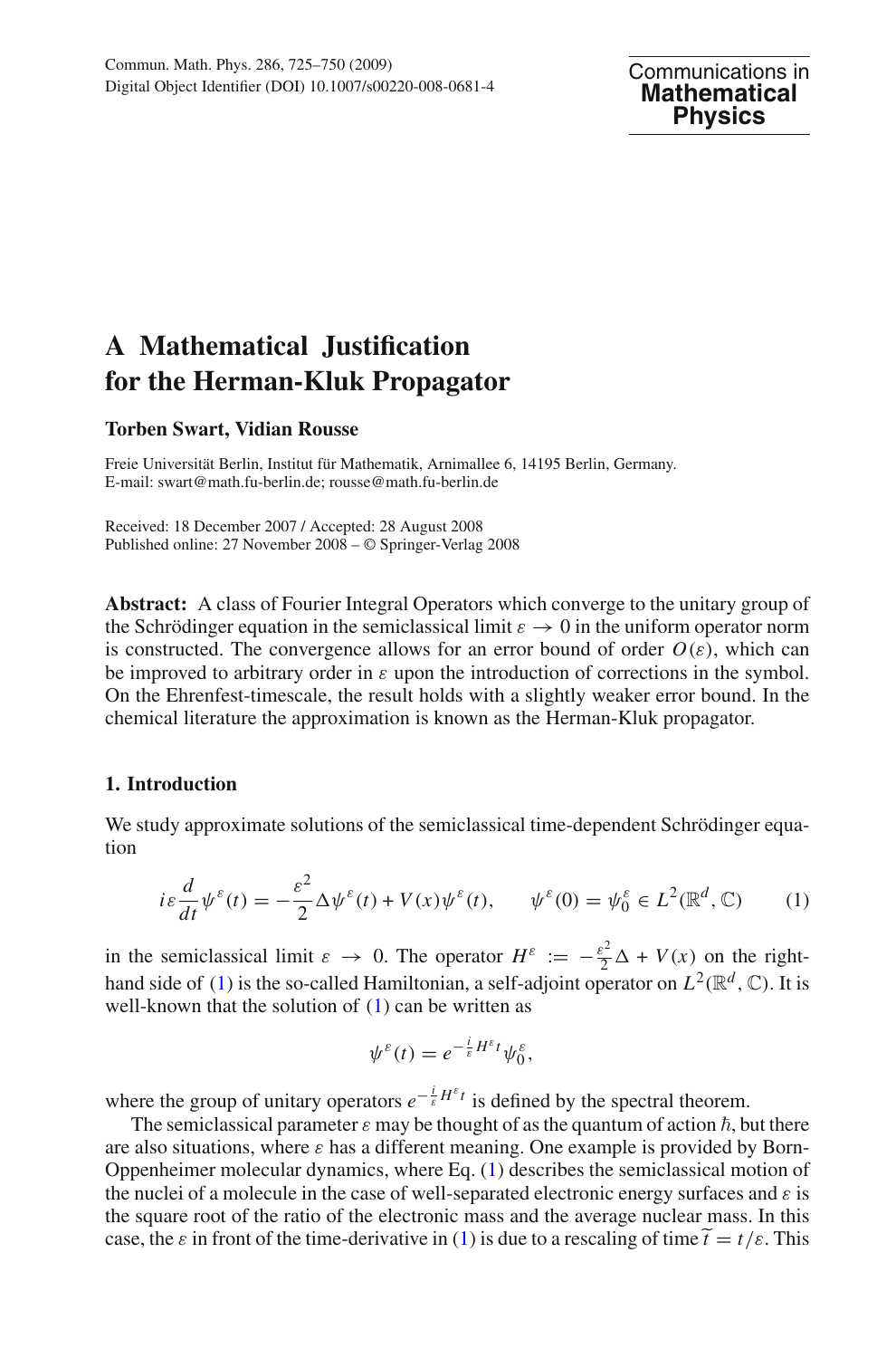particular choice, the so-called "distinguished limit" (see [\[Co68\]](#page-24-0)) leads to a non-trivial movement of the nuclei on timescales of order *O*(1).

To formulate our main result, we introduce the following class of Fourier Integral Operators (FIOs):

$$
\mathcal{I}^{\varepsilon}(\kappa^t; u)\varphi(x) := \frac{1}{(2\pi\varepsilon)^{3d/2}} \int_{\mathbb{R}^{3d}} e^{\frac{i}{\varepsilon}\Phi^{\kappa^t}(x, y, q, p)} u(x, y, q, p)\varphi(y) \,dq \,dp \,dy,\tag{2}
$$

<span id="page-1-1"></span>where

- $\kappa^t(q, p) = \left( X^{\kappa^t}(q, p), \, \Xi^{\kappa^t}(q, p) \right)$  is a C<sup>1</sup>-family of *canonical transformations* of the classical phase space  $T^* \mathbb{R}^d = \mathbb{R}^d \times \mathbb{R}^d$ .
- $S^{k^t}(q, p)$  is the associated *classical action*

$$
S^{\kappa^t}(q, p) = \int_0^t \left[ \frac{d}{dt} X^{\kappa^{\tau}}(q, p) \cdot \Xi^{\kappa^{\tau}}(q, p) - (h \circ \kappa^{\tau})(q, p) \right] d\tau,
$$

<span id="page-1-0"></span>• the complex-valued *phase function* is given by *unction* is given

$$
\Phi^{\kappa^{t}}(x, y, q, p) = S^{\kappa^{t}}(q, p) + \Xi^{\kappa^{t}}(q, p) \cdot \left(x - X^{\kappa^{t}}(q, p)\right) - p \cdot (y - q)
$$

$$
+ \frac{i}{2} \left|x - X^{\kappa^{t}}(q, p)\right|^{2} + \frac{i}{2} \left|y - q\right|^{2}, \tag{3}
$$

• and the *symbol u* is a smooth complex-valued function which is bounded with all its derivatives.

For this class of operators, the authors previously established an *L*2-boundedness result, see [\[RoSw07](#page-25-0)]. The central result of this paper reads

**Theorem.** Let  $e^{-\frac{i}{\varepsilon}H^{\varepsilon}t}$  be the propagator defined by the time-dependent Schrödinger *equation* [\(1\)](#page-0-0) *on the time-interval*  $[-T, T]$  *with subquadratic potential*  $V \in C^{\infty}(\mathbb{R}^d, \mathbb{R})$ *, i.e.*  $\sup_{x \in \mathbb{R}^d} |\partial_x^{\alpha} V(x)| < \infty$  *for all*  $\alpha \in \mathbb{N}^d$  *with*  $|\alpha| \geq 2$ *. Then Propagator defined*<br>  $all [-T, T]$  with sub<br>  $ial \alpha \in \mathbb{N}^d$  with  $|c$ <br>  $\frac{i}{\varepsilon} H^{\varepsilon}t - \mathcal{I}^{\varepsilon} (\kappa^t; u)$ 

$$
\sup_{t\in[-T,T]}\left\|e^{-\frac{i}{\varepsilon}H^{\varepsilon}t}-\mathcal{I}^{\varepsilon}\left(\kappa^{t};u\right)\right\|_{L^{2}\to L^{2}}\leq C(T)\varepsilon,
$$

*where*  $\kappa^t = (X^{\kappa^t}, \Xi^{\kappa^t})$  *and u are uniquely given as* 

• *the flow associated to the classical Hamiltonian*  $h(x, \xi) = \frac{1}{2} |\xi|^2 + V(x)$ *:* 

$$
\frac{d}{dt}X^{k'}(q, p) = \Xi^{k'}(q, p) \qquad X^{k^0}(q, p) = q,
$$
\n
$$
\frac{d}{dt}\Xi^{k'}(q, p) = -\nabla V\left(X^{k'}(q, p)\right) \quad \Xi^{k^0}(q, p) = p,
$$
\nthe Cauchy-problem

\n
$$
f(p, p) = \frac{1}{2}u(t, q, p)
$$
\ntr
$$
\left(\mathcal{Z}^{-1}\left(F^{k'}(q, p)\right)\right) \frac{d}{dt}\mathcal{Z}\left(F^{k'}(q, p)\right)
$$

*and*

• *the solution of the Cauchy-problem*

$$
\frac{d}{dt}u(t,q,p) = \frac{1}{2}u(t,q,p)\text{tr}\left(\mathcal{Z}^{-1}\left(F^{\kappa^t}(q,p)\right)\frac{d}{dt}\mathcal{Z}\left(F^{\kappa^t}(q,p)\right)\right),
$$
  
 
$$
u(0,q,p) = 2^{d/2}.
$$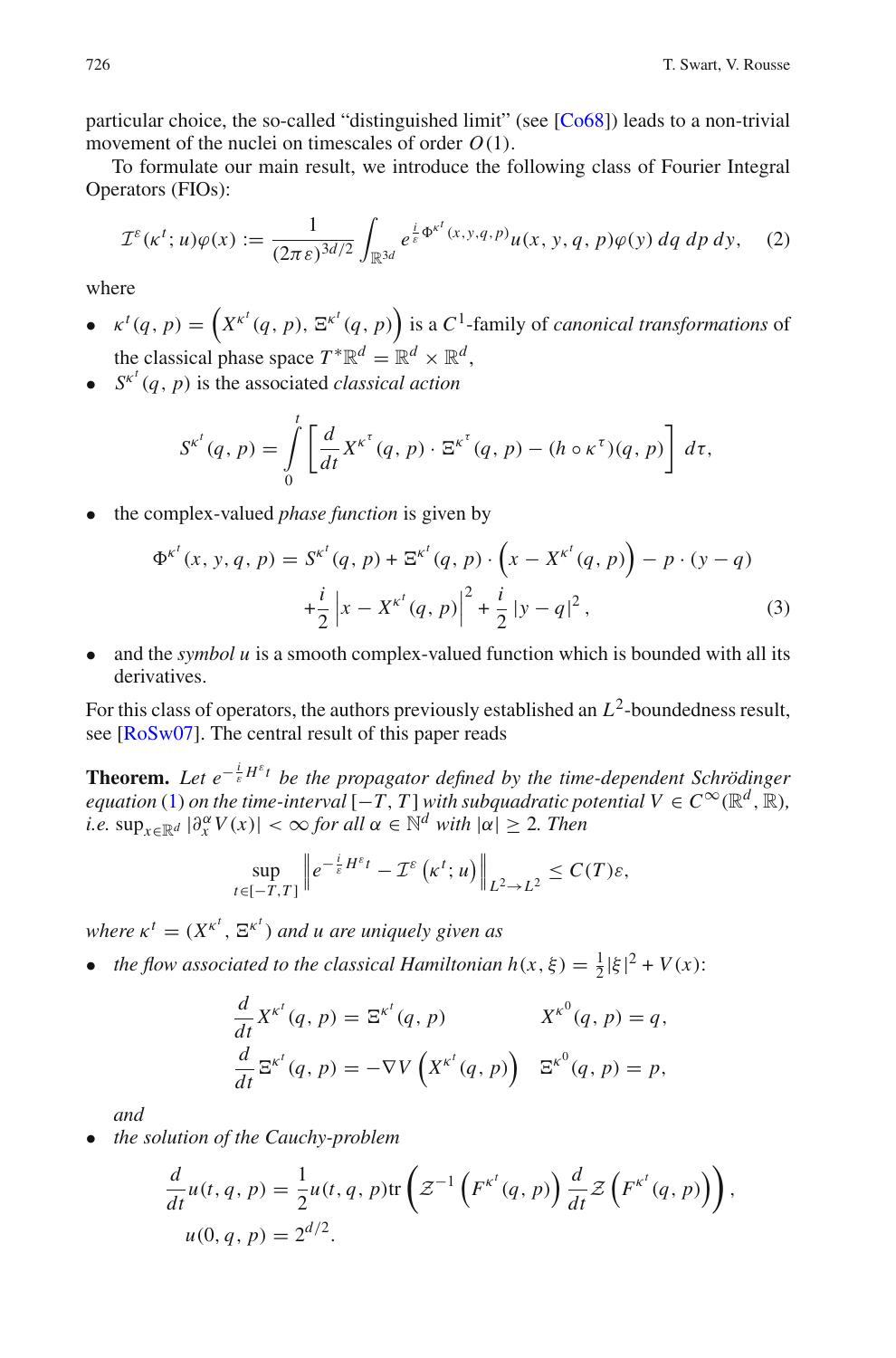*The* C*d*×*<sup>d</sup> -valued function*

natical Justinction for the Herman-Kluk Propagator

\n
$$
\times d
$$
\n-valued function

\n
$$
\mathcal{Z}\left(F^{\kappa^{t}}(q, p)\right) = (i \text{ id } id)F^{\kappa^{t}}(q, p)^{\dagger}\begin{pmatrix} -i \text{ id} \\ id \end{pmatrix}
$$
\n
$$
= X_{q}^{\kappa^{t}}(q, p) - i X_{p}^{\kappa^{t}}(q, p) + i \Xi_{q}^{\kappa^{t}}(q, p) + \Xi_{p}^{\kappa^{t}}(q, p),
$$

*depends on elements of the transposed Jacobian*

$$
F^{\kappa^{t}}(q, p)^{\dagger} = \begin{pmatrix} X_{q}^{\kappa^{t}}(q, p) & \Xi_{q}^{\kappa^{t}}(q, p) \\ X_{p}^{\kappa^{t}}(q, p) & \Xi_{p}^{\kappa^{t}}(q, p) \end{pmatrix}
$$

 $of \kappa^t$  *with respect to*  $(q, p)$ *.* 

The equation for *u* is easily solved. Its solution is the so-called Herman-Kluk prefactor

$$
u(t, q, p) = \left(\det \mathcal{Z}\left(F^{\kappa^t}(q, p)\right)\right)^{\frac{1}{2}},
$$

where the branch of the square root is chosen by continuity in time starting from  $t = 0$ . We presented a simplified version of our main result. Theorem [2](#page-12-0) will essentially add three central aspects. First, we will state it for more general Hamilton operators, namely certain Weyl-quantised pseudodifferential operators. Second, the error estimate can be improved to  $\varepsilon^{N}$ , where *N* is arbitrary large by adding a correction of the form  $\sum_{n=1}^{N-1} \varepsilon^{n} u_n$ to *u*. As *u*, the  $u_n$  are solutions of explicitly solvable Cauchy-problems. Third, for the Ehrenfest-timescale  $T(\varepsilon) = C_T \log(\varepsilon^{-1})$  the result still holds with a slightly weaker bound.

Whereas there is an abundant number of works on Fourier Integral Operators in the mathematical literature, only a few of them provide explicit global expressions, which can serve as a starting point for computational methods. The first works which apply FIOs with real-valued phase function to this problem are [\[KiKu81\]](#page-25-1) and [\[Ki82](#page-25-2)]. In this case one has to deal with the boundary value problem

Given 
$$
x, y \in \mathbb{R}^d
$$
, find p such that  $X^{\kappa^t}(y, p) = x$ .

To get uniqueness for its solution one has either to restrict to short times *t* or to impose very strong restrictions on the potential. The same problems are met in [\[Fu79](#page-24-1)], where Fujiwara applies a related class of operators without integral in the oscillatory kernel to the Schrödinger equation to justify the time-slicing approach for Feynman's path integrals.

One way to avoid the caustic problem is provided by the Hörmander-Maslov theory. Here the global FIO is represented as a sum over local oscillatory integral operators with compactly supported symbols. Moreover, in each local term, an individual basis in phase-space is chosen to avoid the caustic problem.

The major advantage of complex-valued phase functions is that they provide one global oscillatory integral representation for the operator. In the non-semiclassical setting, Tataru shows in [\[Ta04](#page-25-3)] that the unitary group of time evolution is an FIO with complex-valued phase function (different from  $(3)$ ). He also establishes that the simpler choice  $u(t, q, p) = 2^{d/2}$  leads to a parametrix for the non-semiclassical Schrödinger equation. Similar results are shown in [\[Bo03](#page-24-2)].

A class of operators related to [\(2\)](#page-1-1) is used in the works [\[LaSi00\]](#page-25-4) and [\[Bu02\]](#page-24-3) for the construction of approximate solutions of the semiclassical time-dependent Schrödinger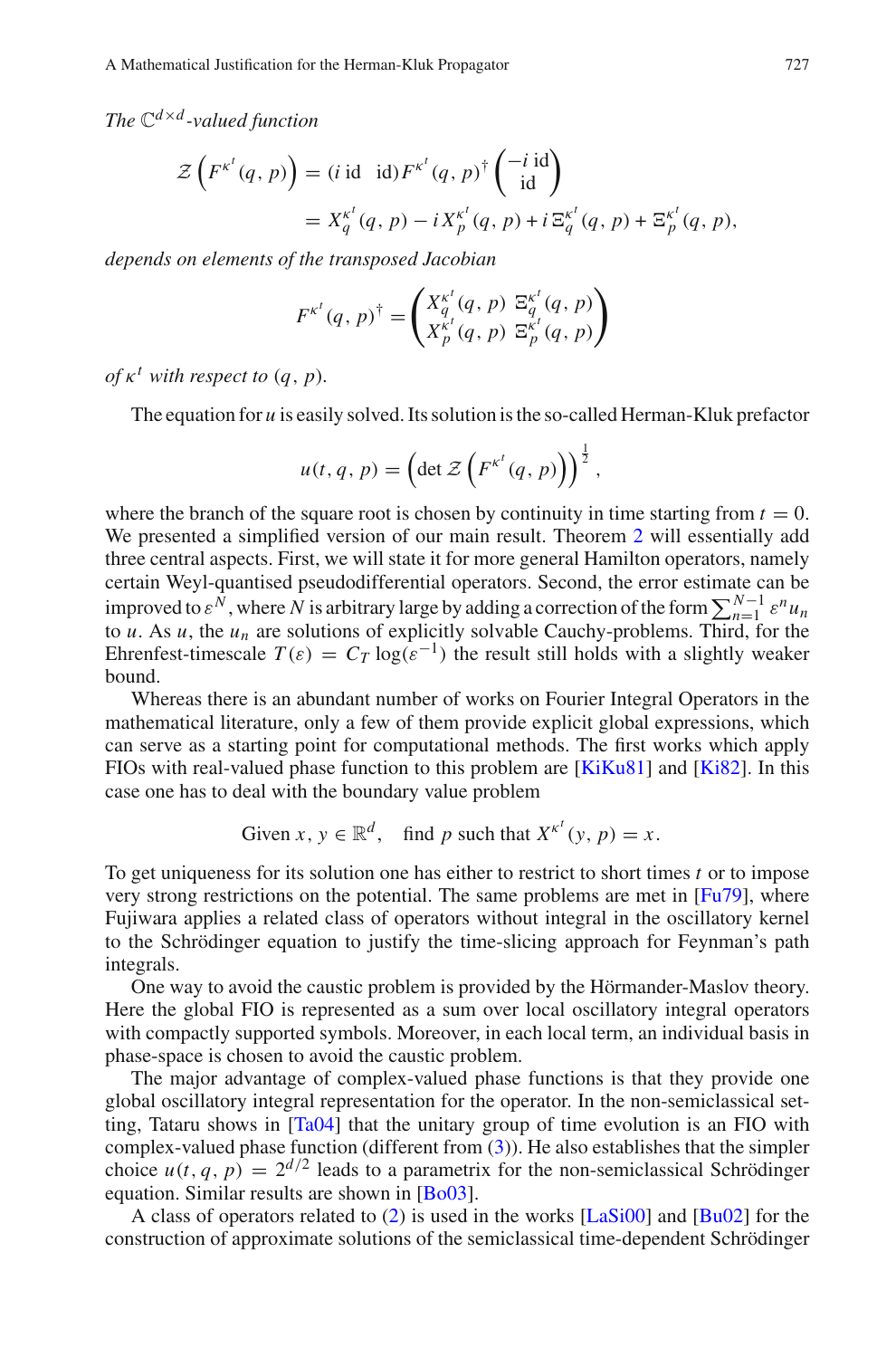equation. In their case, the kernel consists of an integral over the momentum space in contrast to the phase-space integral in our expression **heir ca**<br>*phase*<br>**;**  $\tilde{u}$ )ψ)

$$
\left(\widetilde{\mathcal{I}}^{\varepsilon}(\kappa^t;\widetilde{u})\psi\right)(x)=\frac{1}{(2\pi\varepsilon)^d}\int_{T^*\mathbb{R}^d}e^{\frac{i}{\varepsilon}\Phi^{\kappa^t}(x,y,y,p)}\widetilde{u}(t,y,p)\psi(y)\,dp\,dy.
$$

Moreover, these works only allow compactly supported symbols, which enforces the truncation of the Hamiltonian in momentum. Finally there is the work of Bily and Robert [\[BiRo01](#page-24-4)], which treats the so-called Thawed Gaussian Approximation discussed below.

Results on FIOs on the Ehrenfest-timescale do not seem to be present in the literature so far. However, in [\[HaJo00\]](#page-25-5) and [\[CoRo97\]](#page-24-5), the time-evolution of coherent states is studied on the Ehrenfest timescale. Moreover [\[BiRo03](#page-24-6)] discusses the time-evolution of expectation values with respect to certain localised states and [\[BaGrPa99\]](#page-24-7) and [\[BoRo02\]](#page-24-8) investigate the propagation of observables with error bounds in operator norm.

In addition to the mathematical literature connecting the time-dependent Schrödinger equation and Fourier Integral Operators, there is an abundant number of papers in chemical journals on this topic. Nevertheless, the focus is mainly put on three approximations: the "Thawed Gaussian Approximation" (TGA), the "Frozen Gaussian Approximation" (FGA) and the Herman-Kluk expression. Confusingly, in the chemical literature both TGA and FGA do not only refer to specific algorithms but they are also used to describe whole classes of approximations. For example, the Herman-Kluk approximation is sometimes considered as an FGA, whereas the TGA refers both to the time-evolution of a coherent state and a Fourier Integral Operator. We give a short formal discussion of the most important methods in the rest of this introduction hinting at related rigorous results.

The starting point is the following identity, which holds for  $\psi \in L^2(\mathbb{R}^d, \mathbb{C})$ :

$$
\psi(x) = \frac{1}{(2\pi\epsilon)^d} \int_{T^*\mathbb{R}^d} g_{(q,p)}^{\varepsilon}(x) \langle g_{(q,p)}^{\varepsilon}, \psi \rangle \, dq \, dp,\tag{4}
$$

<span id="page-3-0"></span>where

$$
g_{(q,p)}^{\varepsilon}(x) = \frac{1}{(\pi \varepsilon)^{d/4}} e^{-|x-q|^2/2\varepsilon} e^{ip \cdot (x-q)/\varepsilon}
$$
(5)

denotes the coherent state centered at  $(q, p)$  in phase space  $T^*\mathbb{R}^d$ . Within the chemical community, Eq. [\(4\)](#page-3-0) is heuristically explained as an "expansion in an overcomplete set of Gaussians", but the equality can be made rigorous with the help of the FBI-transform, consider  $[Ma02]$  $[Ma02]$ . Applying the unitary group of [\(1\)](#page-0-0) to expression [\(4\)](#page-3-0), one gets the formal equality

$$
\left(e^{-\frac{i}{\varepsilon}\rho\rho^{\varepsilon}(h)t}\psi_0^{\varepsilon}\right)(x) = \frac{1}{(2\pi\varepsilon)^d} \int_{T^*\mathbb{R}^d} \left(e^{-\frac{i}{\varepsilon}\rho\rho^{\varepsilon}(h)t}g^{\varepsilon}_{(q,p)}\right)(x)\langle g^{\varepsilon}_{(q,p)},\psi_0^{\varepsilon}\rangle \,dq \,dp. \tag{6}
$$

<span id="page-3-1"></span>Hence, one expects an approximation to the solution of [\(1\)](#page-0-0) if the following approximate expression for the time-evolution of coherent states is used in  $(6)$ , e<br>e solu<br>det (

<span id="page-3-2"></span>
$$
\left(e^{-\frac{i}{\varepsilon}op^{\varepsilon}(h)t}g^{\varepsilon}_{(q,p)}\right)(x) \approx \frac{1}{(\pi\varepsilon)^{d/4}} \left[\det\left(X_{q}^{\kappa^{t}}(q,p)+iX_{p}^{\kappa^{t}}(q,p)\right)\right]^{-\frac{1}{2}} \qquad (7)
$$
  
 
$$
\times e^{\frac{i}{\varepsilon}S^{\kappa^{t}}(q,p)} e^{-(x-X^{\kappa^{t}}(q,p))\cdot\Theta^{\kappa^{t}}(q,p)(x-X^{\kappa^{t}}(q,p))/2\varepsilon} e^{i\Xi^{\kappa^{t}}(q,p)\cdot(x-X^{\kappa^{t}}(q,p))/\varepsilon}
$$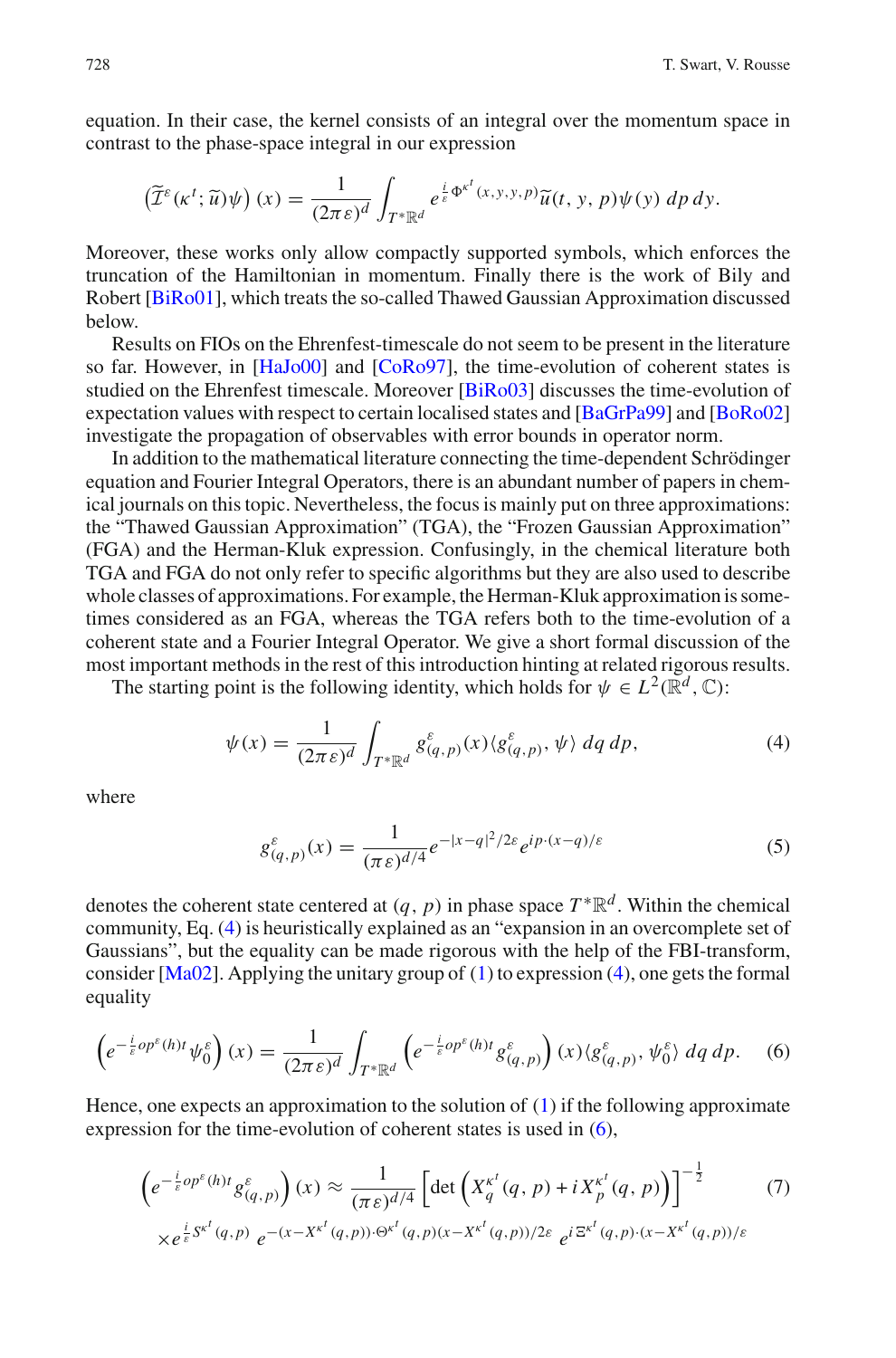with

$$
\Theta^{\kappa^t}(q, p) = -i \left( \Xi_q^{\kappa^t}(q, p) + i \Xi_p^{\kappa^t}(q, p) \right) \left( X_q^{\kappa^t}(q, p) + i X_p^{\kappa^t}(q, p) \right)^{-1}.
$$

In the chemical literature [\(7\)](#page-3-2) was first derived in [\[He75](#page-25-7)]. For rigorous mathematical results consider [\[Ha85](#page-24-9), Ha98 or [CoRo97](#page-24-5)]. As the coherent state changes its width, expression [\(7\)](#page-3-2) and the resulting operator were baptised "Thawed Gaussian Approximation".

However, it turns out numerically (see e.g. the computations in [\[HaRoGr04](#page-25-8)]) that more accurate approximations are obtained if one drops the time-dependent spreading and uses expressions like [\(2\)](#page-1-1). In the simplest case, the symbol  $u \equiv 1$  is held constant in *t*, *q* and *p*. This approximation is known as the "Frozen Gaussian Approximation" and holds only for times of order  $O(\varepsilon)$ , see the remark after Theorem [2.](#page-12-0) To get to the longer times of order  $O(1)$ , the more sophisticated choice of  $u(t, q, p)$  as the Herman-Kluk prefactor is needed, see [\[HeKl84\]](#page-25-9) for the original work and  $[Ka94]$  $[Ka94]$  and  $[Ka06]$  $[Ka06]$  for works, which are methodically related to our presentation. Moreover, the latter of them presents the first derivation of the higher order corrections.

*Organisation of the paper and notation.* The paper is organised in the following way. Sect. [2](#page-5-0) will set the stage for the discussion of our approximation. Here we will recall central definitions and results on Fourier Integral Operators, first and foremost their definition and well-definedness on the functions of Schwartz class as well as their bound as operators acting on  $L^2(\mathbb{R}^d, \mathbb{C})$ , see Definition [6](#page-8-0) and Theorem [1.](#page-9-0) Most of the results of this section can be found in [\[RoSw07\]](#page-25-0) and we refer the reader to that paper for a more detailed discussion and motivation of them. In Sect. [3](#page-9-1) we state results on the composition of Weyl-quantised pseudo-differential operators and Fourier Integral Operators, see Proposition [2](#page-10-0) and investigate the time-derivative of a  $C<sup>1</sup>$ -family of Fourier Integral Operators in Proposition [3.](#page-11-0) Moreover, we combine these results to the statement and proof of our main result, Theorem [2.](#page-12-0) Finally, Sect. [4](#page-16-0) is devoted to the proofs of the central composition results.

We close this introduction by a short discussion of the notation. Throughout this paper, we will use standard multiindex notation. Vectors will always be considered as column Operators in Proposition 3. Moreover, we combine these results to the statement and proof of our main result, Theorem 2. Finally, Sect. 4 is devoted to the proofs of the central composition results. We close this introduc and extended to vectors  $a, b \in \mathbb{C}^d$  by the same formula. The transpose of a matrix *A* will be  $A^{\dagger}$ , whereas  $A^* := \overline{A}^{\dagger}$  denotes its adjoint and finally *e j* will stand for the *j*<sup>th</sup> canonical basis vector of  $\mathbb{R}^d$  or  $\mathbb{C}^d$ .

For a differentiable mapping  $F \in C^1(\mathbb{R}^d, \mathbb{C}^d)$ , we will use both  $(\partial_x F)(x)$  and  $F_x(x)$ for the transpose of its Jacobian at *x*, i.e.  $((\partial_x F)(x))_{jk} = (F_x(x))_{jk} = (\partial_{x_j} F_k)(x)$ . This leads to the identity  $\partial_x (F \cdot G) = G_x F + F_x G$  for  $F, G \in C^1(\mathbb{R}^d, \mathbb{C}^d)$ . The Hessian matrix of a mapping  $F \in C^2(\mathbb{R}^d, \mathbb{C})$  will be denoted by  $\text{Hess}_x F(x)$ .

For the sake of better readability of the formulae, we will be somewhat sloppy with respect to the distinction between functions and their values. As a crucial example, we will write  $(x - X^k(q, p))v$  for the function  $(x, y, q, p) \mapsto (x - X^k(q, p))v(x, y, q, p)$ .<br>When dealing with canonical transformations, we introduce will write  $(x - X<sup>K</sup>(q, p))v$  for the function  $(x, y, q, p) \mapsto (x - X<sup>K</sup>(q, p))v(x, y, q, p)$ .

for a complex linear combination of the components:

When dealing with canonical transformations, we introduce the following notations  
a complex linear combination of the components:  

$$
Z^{k}(q, p) := (\Theta^{x})^{\frac{1}{2}} X^{k}(q, p) + i (\Theta^{x})^{-\frac{1}{2}} \Xi^{k}(q, p),
$$

$$
\overline{Z}^{k}(q, p) := (\Theta^{x})^{\frac{1}{2}} X^{k}(q, p) - i (\Theta^{x})^{-\frac{1}{2}} \Xi^{k}(q, p).
$$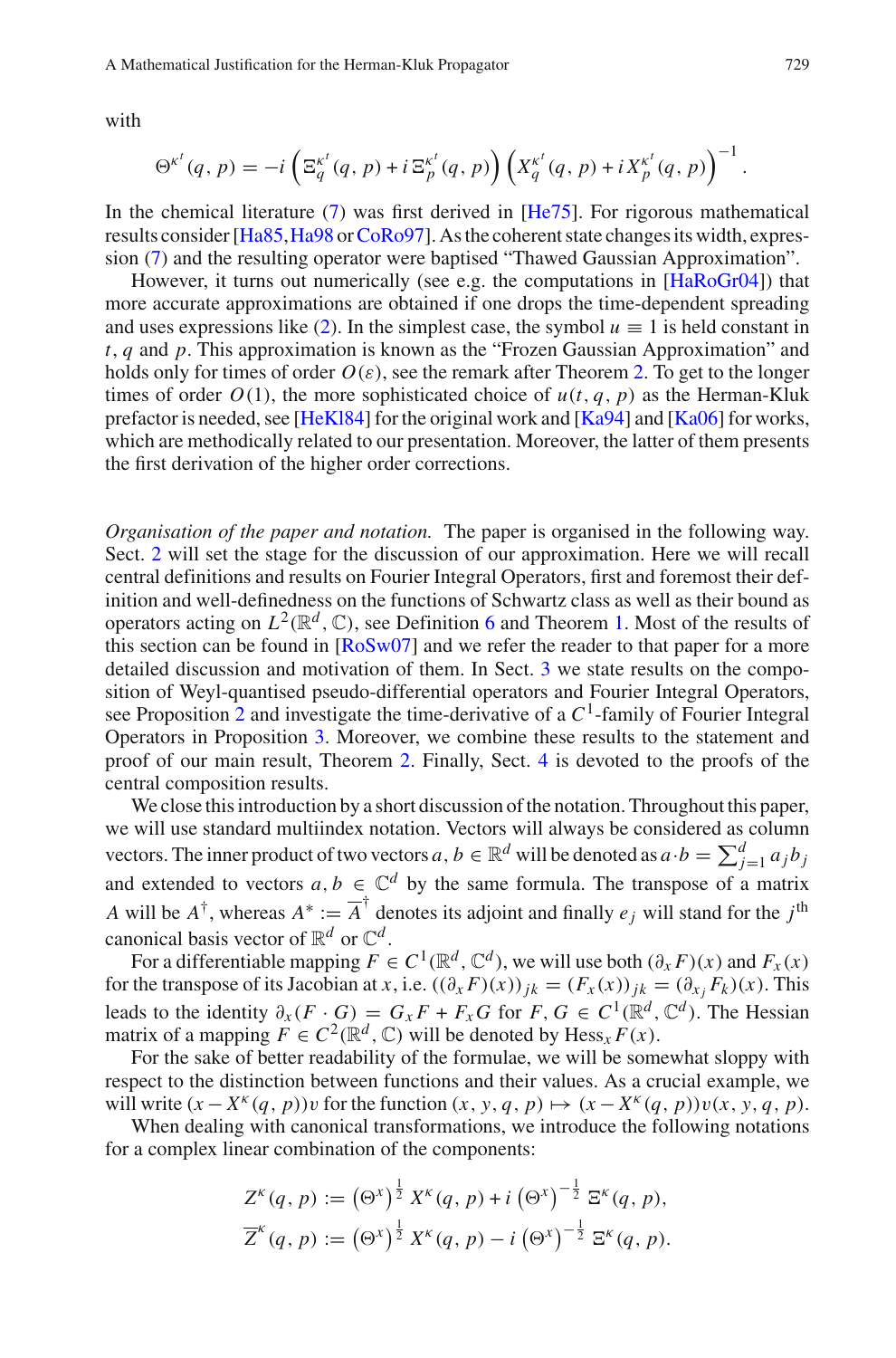We want to point out that  $\overline{Z}^k(q, p)$  is not the complex conjugate of  $Z^k(q, p)$  for non-real matrices  $\Theta^{\tilde{x}}$ . The matrix square root of a positive definite matrix will always be chosen as the unique positive definite square root, compare Appendix [B.](#page-24-11) We want to point out that both the determinant of this matrix-square root and the square root of a determinant and the square root of a determinant will appear in this paper. determinant of this matrix<br>in this paper.<br>e z :=  $\Theta^y q + i p$ ,  $\partial_z$  := (<br>div<sub>z</sub>X(q, p) =  $\sum^d (\Theta^y)$ 

We define  $z := \Theta^y q + i p$ ,  $\partial_z := (\Theta^y)^{-1} \partial_q - i \partial_p$  and

$$
\text{div}_{z} X(q, p) = \sum_{k=1}^{d} (\Theta^{y})_{jk}^{-1} \partial_{q_k} X_j(q, p) - i \sum_{j=1}^{d} \partial_{p_j} X_j(q, p)
$$

for functions  $X \in C^1(\mathbb{R}^{2d}, \mathbb{C}^d)$ , regardless whether they are row or column vectors. With these definitions the identity  $\text{div}_z X(q, p) = \text{tr} X_z(q, p)$  still holds. Finally, we mention that the expression  $\frac{d}{dt} X^{\kappa^{(t,s)}}(q, p) \cdot \mathbb{E}^{\kappa^{(t,s)}}(q, p)$  denotes the inner product of  $\frac{d}{dt} X^{\kappa^{(t,s)}}(q, p)$  and  $\Xi^{\kappa^{(t,s)}}(q, p)$ .

### <span id="page-5-0"></span>**2. Canonical Transformations and Fourier Integral Operators**

In this section, we specialise the central definitions and results of  $[RoSw07]$  $[RoSw07]$  to the case of Hamiltonian flows.

*2.1. Symbol classes and canonical transformations.* The definition of our FIOs involves two fundamental objects. One of them is a smooth complex-valued function, the so-called symbol. The following definition deviates from  $[RoSw07]$  $[RoSw07]$  by the additional ε-dependence.

**Definition 1 (Symbol class).** *Let*  $\mathbf{m} = (m_j)_{1 \leq j \leq J} \in \mathbb{R}^J$  *and*  $\mathbf{d} = (d_j)_{1 \leq j \leq J} \in \mathbb{N}^J$ *. We say that u* :  $[0, 1] \times \mathbb{R}^{|d|} \rightarrow \mathbb{C}^N$  *is a symbol of class S*[**m**; **d**]*, if there is*  $\varepsilon_0 < 1$ *, such that*  $u^{\varepsilon} \in C^{\infty}(\mathbb{R}^{|\mathbf{d}|}, \mathbb{C}^{N})$  *for all*  $\varepsilon \leq \varepsilon_0$  and the following quantities are finite for any  $k > 0$ :

$$
M_k^m[u] := \sup_{\varepsilon \le \varepsilon_0} \max_{|\alpha| = k} \sup_{z \in \mathbb{R}^{|d|}} \left| \prod_{j=1}^J \langle z_j \rangle^{-m_j} \partial_z^{\alpha} u^{\varepsilon}(z) \right|,
$$
\nwhere

\n
$$
\langle z \rangle := \sqrt{1 + |z|^2}.
$$
\nWe extend this definition to any

\n
$$
m_j \in \mathbb{R} := \{-\infty\} \cup \mathbb{R} \cup \{+\infty\}
$$

*by setting, for instance with non-finite m*1*, S*<sub>EED</sub>  $|\alpha| = k$ <sub>*z*∈ $\mathbb{R}^{|d|}$   $|\sum_{j=1}^{n}$ <br>  $\frac{1}{1+|z|^2}$ . We extend this definition<br> *S*[(+∞, *m*<sub>2</sub>, . . . , *m*<sub>J</sub>); **d**] =  $\left[\right]$ </sub>

$$
S[(+\infty,m_2,\ldots,m_J); \mathbf{d}] = \bigcup_{m_1 \in \mathbb{R}} S[(m_1,\ldots,m_J); \mathbf{d}].
$$

The second central object in the definition of a Fourier Integral Operator is a canonical transformation of the classical phase space.

**Definition 2.** (Canonical transformation) *Let*  $\kappa(q, p) = (X^{\kappa}(q, p), \Xi^{\kappa}(q, p))$  *be a diffeomorphism of*  $T^* \mathbb{R}^d = \mathbb{R}^d \times \mathbb{R}^d$ . We represent its differential by the following Jacobian *matrix:*

$$
F^{\kappa}(q, p) = \begin{pmatrix} X_q^{\kappa}(q, p)^{\dagger} & X_p^{\kappa}(q, p)^{\dagger} \\ \Xi_q^{\kappa}(q, p)^{\dagger} & \Xi_p^{\kappa}(q, p)^{\dagger} \end{pmatrix}.
$$
 (9)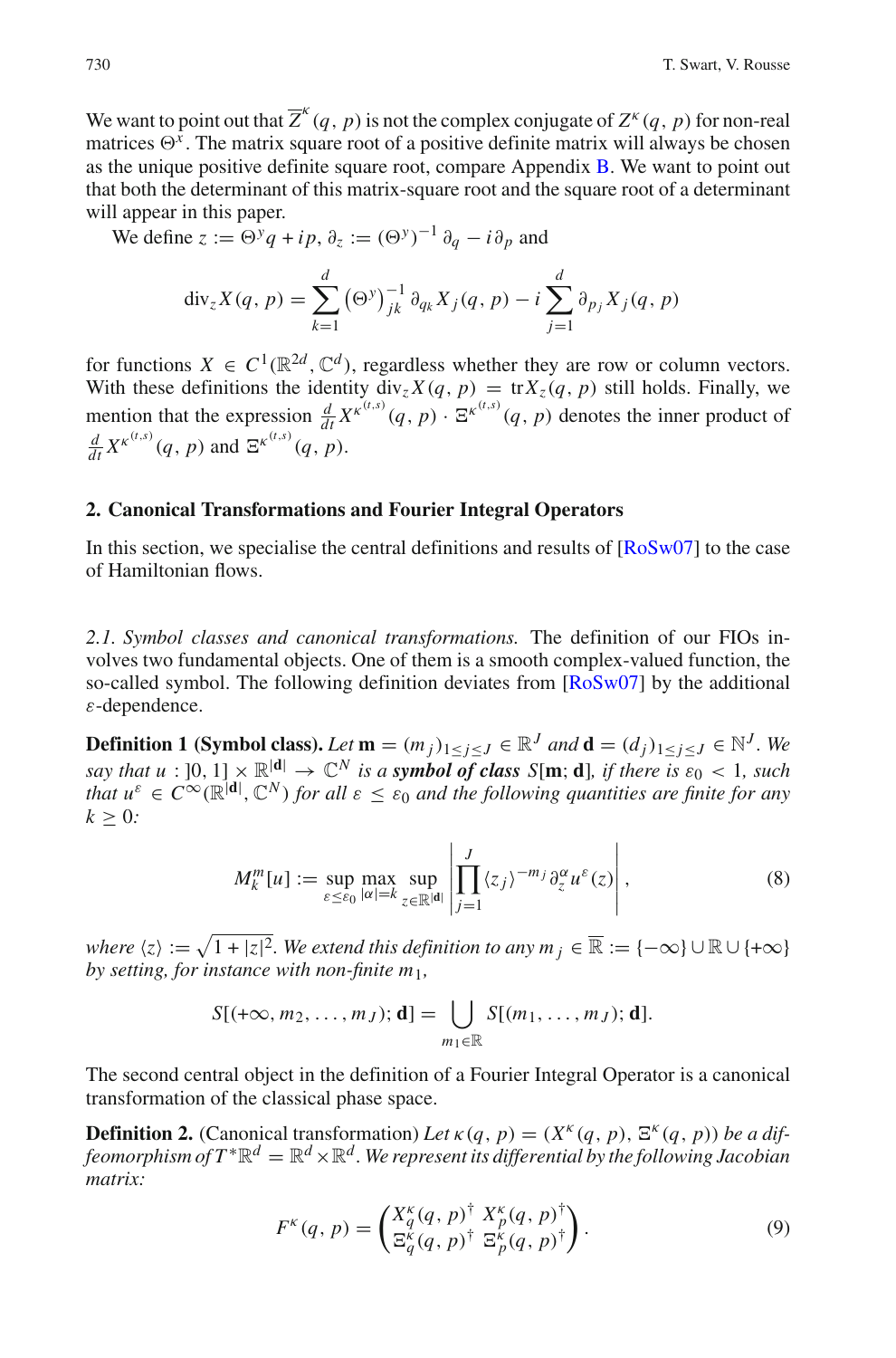κ *is said to be a canonical transformation if F*<sup>κ</sup> (*q*, *p*) *is symplectic for any* (*q*, *p*) *in*  $T^*\mathbb{R}^d$ , *i.e.* 

thematical Justinication for the Herman-Kluk Propagator

\nsaid to be a **canonical transformation** if 
$$
F^k(q, p)
$$
 is symplectic for any  $(q^d, i.e.$ 

\n
$$
F^k(q, p) \in \text{Sp}(2d) := \left\{ S \in \text{Gl}(2d) \middle| S^\dagger J S = J \right\} \quad \text{with} \quad J := \begin{pmatrix} 0 & \text{id} \\ -\text{id} & 0 \end{pmatrix}.
$$

To get good properties for our operators, we need to restrict the class of canonical transformations under consideration.

**Definition 3.** (Canonical transformation of class *B*) *A canonical transformation* κ *of*  $T^*\mathbb{R}^d$  *is said to be of class B if*  $F^k \in S[0; 2d]$ *. A time-dependent family of canonical transformations*  $\kappa^t$  *will be called of class B in*  $[-T, T]$  *if it is pointwise continuously differentiable with respect to time and we have for all*  $k \geq 0$ *,* 

$$
\sup_{t\in[-T,T]}M_k^0\left[F^{\kappa^t}\right]<\infty \quad and \quad \sup_{t\in[-T,T]}M_k^0\left[\frac{d}{dt}F^{\kappa^t}\right]<\infty.
$$

*In particular*  $F^{\kappa^t}$  *and*  $\frac{d}{dt} F^{\kappa^t}$  *are of class*  $S[0; 2d]$  *pointwise for*  $t \in [-T, T]$ *.* 

We also have to restrict the Hamiltonians we use.

**Definition 4.** *A time-dependent Hamiltonian*  $h \in C(\mathbb{R}, C^{\infty}(\mathbb{R}^{2d}, \mathbb{C}))$  *is called subquadratic, if*

$$
\sup_{-T \le t \le T} \sup_{(x,\xi) \in \mathbb{R}^d \times \mathbb{R}^d} \|\partial_{(x,\xi)}^{\alpha} h(t,x,\xi)\|_{L^\infty}
$$
\n(10)

*is finite for all*  $|\alpha| \geq 2$  *and*  $T > 0$ *. It is called sublinear, if the quantity is finite for all*  $|\alpha| > 1$ .

The next result will investigate the relation between classical Hamiltonians and the flows they generate.

**Proposition 1.** *If*  $h \in C(\mathbb{R}, C^{\infty}(\mathbb{R}^{2d}, \mathbb{C}))$  *is a time-dependent subquadratic Hamiltonian, the Hamiltonian flow*  $\kappa^{(t,s)}$  *generated by h,* 

$$
\frac{d}{dt}\kappa^{(t,s)} = J\nabla_{(x,\xi)}h(t,\kappa^{(t,s)}), \quad \kappa^{(s,s)} = id
$$
\n(11)

<span id="page-6-0"></span>*is a family of canonical transformations of class B in* [−*T*, *T* ]*. Moreover, every Hamiltonian flow of class B is generated by a subquadratic Hamiltonian. Under the additional assumption*

$$
K_k^h = \max_{|\alpha|=k} \sup_{(t,x,\xi)\in\mathbb{R}^{2d+1}} \left\|\partial_{(x,\xi)}^{\alpha} Hess_{(x,\xi)}h(t,x,\xi)\right\| < \infty
$$

*for all*  $k < n_0$ *, we have* 

$$
\sup_{|t-s|
$$

*for all*  $k < n_0$  *on the Ehrenfest timescale*  $T(\varepsilon) = C_T \log \varepsilon^{-1}$ , where

$$
K[h](T) = \sup_{t \in ]-T, T[ (q, p) \in ]\mathbb{R}^{2d}} \sup_{\substack{X \in ]\mathbb{R}^{2d} \\ |X| = 1}} |\langle JHess_{(x, \xi)} h(t, x, \xi) X, X \rangle|
$$

 $and K[h] := K[h](+\infty)$ .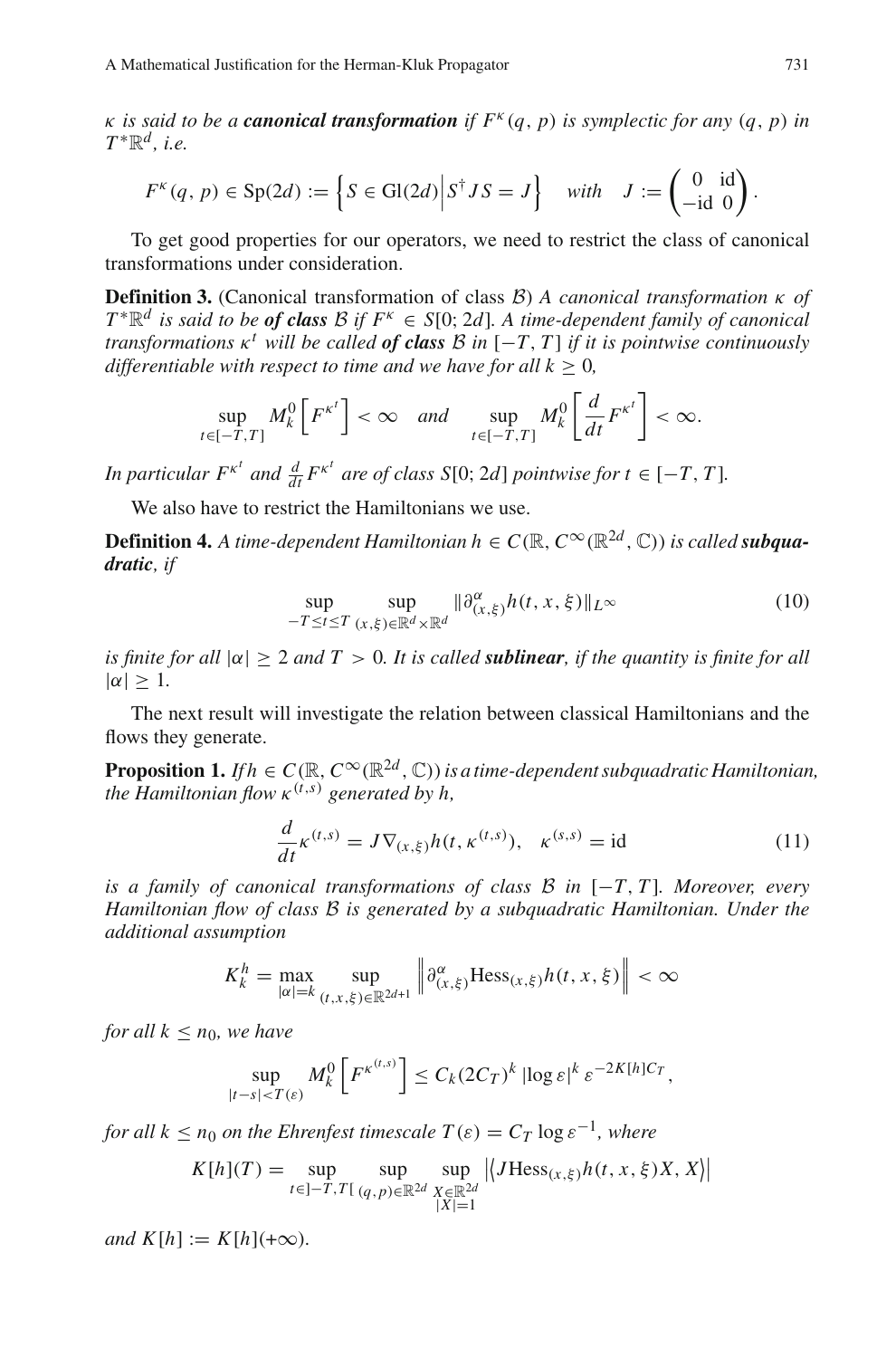<span id="page-7-0"></span>*Proof.* The basic identity follows by differentiating  $(11)$  with respect to  $(q, p)$ :

$$
\frac{d}{dt}F^{\kappa^{(t,s)}}(q,p) = J\text{Hess}_{(x,\xi)}h(t,\kappa^{(t,s)}(q,p))F^{\kappa^{(t,s)}}(q,p). \tag{12}
$$

The fundamental theorem of calculus gives

$$
\begin{aligned} \left| F^{\kappa^{(t,s)}} X \right|^2 &= 2 \int_s^t \left\langle J \text{Hess}_{(x,\xi)} h \left( \tau, \kappa^{(\tau,s)}(q,p) \right) F^{\kappa^{(\tau,s)}}(q,p) X \right| F^{\kappa^{(\tau,s)}}(q,p) X \right\rangle \, d\tau + |X|^2 \\ &\leq 2K[h](T) \left| \int_s^t \left| F^{\kappa^{(\tau,s)}}(q,p) X \right|^2 \, d\tau \right| + |X|^2 \end{aligned}
$$

for all  $X \in \mathbb{R}^{2d}$ . We deduce

$$
\left\|F^{\kappa^{(t,s)}}(q,p)\right\| \leq e^{K[h](T)|t-s|}
$$

by an application of Gronwall's Lemma. For the derivatives we have  
\n
$$
\frac{d}{dt} \partial_{(q,p)}^{\alpha} F^{\kappa^{(t,s)}}(q, p) = J \text{Hess}_{(x,\xi)} h(\tau, \kappa^{(t,s)}(q, p)) \partial_{(q,p)}^{\alpha} F^{\kappa^{(t,s)}}(q, p)
$$
\n
$$
+ \sum_{\beta < \alpha} {\alpha \choose \beta} J \partial_{(q,p)}^{\alpha - \beta} \left[ \text{Hess}_{(x,\xi)} h(\tau, \kappa^{(t,s)}(q, p)) \right] \partial_{(q,p)}^{\beta} F^{\kappa^{(t,s)}}(q, p),
$$

<span id="page-7-1"></span>and hence

$$
\beta Q\n(q,p) FK(t,s)(q, p)\n
$$
= \int_{s}^{t} FK(t,s)(q, p) \sum_{\beta < \alpha} {\alpha \choose \beta} \partial_{(q,p)}^{\alpha-\beta} \Big[ \text{Hess}_{(x,\xi)} h(\tau, \kappa^{(\tau,s)}(q, p)) \Big] \partial_{(q,p)}^{\beta} FK(\tau,s)(q, p) d\tau,
$$
\n(13)
$$

so we obtain inductively

$$
\left\|\partial_{(q,p)}^{\alpha}F^{\kappa^{(t,s)}}(q,p)\right\|\leq C_k(2T)^k e^{K[h](T)|t-s|},
$$

where  $C_k$  depends on  $K_l^h$  for  $l \leq k$ . The result for the Ehrenfest timescale follows by substituting  $T(\varepsilon) = C_T \log(\varepsilon^{-1})$  into this expression.

Now consider a Hamiltonian flow of class *B*. The identity [\(12\)](#page-7-0) gives

$$
J\left(\frac{d}{dt}F^{\kappa^{(t,s)}}(q,p)\right)J\left(F^{\kappa^{(t,s)}}(q,p)\right)^{\dagger}J=\text{Hess}_{(q,p)}h(t,\kappa^{(t,s)}(q,p)).
$$

Hence, *h* is subquadratic, as  $\frac{d}{dt} F^{\kappa^{(t,s)}}$  is of class *S*[0; 2*d*] by definition.

*Remark 1.* 1. It is well-known that linear Hamiltonian flows are generated by quadratic Hamiltonians and vice-versa, compare Chapter 4 in Folland.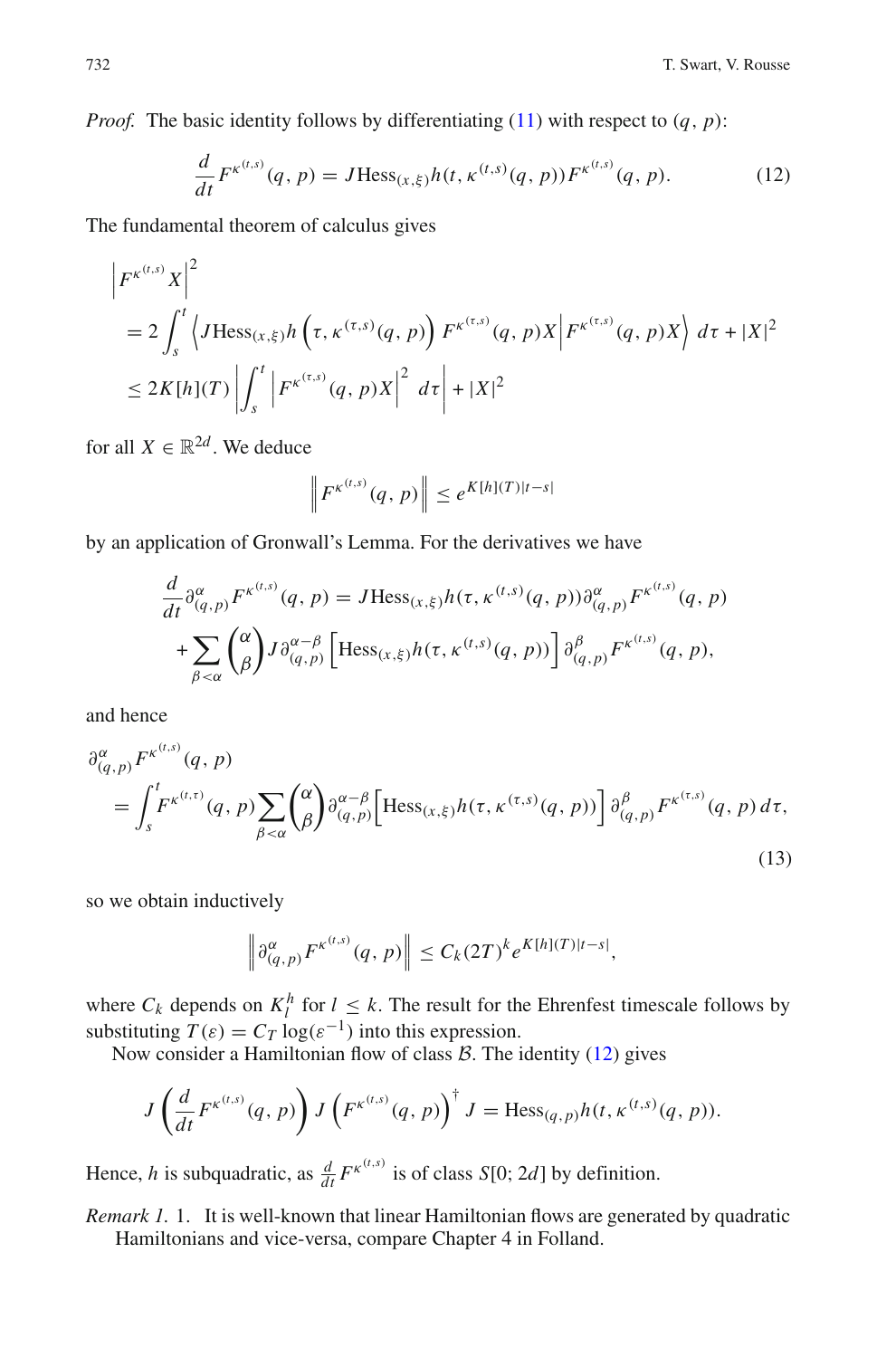2. By estimating the logarithm, we can have a bound of the form

$$
\sup_{|t-s|
$$

<span id="page-8-1"></span>for the Ehrenfest timescale, where  $\rho(C_T) < \rho_0$  for any  $\rho_0 > 0$ , if  $C_T$  is chosen small enough.

3. From now on, all considered canonical transformations are assumed to be of class *B*.

An important quantity associated with a canonical transformation is the so-called action.

**Definition 5.** (Action) Let  $\kappa(q, p) = (X^{\kappa}(q, p), \Xi^{\kappa}(q, p))$  be a canonical transfor*mation of T* <sup>∗</sup>R*<sup>d</sup> . A real-valued function S*<sup>κ</sup> *is called an action associated to* κ *if it fulfills*

$$
S_q^{\kappa}(q, p) = -p + X_q^{\kappa}(q, p) \Xi^{\kappa}(q, p), \quad S_p^{\kappa}(q, p) = X_p^{\kappa}(q, p) \Xi^{\kappa}(q, p). \tag{15}
$$

- *Remark 2.* 1. An action associated to a canonical transformation is only defined up to an additive constant. If we consider a time-dependent family of canonical transformations  $\kappa^t$ , we will choose this time-dependent constant such that  $S^{\kappa^t}(q, p)$  is  $C^1$ with respect to time.
- 2. If  $\kappa^{(t,s)}$  is induced by a Hamiltonian  $h(t, x, \xi)$ , the action of classical mechanics

$$
S_{cl}^{\kappa^{(t,s)}}(q,p) = \int\limits_s^t \left( \frac{d}{dt} X^{\kappa^{\tau}}(q,p) \cdot \Xi^{\kappa^{\tau}}(q,p) - h\left(\tau, \kappa^{(\tau,s)}(q,p)\right) \right) d\tau
$$

is an action in the sense of this definition. In this case, we use the convention  $S^{k^{(s,s)}}(q, p) = 0$ , where  $S^{k^{(t,s)}}(q, p)$  is now considered as a function of *t*. We cannot assume  $S^{id}(q, p) = 0$ , as the case  $h(t, x, \xi) = h(t)$  shows.

*2.2. Definition of FIOs and continuity results.* In this section, we will define the operators we will use to approximate the propagator of the Schrödinger equation. -*<sup>I</sup>*ε(κ; *<sup>u</sup>*; *<sup>x</sup>* , *<sup>y</sup>* )ϕ

<span id="page-8-0"></span>**Definition 6.** (Fourier Integral Operator) *For*  $u \in S[+\infty; 4d]$  *and*  $\varphi \in S(\mathbb{R}^d, \mathbb{C})$  *we define the Fourier Integral Operator with symbol u by the oscillatory integral*

$$
\begin{aligned} \left[\mathcal{I}^{\varepsilon}(\kappa; u; \Theta^{x}, \Theta^{y})\varphi\right](x) \\ := \frac{1}{(2\pi\,\varepsilon)^{3d/2}} \int_{\mathbb{R}^{3d}} e^{\frac{i}{\varepsilon}\Phi^{\kappa}(x, y, q, p; \Theta^{x}, \Theta^{y})} u(x, y, q, p)\varphi(y) \,dq \,dp \,dy, \end{aligned} \tag{16}
$$

*where*

- $\bullet$   $\Theta^x$  and  $\Theta^y$  are complex symmetric matrices (i.e.  $\Theta = \Theta^{\dagger}$ ) with positive definite real *part,*
- *the complex-valued phase-function is given by*

$$
\Phi^k(x, y, q, p; \Theta^x, \Theta^y) = S^k(q, p) - p \cdot (y - q) + \Xi^k(q, p) \cdot (x - X^k(q, p))
$$

$$
+ \frac{i}{2}(y - q) \cdot \Theta^y(y - q)
$$

$$
+ \frac{i}{2}(x - X^k(q, p)) \cdot \Theta^x(x - X^k(q, p)).
$$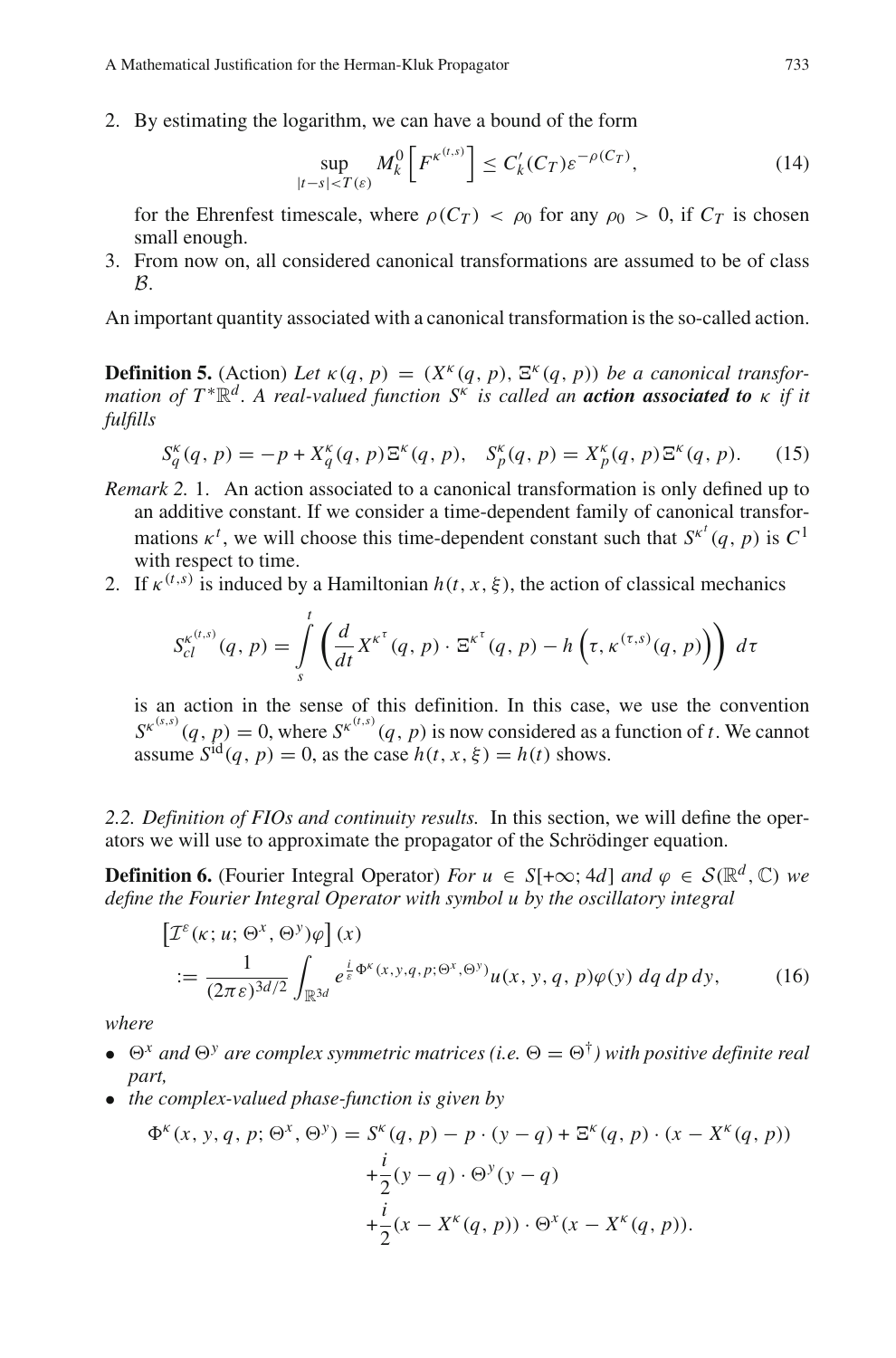<span id="page-9-0"></span>The technical details concerning the oscillatory integral formalism are found in Appendix [A.](#page-23-0) The following theorem combines the central results of [\[RoSw07\]](#page-25-0).

- **Theorem 1.** 1. *If*  $u \in S[+\infty; 4d]$ ,  $\mathcal{I}^{\varepsilon}(\kappa; u; \Theta^x, \Theta^y)$  *sends*  $S(\mathbb{R}^d, \mathbb{C})$  *into itself and is continuous.*
- 2. If  $u \in S[0; 4d]$ ,  $\mathcal{I}^{\varepsilon}(\kappa; u; \Theta^x, \Theta^y)$  can be extended in a unique way to a linear *bounded operator*  $L^2(\mathbb{R}^d, \mathbb{C}) \to L^2(\mathbb{R}^d, \mathbb{C})$  *and there exists a constant*  $C(M_0^{\kappa}, \mathbb{C})$  $\Theta^x$ ,  $\Theta^y$  *such that i* extended in a<br> *x*,  $\mathbb{C}$  and there exercise  $\sum_{i=0}^{k}$ ;  $\Theta^x$ ,  $\Theta^y$   $\sum$

$$
\left\| \mathcal{I}^{\varepsilon}(\kappa; u; \Theta^{x}, \Theta^{y}) \right\|_{L^{2} \to L^{2}} \le C(M_{0}^{\kappa}; \Theta^{x}, \Theta^{y}) \sum_{|\alpha| \le 4d+1} \|\partial_{(x,y)}^{\alpha} u\|_{L^{\infty}}.
$$
 (17)  
pecial case where  $u \in S[0; 2d]$  is independent of  $(x, y)$ , we have  

$$
\left\| \mathcal{I}^{\varepsilon}(\kappa; u; \Theta^{x}, \Theta^{y}) \right\|_{L^{2} \to L^{2}} \le 2^{-d/2} \det \left( \Re \Theta^{x} \Re \Theta^{y} \right)^{-\frac{1}{4}} \|u\|_{L^{\infty}}.
$$
 (18)

*In the special case where*  $u \in S[0; 2d]$  *is independent of*  $(x, y)$ *, we have* 

$$
\left\| \mathcal{I}^{\varepsilon}(\kappa; u; \Theta^x, \Theta^y) \right\|_{L^2 \to L^2} \le 2^{-d/2} \det \left( \Re \Theta^x \Re \Theta^y \right)^{-\frac{1}{4}} \|u\|_{L^{\infty}}.
$$
 (18)

### <span id="page-9-2"></span>*Remark 3.*

- 1. The dependence of  $C(M_0^{\kappa}; \Theta^x, \Theta^y)$  on  $M_0^{\kappa}, \Theta^x$  and  $\Theta^y$  can be made more explicit. Consider [\[RoSw07\]](#page-25-0) for the precise expression.
- 2. There is an analogous result for Weyl-quantised pseudodifferential operators

pendence of 
$$
C(M_0^{\kappa}; \Theta^x, \Theta^y)
$$
 on  $M_0^{\kappa}, \Theta^x$  and  $\Theta^y$  can be made more  
er  $[RoSw07]$  for the precise expression.  
s an analogous result for Weyl-quantised pseudodifferential operate  
 $(op^{\varepsilon}(h)\psi)(x) := \frac{1}{(2\pi\varepsilon)^d} \int_{T^*\mathbb{R}} e^{\frac{i}{\varepsilon}\xi \cdot (x-y)} h\left(\frac{x+y}{2}, \xi\right) \psi(y) dy d\xi$ ,

see for example [\[Ma02](#page-25-6)]:

- (a) If  $h \in S[+\infty; 2d]$ ,  $op^{\varepsilon}(h)$  sends  $S(\mathbb{R}^d, \mathbb{C})$  into itself and is continuous.
- (b) If  $h \in S[0; 2d]$ ,  $op^{\varepsilon}(h)$  extends to a bounded operator on  $L^2(\mathbb{R}^d, \mathbb{C})$  with an ε-independent norm bound (Calderón-Vaillancourt Theorem).
- 3. We have  $\mathcal{I}^{\varepsilon}$  (id; det( $\Theta^x + \Theta^y$ )<sup> $\frac{1}{2}$ </sup>;  $\Theta^x$ ,  $\Theta^y$ ) = id, compare Appendix [B](#page-24-11) for the correct choice of the square root.

## <span id="page-9-1"></span>**3. Composition Results and the Approximation Theorem**

The standard approach in the field of asymptotic analysis consists in a two step procedure. First, one constructs an *asymptotic solution*  $U_N^{\varepsilon}(t,s)\psi_s^{\varepsilon}$  of order  $O(\varepsilon^{N+1})$ , i.e. a function which fulfills

$$
\left(i\varepsilon\frac{d}{dt} - H^{\varepsilon}(t)\right)U_{N}^{\varepsilon}(t,s)\psi_{s}^{\varepsilon} = \varepsilon^{N+1}R_{N}^{\varepsilon}(t,s)\psi_{s}^{\varepsilon}.
$$
 (19)

If one can establish an  $\varepsilon$ -independent bound on the remainder  $R_N^{\varepsilon}(t, s)$ , the asymptotic solution can be turned into an approximate solution of the unitary group with the help of a special version of Gronwall's Lemma, (see for example Lemma 2.8 in [\[Ha98](#page-24-10)] for the strategy of the proof):

<span id="page-9-3"></span>**Lemma 1.** Let  $U^{\varepsilon}(t, s)$  be the propagator of the time-dependent Schrödinger-equation

$$
\left(i\varepsilon\frac{d}{dt} - H^{\varepsilon}(t)\right)\psi^{\varepsilon}(t) = 0, \quad \psi^{\varepsilon}(s) = \psi^{\varepsilon}_s \in D \subset L^2(\mathbb{R}^d, \mathbb{C})
$$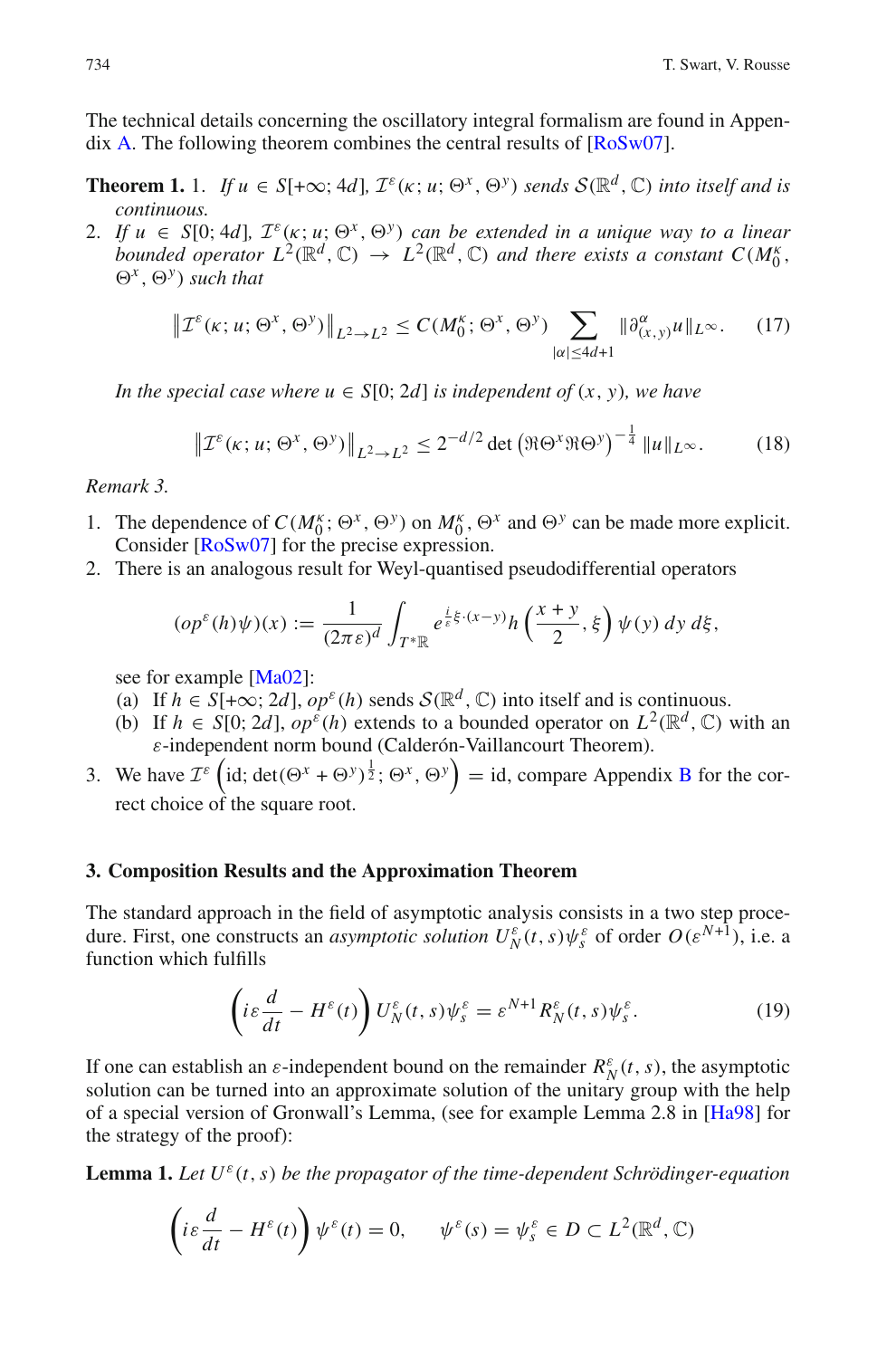*for some family of self-adjoint operators H*ε(*t*) *with common domain D. Moreover, for some*  $T > 0$  *and*  $-T \le t, s \le T$ , let  $U_N^{\varepsilon}(t, s)$  *be a family of bounded operators, which is strongly differentiable with respect to t, leaves a core of*  $H^{\varepsilon}(t)$  *invariant and which fulfills*

$$
i\varepsilon \frac{d}{dt} U_N^{\varepsilon}(t,s)\psi^{\varepsilon}(s) - H^{\varepsilon}(t)U_N^{\varepsilon}(t,s)\psi^{\varepsilon}(s) = \varepsilon^{N+1} R_N^{\varepsilon}(t,s)\psi^{\varepsilon}(s)
$$

*with*  $U_N^{\varepsilon}(s, s) = \text{id}$ . If  $||R_N^{\varepsilon}(t, s)||_{L^2 \to L^2} < \infty$  for all  $-T \le t, s \le T$ , we have

$$
\left\|U_{N}^{\varepsilon}(t,s)-U^{\varepsilon}(t,s)\right\|_{L^{2}\to L^{2}}\leq\varepsilon^{N}\left|\int\limits_{s}^{t}\|R_{N}^{\varepsilon}(\tau,s)\|_{L^{2}\to L^{2}}\,d\tau\right|.
$$

In this section, we state the intermediate results needed for the construction of the asymptotic solution.

In Proposition [2,](#page-10-0) we show using Weyl-quantisation that the composition of differential operators with Fourier Integral Operators is again an FIO. Moreover, we give an asymptotic expansion of the symbol of the new FIO, whose terms but for the last are *x*-independent. This is important, as *x*-dependence of the symbol may be converted to  $\varepsilon$ -dependence, which can be seen from Lemma [3.](#page-16-1) Proposition [3](#page-11-0) deals with the timederivative of a family of FIOs and an uniqueness result for symbols and canonical transformations is given in Proposition [4.](#page-12-1) The section is closed with the statement and proof of our main result.

To state our results, we need the matrix  $\mathcal{Z}(q, p) = Z_z^k(q, p) (\Theta^x)^{\frac{1}{2}}$ , which already appeared as  $\mathcal{Z}(F^k(q, p))$  in the statement of our main result in the introduction. We justify this abuse of notation by better readability of the formulae presented here. The invertibility of  $\mathcal{Z}(q, p)$ , which is implicitly claimed in the following statements, is shown in Lemma [2.](#page-16-2)

<span id="page-10-0"></span>The composition result reads:

**Proposition 2.** Let  $\kappa$  *be a canonical transformation of class B,*  $h \in S[m_h; 2d]$  *<i>be polynomial in*  $\xi$  *and*  $u \in S[m_u; 2d]$ *. Then we have* 

The composition result reads:  
\n**Proposition 2.** Let 
$$
\kappa
$$
 be a canonical transformation of class  $B, h \in S[m_h; 2d]$  be pol  
\nnomial in  $\xi$  and  $u \in S[m_u; 2d]$ . Then we have  
\n
$$
op^{\varepsilon}(h)\mathcal{I}^{\varepsilon}(\kappa; u; \Theta^x, \Theta^y) = \mathcal{I}^{\varepsilon}\left(\kappa; \sum_{n=0}^{N} \varepsilon^n v_n; \Theta^x, \Theta^y\right) + \varepsilon^{N+1}\mathcal{I}^{\varepsilon}\left(\kappa; v_{N+1}^{\varepsilon}; \Theta^x, \Theta^y\right)
$$

*as operators from*  $S(\mathbb{R}^d, \mathbb{C})$  *to*  $S(\mathbb{R}^d, \mathbb{C})$ *, where*  $v_n, v_{N+1}^{\varepsilon} \in S[m_u + m_h; 2d]$  *are given by*

$$
v_0(q, p) = u(q, p)(h \circ \kappa)(q, p),
$$
  
\n
$$
v_1(q, p) = -\text{div}_z \left( \left( (h_x + i\Theta^x h_{\xi}) \circ \kappa(q, p) \right)^{\dagger} Z^{-1}(q, p) u(q, p) \right)
$$
  
\n
$$
+ u(q, p) \frac{1}{2} \text{tr} \left( Z^{-1}(q, p) \partial_z ((h_x + i\Theta^x h_{\xi}) \circ \kappa(q, p)) \right)
$$
(21)

*and*

$$
v_n(q, p) = L_n[h; \kappa; \Theta^x, \Theta^y]u(q, p) \in S[m_u + m_h; 2d], \quad 2 \le n \le N,
$$
  

$$
v_{N+1}^{\varepsilon}(x, q, p) = L_{N+1}^{\varepsilon}[h; \kappa; \Theta^x, \Theta^y]u(q, p) \in S[(m_h, m_u + m_h); (d, 2d)],
$$

*for some linear differential operators*  $L_n$  *and*  $L_{N+1}^{\varepsilon}$ .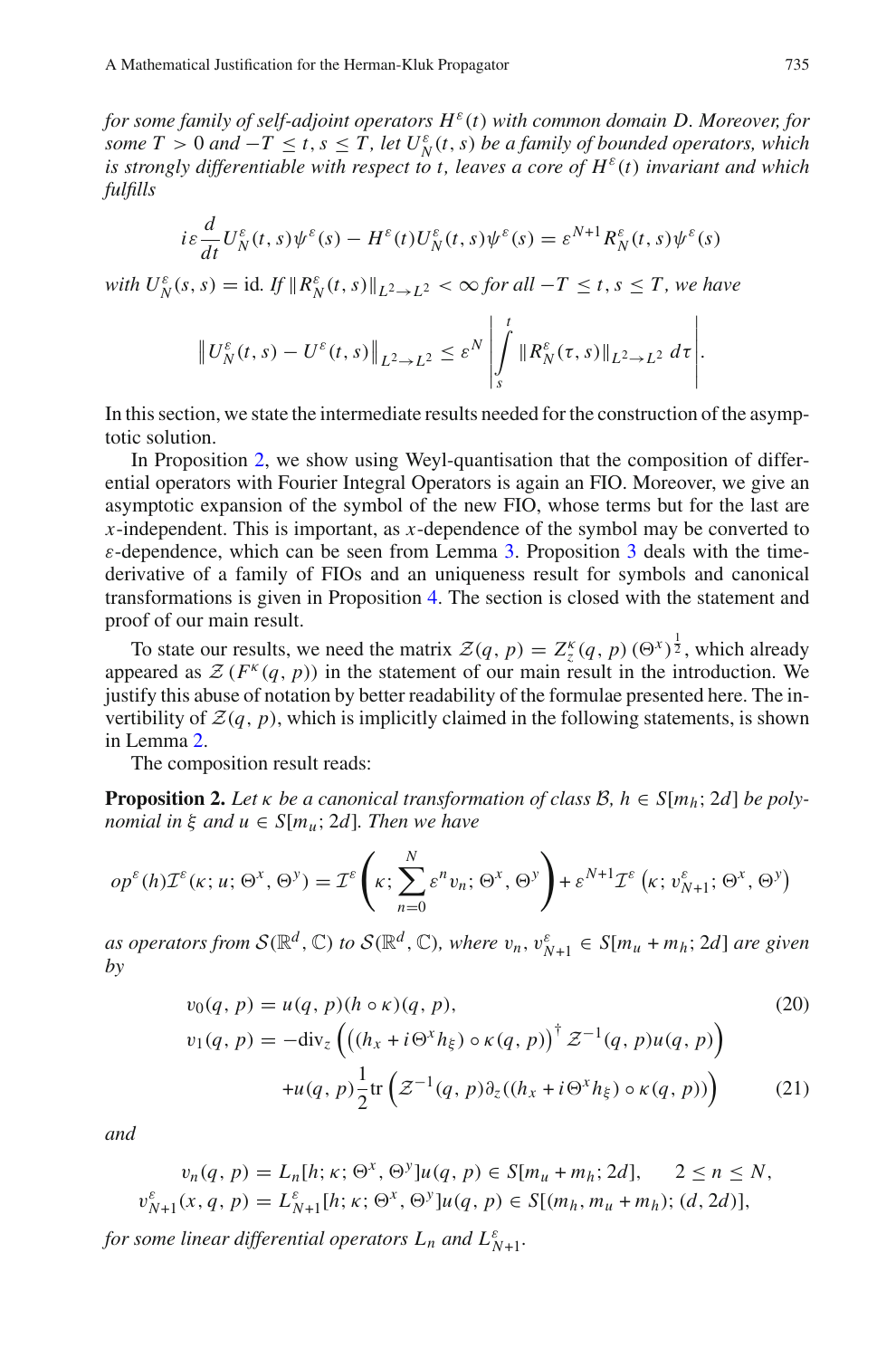*Remark 4.* 1. The proof reveals the following properties of the operators  $L_n$  and  $L_{N+1}^{\varepsilon}$ .

• In the case of the Ehrenfest-timescale, i.e. in the case where all derivatives of  $F^{k}(q, p)$  and *u* allow for a bound of the form  $C\varepsilon^{-\rho}$ , one has of reveals the following properties of<br>the Ehrenfest-timescale, i.e. in the callow for a bound of the form  $C\varepsilon^{-\rho}$ ,<br> $|L_n[h; \kappa; \Theta^x, \Theta^y]u| \le C'\varepsilon^{-M\rho}$ 

$$
|L_n[h;\kappa;\Theta^x,\Theta^y]u| \leq C' \varepsilon^{-M\rho} \sum_{|\alpha| \leq n} |\partial_{(q,p)}^\alpha u|.
$$

An analogous statement holds for  $L_{N+1}^{\varepsilon}$ .

- In the case of linear canonical transformations, quadratic Hamiltonians and constant symbols *u*, one has  $v_n = v_N^{\varepsilon} = 0$  for all *n*,  $N \ge 2$ .
- 2. We want to comment on the assumption on polynomial behavior of *h*: Usually, composition results of PDOs and FIOs are proved with the help of a stationary phase argument in the ξ -variable. As a complex phase function yields non-real stationary point, one has to use pseudo-analytic continuations of the symbol. In our case, we do not need the polynomial behavior in  $\xi$  for this reason. The problem is that the class of FIOs is not closed under the composition with PDOs and that it is only for position results of PDOs and FIOs are proved with the help of a stationary<br>argument in the  $\xi$ -variable. As a complex phase function yields non-real stat<br>point, one has to use pseudo-analytic continuations of the symbol.

The second result of this section will investigate the time-derivative of a family of FIOs. In the case of a time-dependent family of canonical transformations, we have the following result:

<span id="page-11-0"></span>**Proposition 3.** Let  $u \in C(\mathbb{R}, S[(m_q, m_p); (d, d)])$  be a family of time-dependent sym*bols with*  $u(\cdot, q, p) \in C^1(\mathbb{R}, \mathbb{C})$  *and*  $(\frac{d}{dt}\mu)(t, \cdot, \cdot) \in S[(m_q, m_p); (d, d)]$ *,*  $\kappa^t$  *a family of canonical transformations of class B*,  $S^{k'}$  *an action associated to*  $\kappa^t$ ,  $\Theta^x \in C^1(\mathbb{R}, Gl(d))$ <br>*a family of complex symmetric matrices with positive definite real part and*  $\Theta^y$  *complex<br><i>symmetric with positive a family of complex symmetric matrices with positive definite real part and*  $\Theta$ <sup>*y*</sup> *complex symmetric with positive definite real part. We have*

$$
i\varepsilon \frac{d}{dt} \mathcal{I}^{\varepsilon}(\kappa^{t}; u; \Theta^{x}(t), \Theta^{y}) = \mathcal{I}^{\varepsilon}\left(\kappa^{t}; \sum_{n=0}^{2} \varepsilon^{n} v_{n}; \Theta^{x}(t), \Theta^{y}\right)
$$

*with*

<span id="page-11-1"></span>
$$
v_0(t, q, p) = u(t, q, p) \left( -\frac{d}{dt} S^{\kappa^t}(q, p) + \frac{d}{dt} X^{\kappa^t}(q, p) \cdot \Xi^{\kappa^t}(q, p) \right)
$$
(22)

$$
v_{1}(t, q, p) = i \frac{d}{dt} u(t, q, p)
$$
\n
$$
+ \text{div}_{z} \left( \left( \frac{d}{dt} \Xi^{\kappa^{t}}(q, p) - i \Theta^{\chi}(t) \frac{d}{dt} X^{\kappa^{t}}(q, p) \right)^{\dagger} Z^{-1}(t, q, p) u(t, q, p) \right)
$$
\n
$$
- \frac{i}{2} u(t, q, p) \text{tr} \left( Z^{-1}(t, q, p) X_{z}^{\kappa}(q, p) \frac{d}{dt} \Theta^{\chi}(t) \right),
$$
\n
$$
v_{2}(t, q, p) = - \sum_{k=1}^{d} \text{div}_{z} \left( \partial_{z_{k}} \left( \frac{d}{dt} \Theta^{\chi}(t) Z^{-1}(t, q, p) e_{k} u(q, p) \right)^{\dagger} Z^{-1}(t, q, p) \right), \quad (24)
$$
\nwhere  $v_{0}, v_{1}, v_{2} \in C^{0} \left( \mathbb{R}, S[(m_{q}, m_{p}); (d, d)] \right).$ 

*Remark 5.* In both propositions, the case of a linear canonical transformation, a quadratic symbol *h* and a constant symbol *u* results in  $v_n = 0$  for  $n \geq 2$ . This will result in the exactness of the Herman-Kluk expression for quadratic Hamiltonians.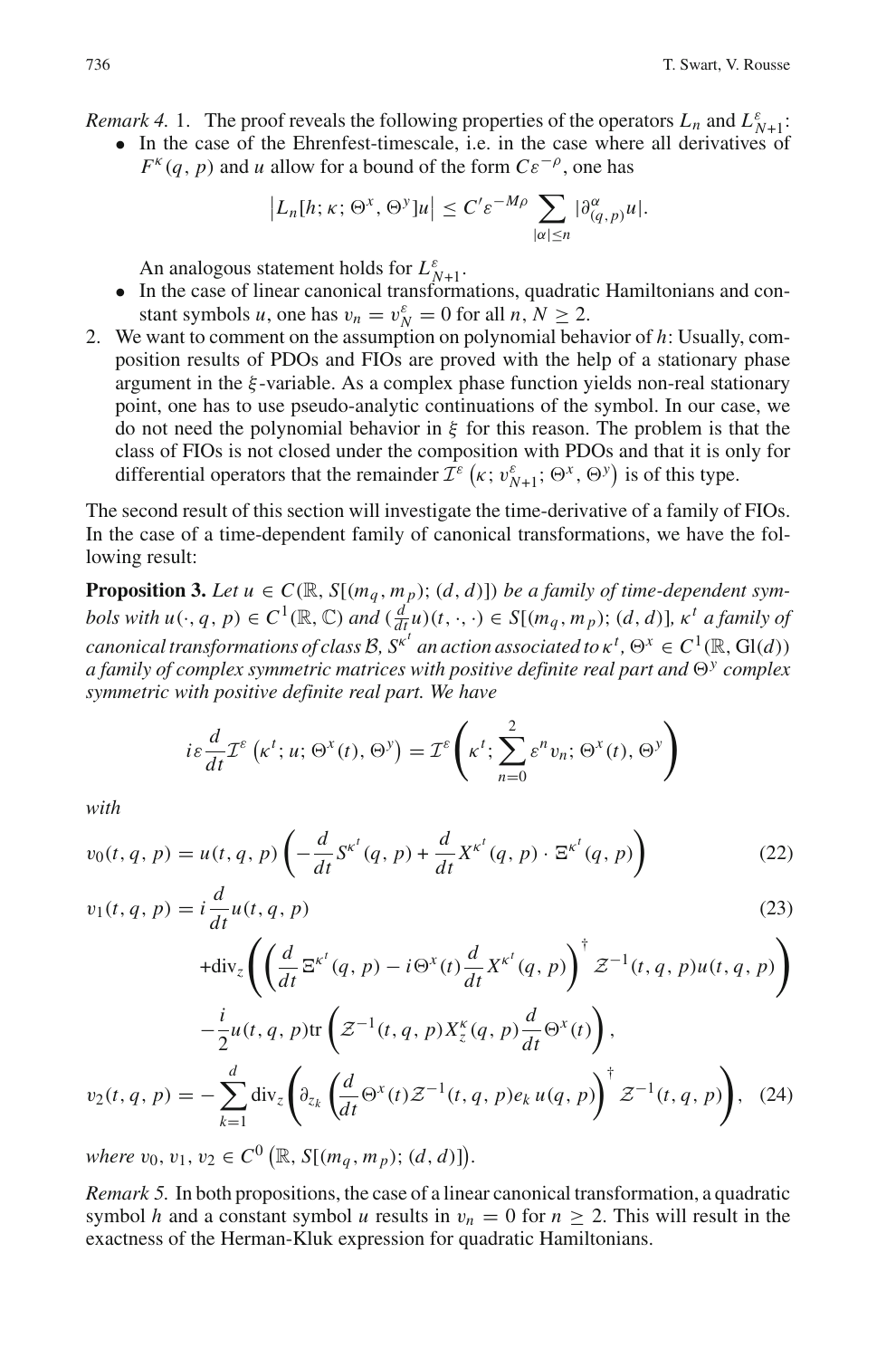Finally, we have the following uniqueness result:

**Proposition 4.** *Let*  $\kappa_1$  *and*  $\kappa_2$  *be two canonical transformations of class B and u*, *v* ∈ *S*[0; 2*d*]*. If* 

<span id="page-12-1"></span>
$$
\lim_{\varepsilon \to 0} \left\| \mathcal{I}^{\varepsilon}(\kappa_1; u; \Theta^x, \Theta^y) - \mathcal{I}^{\varepsilon}(\kappa_2; v; \Theta^x, \Theta^y) \right\|_{L^2 \to L^2} = 0,
$$

*then*  $u = v$  *and*  $\kappa_1(q, p) = \kappa_2(q, p)$  *for all*  $(q, p) \in \text{supp } u$ .

By the strategy outlined before, these results are combined to our main result:

**Theorem 2.** Let  $U^{\varepsilon}(t, s)$  be the propagator associated to the time-dependent Schröding*er-equation*

<span id="page-12-0"></span>
$$
i\varepsilon \frac{d}{dt} \psi^{\varepsilon}(t) = H^{\varepsilon}(t) \psi^{\varepsilon}(t), \qquad \psi^{\varepsilon}(s) = \psi^{\varepsilon}_s \in L^2(\mathbb{R}^d)
$$

*on the time-interval*  $-T \leq s, t \leq T$ , where  $H^{\varepsilon}(t) = op^{\varepsilon}(h_0 + \varepsilon h_1)$  with subquadratic  $h_0(t, x, \xi)$  *and sublinear*  $h_1(t, x, \xi)$ *, both polynomial in*  $\xi$ *. Moreover let* 

- $\Theta^y \in \text{Gl}(d)$  *be complex symmetric with positive definite real part and*
- $\bullet$   $\Theta^x \in C^1(\mathbb{R}, \text{Gl}(d))$  *be complex symmetric fulfilling* 0 < γ id ≤  $\Re\Theta^x(t) \le \gamma'$  id for  $all \ t \in [-T, T]$  *in the sense of quadratic forms.* with positive aefinite red<br>imetric fulfilling 0 < γ

*Then*

$$
\sup_{-T\leq s,t\leq T}\left\|U^{\varepsilon}(t,s)-\mathcal{I}^{\varepsilon}\left(\kappa^{(t,s)};\sum_{n=0}^{N}\varepsilon^{n}u_{n};\Theta^{x}(t),\Theta^{y}\right)\right\|_{L^{2}\to L^{2}}\leq C(T)\varepsilon^{N+1},
$$

- *the Hamiltonian flow associated to h<sub>0</sub> and*
- *the solutions of*

where 
$$
\kappa^{(t,s)}
$$
 and the  $u_n$  are uniquely given as  
\n• the Hamiltonian flow associated to  $h_0$  and  
\n• the solutions of  
\n
$$
\frac{d}{dt}u_n(t,s,q,p) = \sum_{k=0}^{n-1} L_{n-k}u_k + u_n(t,s,q,p)
$$
\n
$$
\times \left[ \frac{1}{2} \text{tr} \left( \mathcal{Z}^{-1}(t,s,q,p) \frac{d}{dt} \mathcal{Z}(t,s,q,p) \right) - ih_1 \left( t, X^{\kappa^{(t,s)}}(q,p), \Xi^{\kappa^{(t,s)}}(q,p) \right) \right]
$$
\nwith initial conditions  
\n
$$
u_0(s,s,q,p) = \det \left( \Theta^x(s) + \Theta^y \right)^{1/2}
$$

 $1/2$ 

*with initial conditions*

$$
u_0(s, s, q, p) = \det (\Theta^x(s) + \Theta^y)^{1/2}
$$
  
 $u_n(s, s, q, p) = 0, n \ge 1.$ 

<span id="page-12-2"></span>**Corollary 1.** *Under the additional assumption*

$$
\|(\partial_{(q,p)}^{\alpha}h)(t,q,p)\|_{L^{\infty}(\mathbb{R}\times\mathbb{R}^{2d})}<\infty,
$$

*for all*  $\alpha \in \mathbb{N}^{2d}$  *we have the following result on the Ehrenfest timescale*  $T(\varepsilon)$  =  $C_T \log(\varepsilon^{-1})$ :  $\mathbb{R}^{2d}$  we have the following result on the Ehre

$$
\sup_{-T(\varepsilon)\leq s,t\leq T(\varepsilon)}\left\|U^{\varepsilon}(t,s)-\mathcal{I}^{\varepsilon}\left(\kappa^{(t,s)};\sum_{n=0}^{N}\varepsilon^{n}u_{n};\Theta^{x}(t),\Theta^{y}\right)\right\|\leq C(C_{T})\varepsilon^{N+1-\rho(C_{T})},
$$

*where*  $\rho(C_T)$  *can be made arbitrary small, if*  $C_T$  *is chosen small enough.*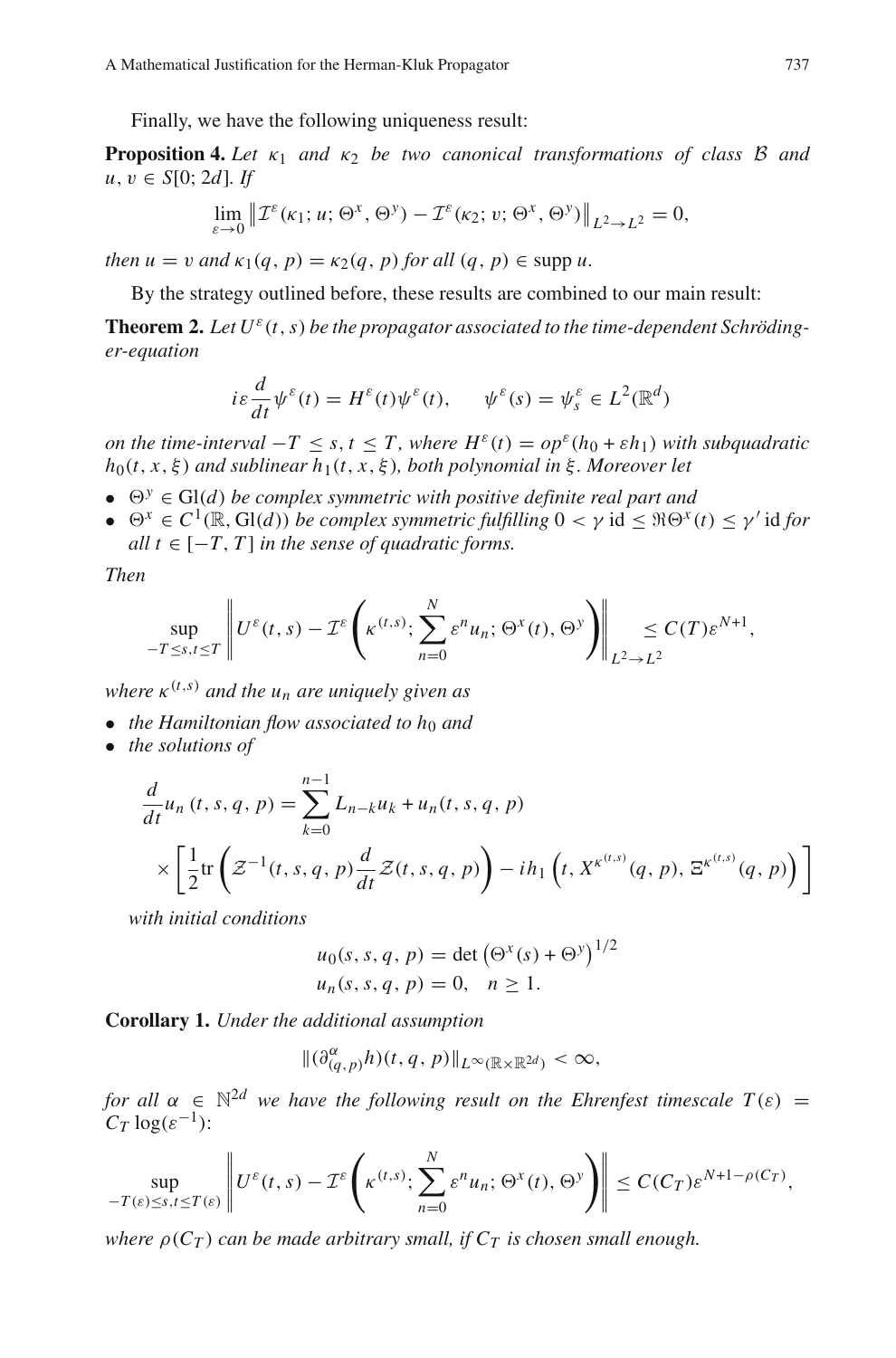- Remark 6. 1. We recall that  $\mathcal{Z}(t, s, q, p) = (i (\Theta^y)^{-1} \text{ id}) F^{\kappa^{(t,s)}}(q, p)^{\dagger} (-i \Theta^x(t) \text{ id})^{\dagger}$ ,<br>thus the dependence of  $\mathcal{Z}(t, s, q, p)$  on q and p is only via the Jacobian of the flow.<br>2. The expression for the leading thus the dependence of  $\mathcal{Z}(t, s, q, p)$  on *q* and *p* is only via the Jacobian of the flow.
- 2. The expression for the leading order symbol is

$$
u_0(t,s,q,p) = \left(\det \Theta^y \mathcal{Z}(t,s,q,p)\right)^{\frac{1}{2}} e^{-i\int_s^t h_1(\tau,\kappa^{(\tau,s)}(q,p))d\tau},
$$

where the branch of the square root is defined by continuity in *t* starting from  $u_0(s, s, q, p) = \det (\Theta^x(s) + \Theta^y)^{\frac{1}{2}}$ , compare Remark [3.](#page-9-2) The corresponding FIO is known as the Herman-Kluk propagator in the chemical literature. Notice that the dependence of *u* on *q* and *p* is only via  $F^{\kappa^{(t,s)}}(q, p)$ . Likewise, the  $(q, p)$ -dependence in  $u_k$  is only via  $F^{k^{(t,s)}}(q, p)$  and its derivatives with respect to *q* and *p*.

3. As an easy corollary we get that the FIO defined in the last theorem approximately inherits the properties of  $U(t, s)$ , i.e. it is almost unitary in the sense that

$$
\left\| \mathcal{I}^{\varepsilon} \left( \kappa^{(t,s)}; u; \Theta^x(t), \Theta^y \right) \mathcal{I}^{\varepsilon} \left( \kappa^{(t,s)}; u; \Theta^x(t), \Theta^y \right)^* - id \right\| \leq C_N \varepsilon^{N+1},
$$
  

$$
\left\| \mathcal{I}^{\varepsilon} \left( \kappa^{(t,s)}; u; \Theta^x(t), \Theta^y \right)^* \mathcal{I}^{\varepsilon} \left( \kappa^{(t,s)}; u; \Theta^x(t), \Theta^y \right) - id \right\| \leq C_N \varepsilon^{N+1},
$$
  
where  $u = \sum_{n=0}^N \varepsilon^n u_n$  and it almost fulfills the group property, i.e.  

$$
\left\| \mathcal{I}^{\varepsilon} \left( \kappa^{(t,t')}; u; id, id \right) \mathcal{I}^{\varepsilon} \left( \kappa^{(t',s)}; u; id, id \right) - \mathcal{I}^{\varepsilon} \left( \kappa^{(t,s)}; u; id, id \right) \right\| \leq C_N' \varepsilon^N
$$

$$
\left\| \mathcal{I}^{\varepsilon} \left( \kappa^{(t,t')}; u; \text{id}, \text{id} \right) \mathcal{I}^{\varepsilon} \left( \kappa^{(t',s)}; u; \text{id}, \text{id} \right) - \mathcal{I}^{\varepsilon} \left( \kappa^{(t,s)}; u; \text{id}, \text{id} \right) \right\| \leq C_{N}' \varepsilon^{N+1}.
$$

The result also holds for general  $\Theta^x$  and  $\Theta^y$ . The possibility of stating the correct dependence of the symbol on the matrices is left to the reader.

4. In the case of a linear flow

$$
\kappa^{(t,s)}(q,p) = F(t,s) \begin{pmatrix} q \\ p \end{pmatrix}
$$

the approximation becomes exact as the symbols  $v_n$  in Propositions [2](#page-10-0) and [3](#page-11-0) vanish for  $n \geq 2$ . Hence, the metaplectic representation of *F* can be expressed by a Fourier Integral Operator.

5. The proof will produce the following byproduct: the so-called Frozen Gaussian Approximation, which is obtained by choosing  $\kappa^{(t,s)}$  as the Hamiltonian flow but keeping  $u_0$  constant for all  $q$ ,  $p$  and  $t$ , is an asymptotic solution of the Schrödinger equation of order  $O(\varepsilon)$ . Thus it approximates the unitary group for the short times of order  $\varepsilon$ . It will not be a valid approximation for longer times because of the uniqueness of the symbol. the equation of order *O*(*ε*). Thus it approximates the unitary group for the short times<br>of order *ε*. It will not be a valid approximation for longer times because of the<br>uniqueness of the symbol.<br>*Proof.* By Theorem

*Proof.* By Theorem [1,](#page-9-0) an FIO associated to a  $C^1$  family  $\kappa^{(t,s)}$  of canonical transformaleaves  $\mathcal{S}(\mathbb{R}^d, \mathbb{C})$  invariant. Thus, we can plug such an operator as an ansatz into the timedependent Schrödinger equation [\(1\)](#page-0-0). By Propositions [2](#page-10-0) and [3](#page-11-0) we have a representation

$$
\begin{aligned}\n\left( i\varepsilon \frac{d}{dt} - op^{\varepsilon}(h_0 + \varepsilon h_1) \right) &\mathcal{I}^{\varepsilon} \left( \kappa^{(t,s)}; \sum_{n=0}^{N} \varepsilon^{n} u_n; \Theta^x(t), \Theta^y \right) \\
&= \mathcal{I}^{\varepsilon} \left( \kappa^{(t,s)}; \sum_{n=0}^{N+1} \varepsilon^{n} v_n; \Theta^x(t), \Theta^y \right) + \varepsilon^{N+2} \mathcal{I}^{\varepsilon} \left( \kappa^{(t,s)}; v_{N+2}^{\varepsilon}; \Theta^x(t), \Theta^y \right)\n\end{aligned}
$$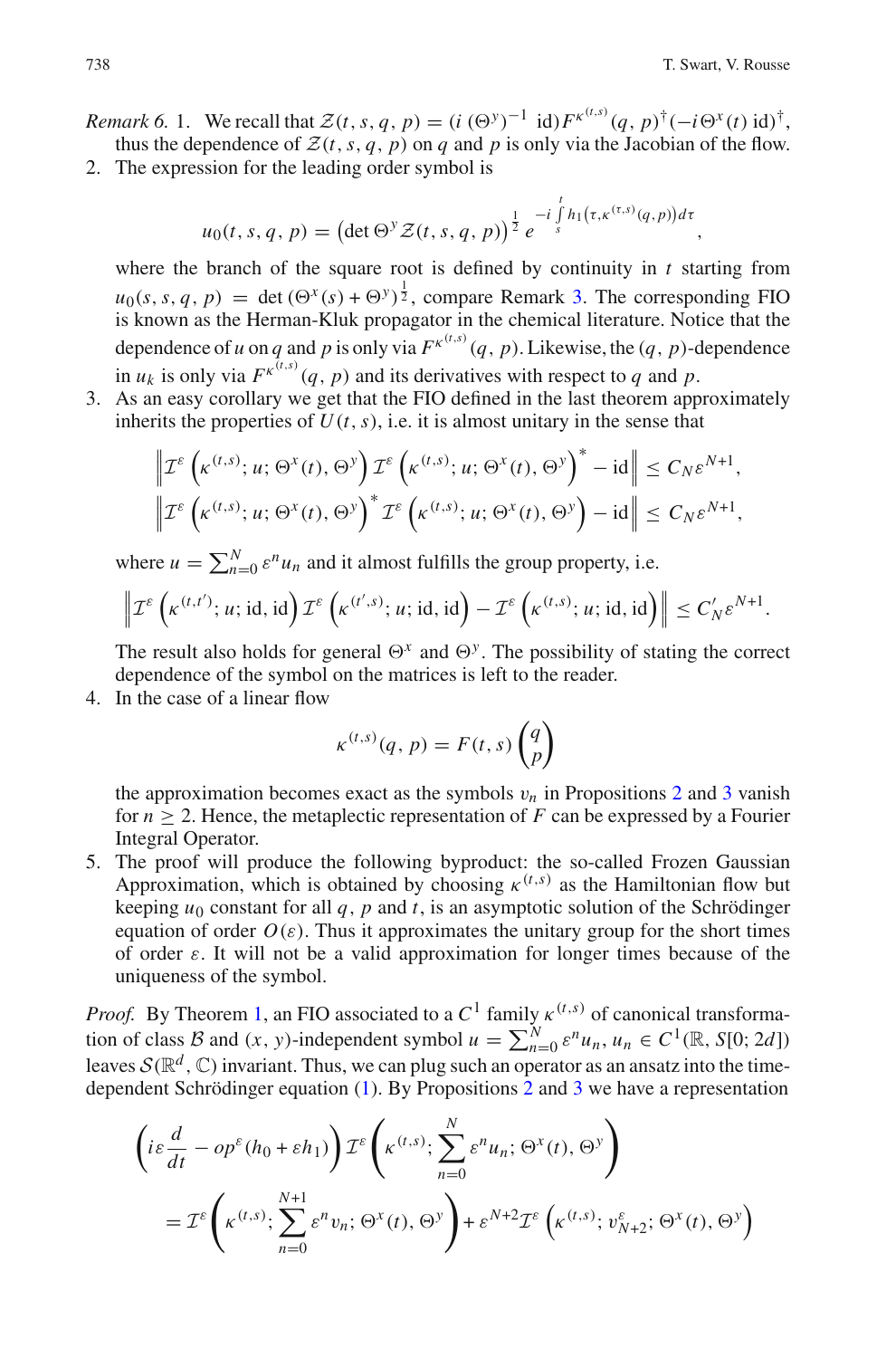on  $S(\mathbb{R}^d, \mathbb{C})$ . We will show that the  $v_n, 0 \le n \le N+1$  vanish, if  $\kappa^{(t,s)}$  and  $u_n \in S[0, 2d]$ ,  $0 \le n \le N$  are chosen properly. Moreover, it will turn out that  $v_{N+2}^{\varepsilon}$  is of class *S*[0; 3*d*]. Thus, by Theorem [1,](#page-9-0)  $\mathcal{I}^{\varepsilon}\left(\kappa^{(t,s)}\right; \sum_{n=0}^{N} \varepsilon^{n} u_n; \Theta^x(t), \Theta^y\right)$  is an asymptotic solution of order  $N + 2$ . The statement will then follow by Lemma [1.](#page-9-3)

Combining Propositions [2](#page-10-0) and [3,](#page-11-0) one recognises  $v_0$  as the product of  $u_0$  and

$$
\left(-\frac{d}{dt}S^{\kappa^{(t,s)}}(q,p)+\frac{d}{dt}X^{\kappa^{(t,s)}}(q,p)\cdot\Xi^{\kappa^{(t,s)}}(q,p)-h_0\left(t,\kappa^{(t,s)}(q,p)\right)\right).
$$
 (25)

<span id="page-14-0"></span>As we do not expect  $\mathcal{I}^{\varepsilon}(\kappa; 0; \Theta^x, \Theta^y) = 0$  to be a good approximation of  $U(t, s)$ , we require  $(25)$  to vanish. By combining its derivatives with respect to *p* and *q*, it is easily seen that this is the case if and only if  $\kappa^{(t,s)}$  is the Hamiltonian flow associated to  $h_0$ .

There are several parts which contribute to  $v_1$ :

- 1. the zeroth order terms of Propositions  $2$  and  $3$  applied to  $u_1$ ,
- [2](#page-10-0). the first order terms of Propositions 2 and [3](#page-11-0) applied to  $u_0$ ,
- 3. the zeroth order term of Proposition [2](#page-10-0) applied to  $u_0$  for the subprincipal symbol  $h_1$ . j.

Thus we get the following expression for  $v_1$ :

<span id="page-14-1"></span>
$$
u_1 \left[ -\frac{d}{dt} S^{\kappa^{(t,s)}}(q, p) + \frac{d}{dt} X^{\kappa^{(t,s)}}(q, p) \cdot \Xi^{\kappa^{(t,s)}}(q, p) - h_0 \left( t, \kappa^{(t,s)}(q, p) \right) \right]
$$
(26)

$$
+ \operatorname{div}_z \left( \left[ \left( \partial_x h_0 + i \Theta^x(t) \partial_{\xi} h_0 \right) \left( t, \kappa^{(t,s)}(q, p) \right) \right]^{\dagger} \mathcal{Z}^{-1}(t, s, q, p) u_0 \right) \tag{27}
$$

$$
+ \operatorname{div}_z \left( \left[ (\partial_x h_0 + i \Theta^x(t) \partial_{\xi} h_0) \left( t, \kappa^{(t,s)}(q, p) \right) \right] z^{-1}(t, s, q, p) u_0 \right) \tag{27}
$$
  

$$
+ \operatorname{div}_z \left( \left( \frac{d}{dt} \Xi^{\kappa^{(t,s)}}(q, p) - i \Theta^x(t) \frac{d}{dt} X^{\kappa^{(t,s)}}(q, p) \right)^{\dagger} Z^{-1}(t, s, q, p) u_0 \right) \tag{28}
$$
  

$$
- u_0 \frac{1}{2} \operatorname{tr} \left( Z^{-1}(t, s, q, p) \partial_z \left[ (\partial_x h_0 + i \Theta^x(t) \partial_{\xi} h_0) \left( t, \kappa^{(t,s)}(q, p) \right) \right] \right)
$$

$$
+ \operatorname{div}_z \left( \left( \frac{d}{dt} \Xi^{\kappa^{(t,s)}}(q, p) - i \Theta^x(t) \frac{d}{dt} X^{\kappa^{(t,s)}}(q, p) \right)^{\dagger} \mathcal{Z}^{-1}(t, s, q, p) u_0 \right) \tag{2}
$$
  
\n
$$
- u_0 \frac{1}{2} \operatorname{tr} \left( \mathcal{Z}^{-1}(t, s, q, p) \partial_z \left[ (\partial_x h_0 + i \Theta^x(t) \partial_{\xi} h_0) \left( t, \kappa^{(t,s)}(q, p) \right) \right] \right)
$$
  
\n
$$
+ i \frac{d}{dt} u_0 - \frac{i}{2} u_0 \operatorname{tr} \left( \mathcal{Z}^{-1}(t, s, q, p) X_z^{\kappa}(q, p) \frac{d}{dt} \Theta^x(t) \right)
$$
  
\n
$$
- u_0 h_1 \left( t, \kappa^{(t,s)}(q, p) \right)
$$
  
\n
$$
= i \frac{d}{dt} u_0 - \frac{i}{2} u_0 \operatorname{tr} \left( \mathcal{Z}^{-1}(t, s, q, p) \frac{d}{dt} \mathcal{Z}(t, s, q, p) \right) - u_0 h_1 \left( t, \kappa^{(t,s)}(q, p) \right),
$$

as [\(26\)](#page-14-1) and [\(27\)](#page-14-1)+[\(28\)](#page-14-1) vanish because of the choice of  $\kappa^{(t,s)}$  as the Hamilton flow.

 $v_1 = 0$  with initial conditions that recover identity, is solved by

(26) and (27)+(28) vanish because of the choice of 
$$
k^{(1,2)}
$$
 as the Hamilton flow.  
As the linearisation of det(A) is det(A)tr( $A^{-1}dA$ ) for invertible A, the equation  
= 0 with initial conditions that recover identity, is solved by  
 $u_0(t, s, q, p) = (\det(\Theta^y Z(t, s, q, p)))^{\frac{1}{2}} \exp\left(-i \int_s^t h_1 \left(\tau, \kappa^{(\tau,s)}(q, p)\right) d\tau\right)$ ,

which is of class *S*[0; 2*d*].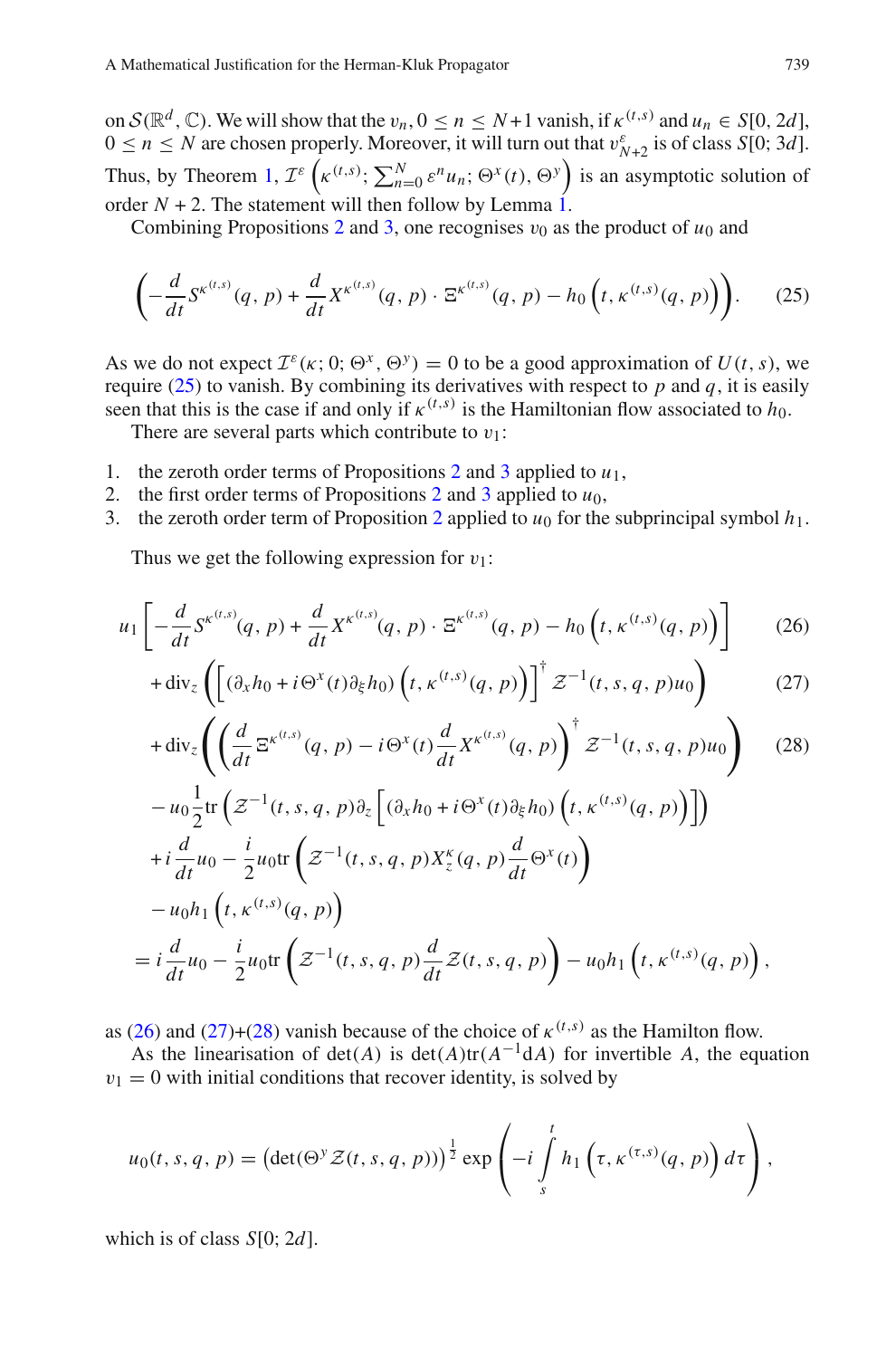$v_n$  is given by the following expression: s given by the fol

$$
v_n \text{ is given by the following expression:}
$$
\n
$$
i \frac{d}{dt} u_{n-1} - \frac{i}{2} u_{n-1} \text{tr} \left( \mathcal{Z}^{-1}(t, s, q, p) \frac{d}{dt} \mathcal{Z}(t, s, q, p) \right) - u_{n-1} h_1 \left( t, \kappa^{(t,s)}(q, p) \right)
$$
\n
$$
- \sum_{k=1}^d \text{div}_z \left( \left( \partial_{z_k} \left( \frac{d}{dt} \Theta^x(t) \mathcal{Z}^{-1}(t, s, q, p) e_k u_{n-2} \right) \right)^{\dagger} \mathcal{Z}^{-1}(t, s, q, p) \right)
$$
\n
$$
-i \sum_{j=2}^{n-2} L_j [h_0(t); \kappa^{(t,s)}; \Theta^x(t), \Theta^y] u_{n-j}
$$
\n
$$
-i \sum_{j=1}^{n-3} L_j [h_1(t); \kappa^{(t,s)}; \Theta^x(t), \Theta^y] u_{n-j-1},
$$

where we already dropped the terms analogous to  $(26)$ – $(28)$ . The equation  $v_n = 0$  is easily solved by variation of the constant, as the corresponding homogeneous ODE coincides with the equation for  $u_0$ . Its solution is in  $S[0; 2d]$  with its form analogous to [\(13\)](#page-7-1).

We finally note that the highest order symbol is of class *S*[0; 3*d*]. Thus, we have we many note that the inglest order *symbol* is of easy  $S[0, 9a]$ . Thus, we have established that the constructed FIO is an asymptotic solution of order  $N + 2$  on the class of Schwartz functions, so the result follows by the strategy outlined at the beginning of the proof. We finally note that the highest order symbol is of class *S*[0; 3*d*]. Thus, we have ablished that the constructed FIO is an asymptotic solution of order *N* + 2 on the clase Schwartz functions, so the result follows by *x* (*t*), it is the result follows by the strate<br> *x* (*t*, *i*) uniqueness. Assume that there are  $\tilde{\kappa}^{(t)}$ ,<br>  $\left\| U^{\varepsilon}(t,s) - \mathcal{I}^{\varepsilon} \left( \tilde{\kappa}^{(t,s)}; \tilde{u}; \Theta^{x}(t), \Theta^{y} \right) \right\|$ 

we turn to the uniqueness. Assume that there are  $\kappa$  and  $\kappa$ 

$$
U^{\varepsilon}(t,s) - \mathcal{I}^{\varepsilon}\left(\widetilde{\kappa}^{(t,s)}; \widetilde{u}; \Theta^x(t), \Theta^y\right) \le C'(T)\varepsilon.
$$
  
ve  

$$
\Theta^x(t), \Theta^y \Big) - \mathcal{I}^{\varepsilon}\left(\widetilde{\kappa}^{(t,s)}; \widetilde{u}; \Theta^x(t), \Theta^y\right) \le (C(\Theta^y))
$$

In this case we have

$$
\left\| \mathcal{I}^{\varepsilon}\left(\kappa^{(t,s)}; u_0; \Theta^x(t), \Theta^y\right) - \mathcal{I}^{\varepsilon}\left(\widetilde{\kappa}^{(t,s)}; \widetilde{u}; \Theta^x(t), \Theta^y\right) \right\| \leq \left(C(T) + C'(T)\right)\varepsilon,
$$

and thus we get  $\widetilde{\kappa}^{(t,s)} = \kappa^{(t,s)}$  and  $\widetilde{u} = u_0$  on supp $u_0 = \mathbb{R}^{2d}$  by Proposition [4.](#page-12-1) The uniqueness of the higher order corrections follows inductively by the same kind of argument.

*Proof (*of Corollary [1\)](#page-12-2). To extend the result to the Ehrenfest timescale, we have to study the dependence of the remainder's symbol  $v_{N+2}^{\varepsilon}$  on  $T = T(\varepsilon)$  and to show that the growth of

$$
\sum_{|\alpha|\leq 4d+1} \|\partial_x^{\alpha} v_{N+2}^{\varepsilon}\|_{L^{\infty}}
$$

can be controlled by the  $O(\varepsilon^{N+2})$ -term of the remainder in the  $\varepsilon \to 0$  limit if  $C_T$  is sufficiently small.

The dependence comes from the elements of  $F^{\kappa^{(t,s)}}(q, p)$  and its derivatives. By [\(14\)](#page-8-1), they allow for a bound of the form  $C'(C_T)e^{-\rho(C_T)}$ , where  $\rho(C_T)$  can be made arbitrary small if  $C_T$  is chosen small enough. Moreover,  $v_{N+2}^{\varepsilon}$  has polynomial growth in these quantities, which follows from the form of the differential operators of Proposition [2,](#page-10-0) the explicit expressions for  $u_n$  and the bound away from zero of the determinant of  $Z(t, s, q, p)$ , compare the proof of Lemma [2.](#page-16-2) Combining these facts, the result follows.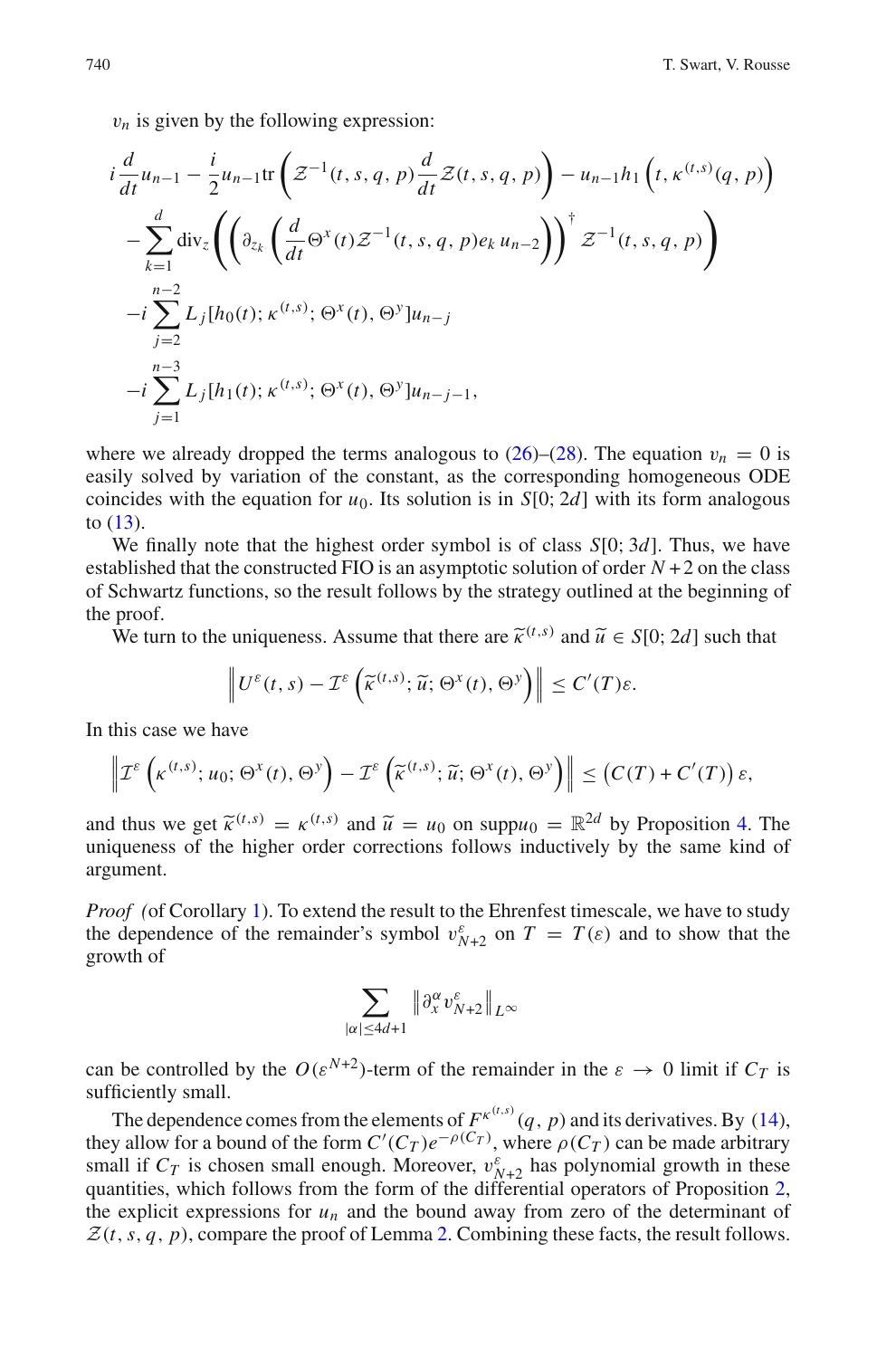### <span id="page-16-0"></span>**4. Proofs of the Intermediate Results**

The proof of the composition results rely strongly on results about conversion of *x*-dependence to  $\varepsilon$ -dependence. We introduce the following notation:

**Definition 7.** *Two symbols u, v*  $\in$  *S*[+ $\infty$ ; 4*d*] *are said to be equivalent with respect to* κ *if*

<span id="page-16-2"></span>
$$
\mathcal{I}^{\varepsilon}(\kappa; u; \Theta^x, \Theta^y) = \mathcal{I}^{\varepsilon}(\kappa; v; \Theta^x, \Theta^y)
$$

The central technical result is:

**Lemma 2.** *We have*

as operators from 
$$
S(\mathbb{R}^d, \mathbb{C})
$$
 to  $S(\mathbb{R}^d, \mathbb{C})$ . In this case we write  $u \sim v$ .  
\nThe central technical result is:  
\n**Lemma 2.** We have  
\n $i\Phi_z^{\kappa}(x, y, q, p; \Theta^x, \Theta^y) = Z_z^{\kappa}(q, p) (\Theta^x)^{\frac{1}{2}} (x - X^{\kappa}(q, p)) =: \mathcal{Z}(q, p)(x - X^{\kappa}(q, p)).$ 

 $\mathcal{Z}(q, p) = (i \ (\Theta^y)^{-1} \text{ id}) (F^k(q, p))^{\dagger} (\neg \Theta^x \text{ id})^{\dagger}$  *is invertible and its inverse*  $\mathcal{Z}^{-1}(q, p)$ *is in the class S*[0; 2*d*]*.*

*Proof.* The derivatives of  $\Phi^k(x, y, q, p; \Theta^x, \Theta^y)$  with respect to *q* and *p* are

$$
\Phi_q^k(x, y, q, p; \Theta^x, \Theta^y) = [\Xi_q^k - iX_q^k \Theta^x](q, p)(x - X^k(q, p)) - i\Theta^y(y - q), \n\Phi_p^k(x, y, q, p; \Theta^x, \Theta^y) = [\Xi_p^k - iX_p^k \Theta^x](q, p)(x - X^k(q, p)) - (y - q),
$$

which gives the identity for  $\mathcal{Z}(q, p)$ . Obviously,  $\mathcal{Z}(q, p)$  inherits its symbol class from  $F^{k}(q, p)$ . Moreover, we have  $\left(\frac{q}{q}, p\right)$ <br>s the is<br>Moreo<br> $\Re\Theta^x$ )

which gives the identity for 
$$
Z(q, p)
$$
. Obviously,  $Z(q, p)$  inherits its symbol class from  
\n
$$
Z(q, p) \left(\Re\Theta^x\right)^{-1} Z(q, p)^*
$$
\n
$$
= 2\Re \left(\Theta^y\right)^{-1} + \left(\Lambda \left(\Theta^x\right) F^k(q, p) \left(\frac{i \left(\Theta^y\right)^{-1}}{-id}\right)\right)^* \left(\Lambda \left(\Theta^x\right) F^k(q, p) \left(\frac{i \left(\Theta^y\right)^{-1}}{-id}\right)\right)
$$

with

$$
\Lambda(\Theta) = \begin{pmatrix} (\Re \Theta)^{1/2} & 0 \\ (\Re \Theta)^{-1/2} \Im \Theta & (\Re \Theta)^{-1/2} \end{pmatrix}.
$$

Hence, by the superadditivity of the determinant for positive definite hermitian matrices, det  $\mathcal{Z}(q, p)$  is uniformly bounded away from 0 for all q and p, so by its expression via the formula of minors,  $\mathcal{Z}^{-1}(q, p) \in S[0; 2d]$ , as  $\mathcal{Z}(q, p)$  is.

By integration by parts, Lemma [2](#page-16-2) yields the following conversion result, which is a special case of Lemma 5 in [\[RoSw07](#page-25-0)].

**Lemma 3.** *Let*  $u \in S[(m^x, m^q, m^p); (d, d, d)]$ *. Then* 

<span id="page-16-1"></span>
$$
(x_j - X_j^{\kappa}(q, p))u \sim \varepsilon v,
$$

*where*  $v \in S[(m^x, m^q, m^p); (d, d, d)]$  *is given by* 

$$
v(x, q, p) = -\text{div}_z \left( e_j^{\dagger} \mathcal{Z}^{-1}(q, p) u(x, q, p) \right)
$$

$$
v(x, q, p) = -\text{div}_z \left( e_j^{\dagger} \mathcal{Z}^{-1}(q, p) u(x, q, p) \right)
$$

$$
\mathcal{Z}(q, p) := Z_z^{\kappa}(q, p) \left( \Theta^x \right)^{\frac{1}{2}}.
$$

*with*

$$
\mathcal{Z}(q,p) := Z_z^{\kappa}(q,p) \left(\Theta^x\right)^{\frac{1}{2}}.
$$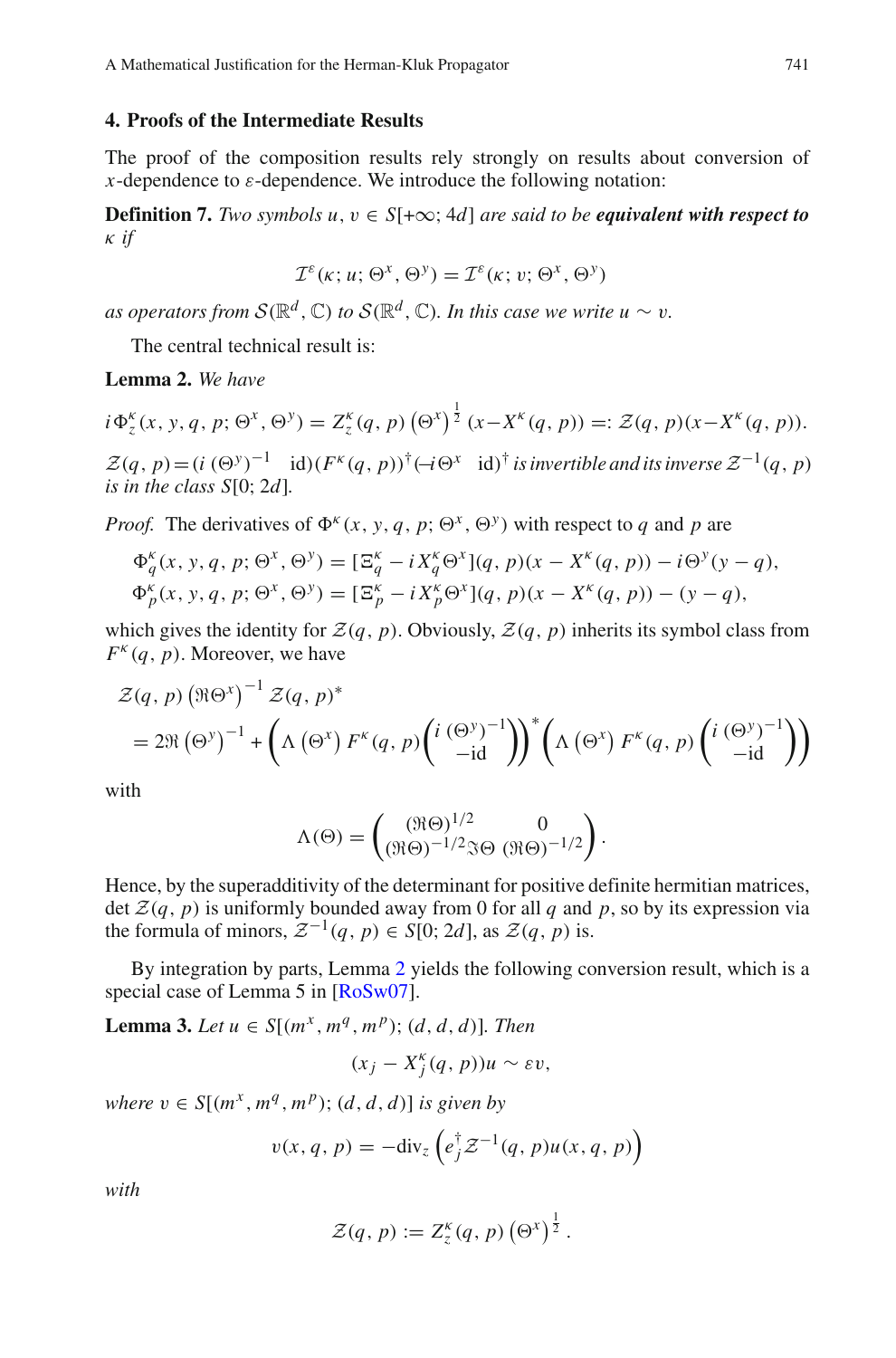*Remark 7.* 1. We recall that

T. Swart, V. F  
\n
$$
z^{k} = \int_{z}^{R}(q, p) = \left(\left(\Theta^{y}\right)^{-1} \partial_{q} - i \partial_{p}\right) \left(\left(\Theta^{x}\right)^{\frac{1}{2}} X^{k}(q, p) + i \left(\Theta^{x}\right)^{-\frac{1}{2}} \Xi^{k}(q, p)\right).
$$

- 2. Obviously,  $\mathcal{Z}(q, p)$  depends on *q* and *p* only via the elements of  $F^k(q, p)$ . For better readability, we do not explicitly denote this dependence. Moreover, we drop the dependence on  $\Theta^x$  and  $\Theta^y$  in the notation.
- 3. For a linear canonical transformation  $\kappa(q, p) = M\left(\frac{q}{r}\right)$ *p* ), with  $M \in Sp(2d)$ , we have  $F^{k}(q, p) = M$ , so  $\mathcal{Z}(q, p) = (i \text{ id } (\Theta^{y})^{-1})M^{\dagger}(-i\Theta^{x} \text{ id})^{\dagger}$  is constant with respect to  $(q, p)$ .

With these auxiliary results, we are able to prove the result on the composition of PDOs and FIOs:

*Proof* (of Proposition [2\)](#page-10-0). Let  $\varphi \in \mathcal{S}(\mathbb{R}^d, \mathbb{C})$ . The composition of  $op^{\varepsilon}(h)$  with the FIO applied to  $\varphi$  is

Proof (of Proposition 2). Let 
$$
\varphi \in \mathcal{S}(\mathbb{R}^d, \mathbb{C})
$$
. The composition of  $op^{\varepsilon}(h)$  with the FIO  
\nopplied to  $\varphi$  is

\n
$$
[op^{\varepsilon}(h)\mathcal{I}^{\varepsilon}(\kappa; u; \Theta^x, \Theta^y)\varphi](x)
$$

\n
$$
= \frac{1}{(2\pi\varepsilon)^{5d/2}} \int_{\mathbb{R}^{5d}} h\left(\frac{x+w}{2}, \xi\right) e^{\frac{i}{\varepsilon}\Psi^{\varepsilon}(x, w, y, q, p; \Theta^x, \Theta^y)} u(q, p)\varphi(y) \, dq \, dp \, dy \, dw \, d\xi,
$$

where  $\Psi^{k}(x, w, y, q, p; \Theta^{x}, \Theta^{y}) := \xi \cdot (x - w) + \Phi^{k}(w, y, q, p; \Theta^{x}, \Theta^{y})$  and the integral is an oscillatory one. Using the creation and annihilation "variables" and operators  $\int_{\mathbb{R}^5} \int_{\mathbb{R}^5} h\left(\frac{h}{2}, \xi\right) e^{\xi} \cdot \lim_{(x, y, y, y, z)} \int_{u(q, p)\varphi(y)} u q \, dy$ <br>  $\int_{\mathbb{R}^5} f(x, w, y, q, p; \Theta^x, \Theta^y) := \xi \cdot (x - w) + \Phi^k(w, y, q, p; \Theta^x, \Theta^y)$ <br>
oscillatory one. Using the creation and annihilation "variables"<br>  $a := (\$  $\Phi^{y}$ ) :=  $\xi \cdot (x - w) + \Phi^{x}(w, y, q, p; \Theta)$ 

e 
$$
\Psi^k(x, w, y, q, p; \Theta^k, \Theta^j) := \xi \cdot (x - w) + \Phi^k(w, y, q, p; \Theta^k, \Theta^j)
$$
 and  
\ns an oscillatory one. Using the creation and annihilation "variables" and  
\n
$$
a := (\Theta^x)^{\frac{1}{2}} \frac{x + w}{2} + i (\Theta^x)^{-\frac{1}{2}} \xi; \quad \partial_a := (\Theta^x)^{-\frac{1}{2}} \partial_w - \frac{i}{2} (\Theta^x)^{\frac{1}{2}} \partial_{\xi},
$$
\n
$$
\overline{a} := (\Theta^x)^{\frac{1}{2}} \frac{x + w}{2} - i (\Theta^x)^{-\frac{1}{2}} \xi; \quad \partial_{\overline{a}} := (\Theta^x)^{-\frac{1}{2}} \partial_w + \frac{i}{2} (\Theta^x)^{\frac{1}{2}} \partial_{\xi},
$$
\n
$$
\text{erform a Taylor-expansion of the symbol } h \text{ to order } 2N \text{ around } \kappa(q, p):
$$
\n
$$
\frac{1}{2}, \xi = \sum_{|\alpha| \leq |\alpha| \leq N} \frac{1}{\alpha! \beta!} \left( \left( \partial_a^{\alpha} \partial_{\overline{a}}^{\beta} h \right) \circ \kappa \right) (q, p) \left( a - Z^k(q, p) \right)^{\alpha} \left( \overline{a} - \overline{Z}^k \right)
$$

we perform a Taylor-expansion of the symbol *h* to order 2*N* around κ(*q*, *p*):

we perform a Taylor-expansion of the symbol *h* to order 2*N* around 
$$
\kappa(q, p)
$$
:  
\n
$$
h\left(\frac{x+w}{2}, \xi\right) = \sum_{|\alpha+\beta| \le 2N} \frac{1}{\alpha! \beta!} \left( \left(\partial_{a}^{\alpha} \partial_{\overline{a}}^{\beta} h\right) \circ \kappa \right) (q, p) \left(a - Z^{\kappa}(q, p)\right)^{\alpha} \left(\overline{a} - \overline{Z}^{\kappa}(q, p)\right)^{\beta}
$$
\n
$$
+ \sum_{|\alpha+\beta| = 2N+1} \left(a - Z^{\kappa}(q, p)\right)^{\alpha} \left(\overline{a} - \overline{Z}^{\kappa}(q, p)\right)^{\beta} R_{\alpha, \beta} (a, \overline{a}, q, p)
$$
\n
$$
= h_{\text{T}} \left(a - Z^{\kappa}(q, p), \overline{a} - \overline{Z}^{\kappa}(q, p)\right) + h_{\text{R}} (a, \overline{a}, q, p),
$$

where the remainder is given by

$$
R_{\alpha,\beta}(a,\overline{a},q,p)
$$
  
=  $\frac{|\alpha+\beta|}{\alpha!\beta!} \int_0^1 \sigma^{|\alpha+\beta|-1} (\partial_a^{\alpha} \partial_{\overline{a}}^{\beta} h) (x + \sigma (X^{\kappa}(q, p) - x), \xi + \sigma (\Xi^{\kappa}(q, p) - \xi)) d\sigma.$   
the first step, we discuss only the Taylor-polynomial  $h_T$ . As  

$$
-i \partial_{\overline{a}} \Psi^{\kappa} = \left(\frac{1}{2} (\Theta^x)^{\frac{1}{2}} \partial_{\xi} - i (\Theta^x)^{-\frac{1}{2}} \partial_w \right) \Psi^{\kappa} = a - Z^{\kappa}(q, p) \qquad (29)
$$

<span id="page-17-0"></span>In the first step, we discuss only the Taylor-polynomial  $h<sub>T</sub>$ . As

$$
-i\partial_{\overline{a}}\Psi^{\kappa} = \left(\frac{1}{2}\left(\Theta^x\right)^{\frac{1}{2}}\partial_{\xi} - i\left(\Theta^x\right)^{-\frac{1}{2}}\partial_{w}\right)\Psi^{\kappa} = a - Z^{\kappa}(q, p) \tag{29}
$$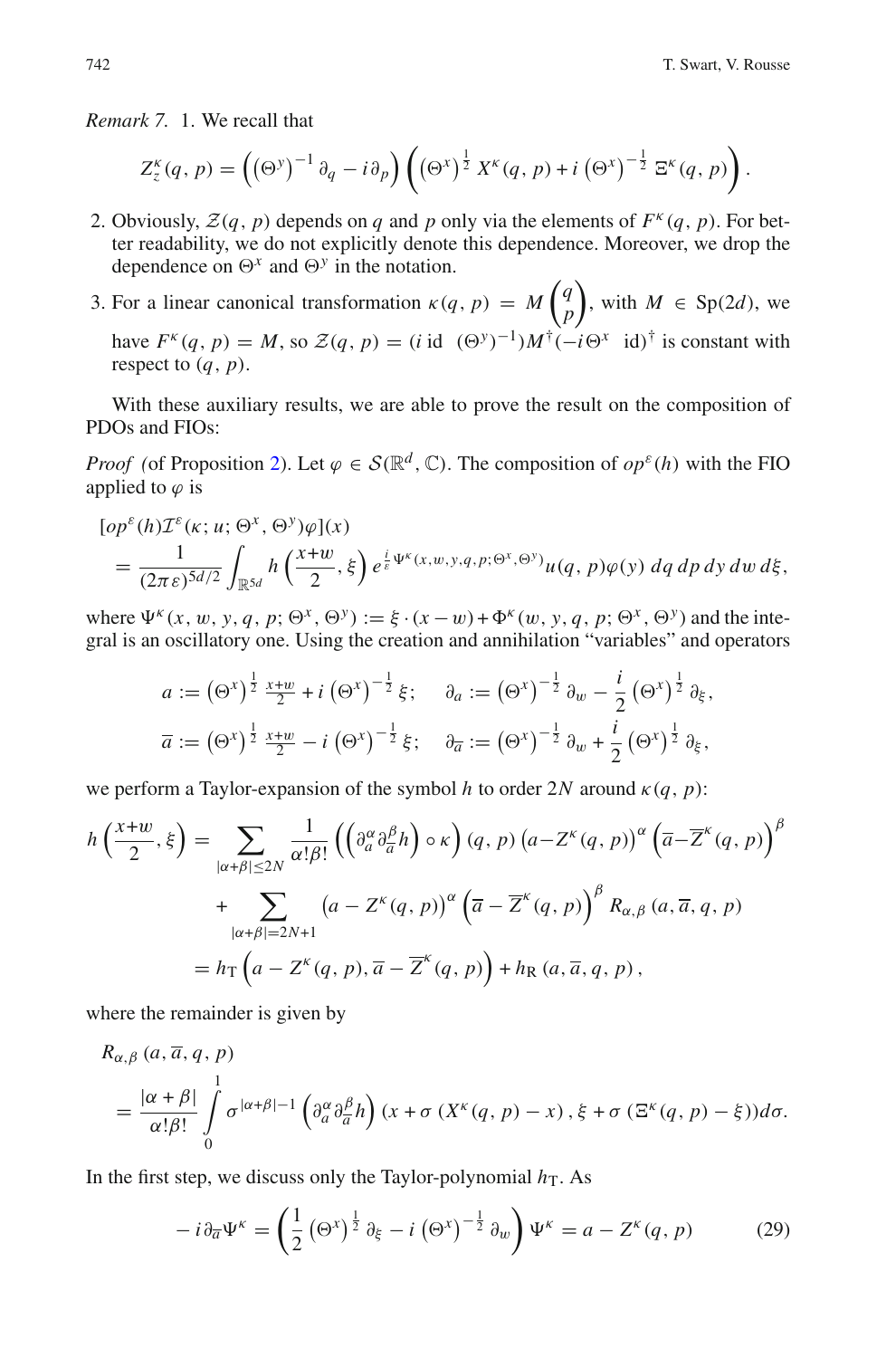and

Ierman-Kluk Propagator  

$$
\begin{pmatrix} \partial_a \\ \partial_{\overline{a}} \end{pmatrix} (a \overline{a}) = \begin{pmatrix} \mathrm{id} & 0 \\ 0 & \mathrm{id} \end{pmatrix},
$$

<span id="page-18-1"></span>integration by parts with the operator ∂*<sup>a</sup>* yield

$$
\begin{pmatrix} \partial_a \\ \partial_{\overline{a}} \end{pmatrix} (a \ \overline{a}) = \begin{pmatrix} \text{id} \ 0 \\ 0 \ \text{id} \end{pmatrix},
$$
  
ation by parts with the operator  $\partial_{\overline{a}}$  yield  

$$
(a - Z^{\kappa}(q, p))^{\alpha} \left( \overline{a} - \overline{Z}^{\kappa}(q, p) \right)^{\beta} v \sim \frac{\varepsilon^{|\alpha|} \beta!}{(\beta - \alpha)!} \left( \overline{a} - \overline{Z}^{\kappa}(q, p) \right)^{\beta - \alpha} v,
$$
 (30)  
we extended the meaning of " $\sim$ " in an obvious way. Moreover we have  
 $_{t+2i} (\Theta^{x})^{\frac{1}{2}} \mathcal{Z}^{-1}(q, p) \partial_{z} \left( \overline{a} - \overline{Z}^{\kappa}(q, p) \right) = -2i (\Theta^{x})^{\frac{1}{2}} \mathcal{Z}^{-1}(q, p) \partial_{z} \overline{Z}^{\kappa}(q, p),$ 

where we extended the meaning of "∼" in an obvious way. Moreover we have

$$
\left(i\partial_a + 2i\left(\Theta^x\right)^{\frac{1}{2}}\mathcal{Z}^{-1}(q,p)\partial_z\right)\left(\overline{a}-\overline{Z}^{\kappa}(q,p)\right) = -2i\left(\Theta^x\right)^{\frac{1}{2}}\mathcal{Z}^{-1}(q,p)\partial_z\overline{Z}^{\kappa}(q,p),
$$

<span id="page-18-0"></span>and hence by [\(29\)](#page-17-0) and Lemma [3,](#page-16-1)

$$
(\overline{a} - \overline{Z}^{k}(q, p))^{\gamma} v(q, p)
$$
\n
$$
\sim -\frac{2\varepsilon}{\#\gamma} \sum_{k \mid \gamma_{k} \neq 0} \operatorname{div}_{z} \left( e_{k}^{\dagger} (\Theta^{x})^{\frac{1}{2}} \mathcal{Z}^{-1}(q, p) \left( \overline{a} - \overline{Z}^{k}(q, p) \right)^{\gamma - e_{k}} v(q, p) \right)
$$
\n
$$
= \frac{\varepsilon}{\#\gamma} \sum_{k \mid \gamma_{k} \neq 0} \left( \sum_{m=1}^{d} (\gamma - e_{k})_{m} \left( \overline{a} - \overline{Z}^{k}(q, p) \right)^{\gamma - e_{k} - e_{m}} (\mathcal{L}_{(e_{k}, e_{m})} v)(q, p) \right)
$$
\n
$$
+ \left( \overline{a} - \overline{Z}^{k}(q, p) \right)^{\gamma - e_{k}} (\mathcal{L}_{e_{k}} v)(q, p) \right), \qquad (31)
$$
\n
$$
\text{the differential operators } \mathcal{L}_{(e_{k}, e_{m})} \text{ and } \mathcal{L}_{e_{k}} \text{ are given by}
$$
\n
$$
(\mathcal{L}_{(e_{k}, e_{m})} v)(q, p) := 2e_{k}^{\dagger} (\Theta^{x})^{\frac{1}{2}} \mathcal{Z}^{-1}(q, p) \partial_{z} \overline{Z}^{k} e_{m} v(q, p),
$$

where the differential operators  $\mathcal{L}_{(e_k, e_m)}$  and  $\mathcal{L}_{e_k}$  are given by

\n
$$
\mathcal{L}_{(e_k, e_m)}(q, p) := 2e_k^{\dagger} \left( \Theta^x \right)^{\frac{1}{2}} \mathcal{Z}^{-1}(q, p) \partial_z \overline{Z}^k e_m v(q, p),
$$
\n

\n\n $(\mathcal{L}_{(e_k, e_m)} v)(q, p) := 2e_k^{\dagger} \left( \Theta^x \right)^{\frac{1}{2}} \mathcal{Z}^{-1}(q, p) \partial_z \overline{Z}^k e_m v(q, p),$ \n

\n\n $(\mathcal{L}_{e_k} v)(q, p) := -2 \text{div}_z \left( e_k^{\dagger} \left( \Theta^x \right)^{\frac{1}{2}} \mathcal{Z}^{-1}(q, p) v(q, p) \right),$ \n

and  $\#\gamma$  denotes the number of non-zero components of  $\gamma$ .

The symmetrization by the summation over *k* allows for the iteration of the procedure. We define the three sets ( $\mathcal{L}_{e_k} v$ )( $q$ ,  $p$ )<br>notes the number<br>nmetrization by the<br>the three sets<br> $\Gamma_1 := \{ \gamma \in \mathbb{N}^d \mid$ 

$$
\Gamma_1 := \left\{ \gamma \in \mathbb{N}^d \mid |\gamma| = 1 \right\}, \quad \Gamma_2 := \Gamma_1 \times \Gamma_1, \quad \Gamma := \Gamma_1 \cup \Gamma_2.
$$

In expression [\(31\)](#page-18-0) the sum is taken over all possible reductions of the multi-index  $\gamma$  by elements of the "brick-sets"  $\Gamma_1$  and  $\Gamma_2$ . After another integration by parts in all terms *F*<sub>1</sub> :=  $\left\{\gamma \in \mathbb{N}^d \mid |\gamma| = 1\right\}$ , *F*<sub>2</sub> := *F*<sub>1</sub> × *F*<sub>1</sub>, *F* := *F*<sub>1</sub> ∪ *F*<sub>2</sub>.<br>In expression (31) the sum is taken over all possible reductions of the multi-index  $\gamma$  by elements of the "brick-sets" *F*<sub>1</sub> a elements in  $\Gamma \times \Gamma$ , which may be considered as a two-step path in  $\Gamma$ , plus the terms In expression (31) the sum is taken over all possible reductions of the n<br>elements of the "brick-sets"  $\Gamma_1$  and  $\Gamma_2$ . After another integration by p<br>with  $(\overline{a} - \overline{Z}^k(q, p))$ -dependence, the sum is taken over all pos  $\overline{a} - \overline{Z}^{\kappa}(q, p)$ dependence, the sum is taken over all possible paths in the "brick-set"  $\Gamma$  which reduce  $\gamma$  to zero. To formalise this idea, we define the map = 0 in the fir<br>s taken over a<br>this idea, we<br> $[\cdot]$  :  $\Gamma$ <br> $[\gamma]$  :=  $\begin{cases} \end{cases}$ 

$$
\begin{aligned}\n[\cdot] & \quad : \quad \Gamma \to \mathbb{N}^d, \\
[\gamma] & \quad := \quad \begin{cases}\n\gamma & \gamma \in \Gamma_1 \\
\gamma_1 + \gamma_2 & \gamma = (\gamma_1, \gamma_2) \in \Gamma_2.\n\end{cases}\n\end{aligned}
$$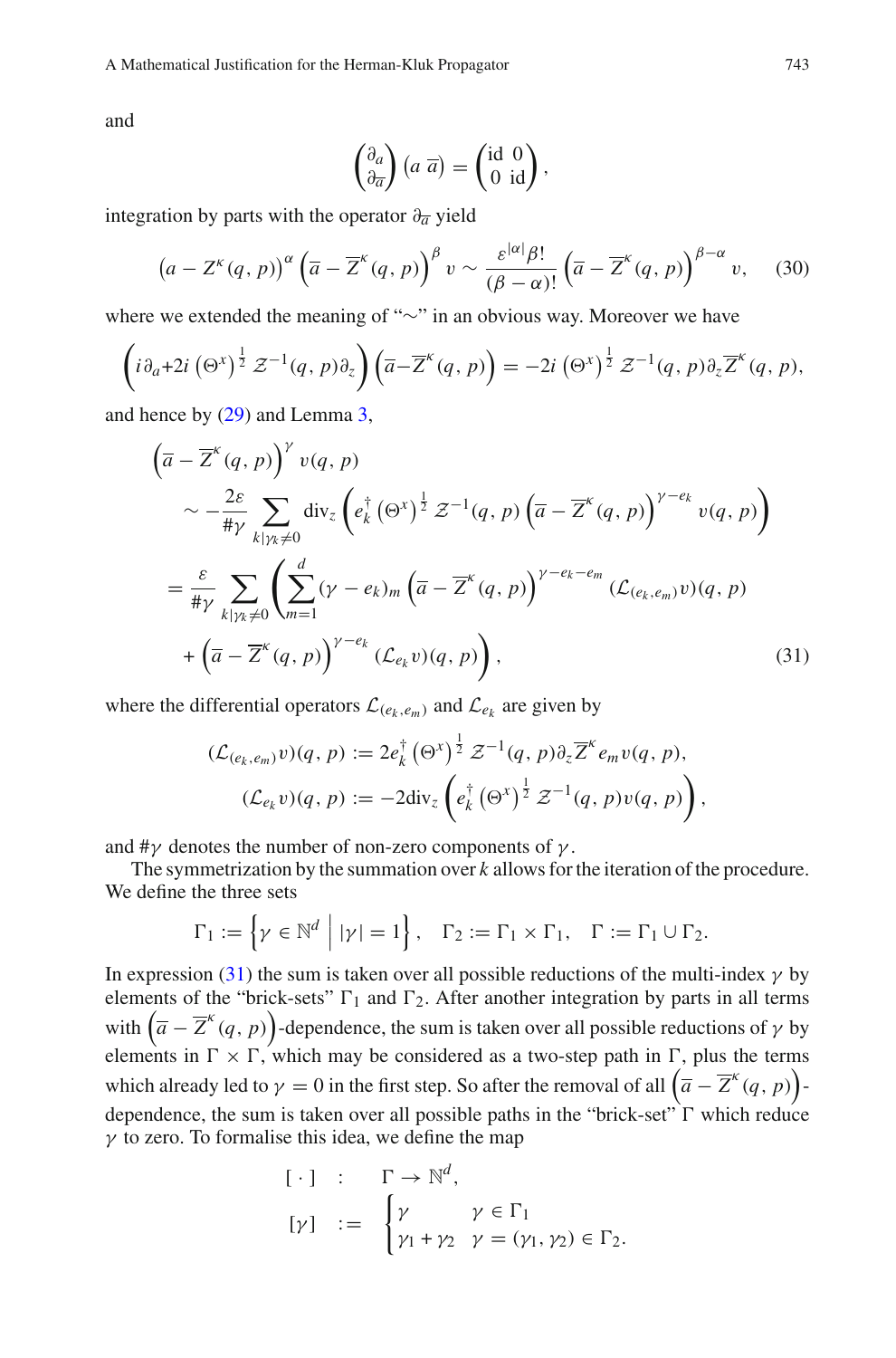With

7. Swart, V. Roust  
\nWith  
\n
$$
\lambda(\gamma, \gamma_1, ..., \gamma_n) = \begin{cases}\n\left( \#(\gamma - \sum_{l < n} [\gamma_l]) \right)^{-1} & \gamma_n \in \Gamma_1 \\
\left( \#(\gamma - \sum_{l < n} [\gamma_l]) \right)^{-1} \left( \gamma - \sum_{l < n} [\gamma_l] - e_j \right)_k & \gamma_n = (e_j, e_k) \in \Gamma_2\n\end{cases}
$$

<span id="page-19-0"></span>we have

we have  
\n
$$
(\overline{z} - \overline{z}^k(q, p))' v(q, p)
$$
\n
$$
\sim \sum_{\substack{\gamma_1, \ldots, \gamma_k \in \Gamma \\ \gamma_1 + \ldots + \gamma_k = \gamma}} \varepsilon^k \lambda(\gamma, \gamma_1, \ldots, \gamma_k) \ldots \lambda(\gamma, \gamma_1, \gamma_2) \lambda(\gamma, \gamma_1) (\mathcal{L}_{\gamma_k} \ldots \mathcal{L}_{\gamma_1} v) (q, p).
$$
\n(32)

Combining  $(30)$  and  $(32)$ , we get

$$
[y_{1}] + ... + [y_{k}] = y
$$
  
Combining (30) and (32), we get  

$$
(h_{T}u)(q, p)
$$

$$
\sim \sum_{n=0}^{N} \varepsilon^{n} L_{n}[h; \kappa; \Theta^{x}, \Theta^{y}] u(q, p) + \varepsilon^{N+1} \widetilde{L}_{N+1}^{\varepsilon}[h; \kappa; \Theta^{x}, \Theta^{y}] u(q, p)
$$

$$
= \sum_{|\beta| \leq 2N} \sum_{\substack{\gamma_{1}, \ldots, \gamma_{k} \in \Gamma \\ \alpha \leq \beta \quad [\gamma_{1}] + \ldots + [\gamma_{k}] = \beta - \alpha}} \frac{\varepsilon^{|\alpha|+k}}{\alpha!(\beta - \alpha)!} \left( \prod_{l=1}^{k} \lambda(\gamma, \gamma_{1}, \ldots, \gamma_{l}) \mathcal{L}_{\gamma_{l}} \right)
$$

$$
\times \left( u \frac{\partial^{\alpha}}{\partial a} \frac{\partial^{\beta}}{\partial n} h \circ \kappa \right) (q, p)
$$

$$
+ \varepsilon^{N+1} \widetilde{L}_{N+1}^{\varepsilon}[h; \kappa; \Theta^{x}, \Theta^{y}] u(q, p),
$$
  
where  $\varepsilon^{N+1} \widetilde{L}_{N+1}^{\varepsilon}[h; \kappa; \Theta^{x}, \Theta^{y}] u(q, p)$  contains all the terms of order  $\varepsilon^{N+1}$  and higher.

As *k* ranges between  $\left[ |\beta - \alpha|/2 \right]$  and  $|\beta - \alpha|$ , we have ms of er.

here 
$$
\varepsilon^{N+1} \widetilde{L}_{N+1}^{\varepsilon}[h; \kappa; \Theta^x, \Theta^y] u(q, p)
$$
 contains all the terms of order  $\varepsilon^{N+1}$  and higher  
\n*k* ranges between  $\lceil |\beta - \alpha|/2 \rceil$  and  $|\beta - \alpha|$ , we have  
\n $L_n[h; \kappa; \Theta^x, \Theta^y]$   
\n
$$
= \sum_{n \leq |\alpha + \beta| \leq 2n} \frac{1}{\alpha!(\beta - \alpha)!} \sum_{\substack{\gamma_1, \ldots, \gamma_{n-|\alpha|} \in \Gamma \\ |\gamma_1| + \ldots + |\gamma_{n-|\alpha|} | = \beta - \alpha}} \left( \prod_{l=1}^{n-|\alpha|} \lambda(\gamma, \gamma_1, \ldots, \gamma_l) \mathcal{L}_{\gamma_l} \right)
$$

with the following convention for  $n - |\alpha| = 0$ :

$$
\sum_{\gamma_1,\ldots,\gamma_{n-|\alpha|}}\prod_{l=1}^{n-|\alpha|}\lambda(\gamma,\gamma_1,\ldots,\gamma_l)\mathcal{L}_{\gamma_l}=\mathrm{id}.
$$

For the first few terms in the expansion, we have more transparent expressions.

The zeroth order term

 $L_n[h; \kappa; \Theta^x, \Theta^y]$ 

$$
(h \circ \kappa) (q, p) u(q, p)
$$

is provided by  $\alpha = \beta = 0$ . For the first order term, there are three contributions.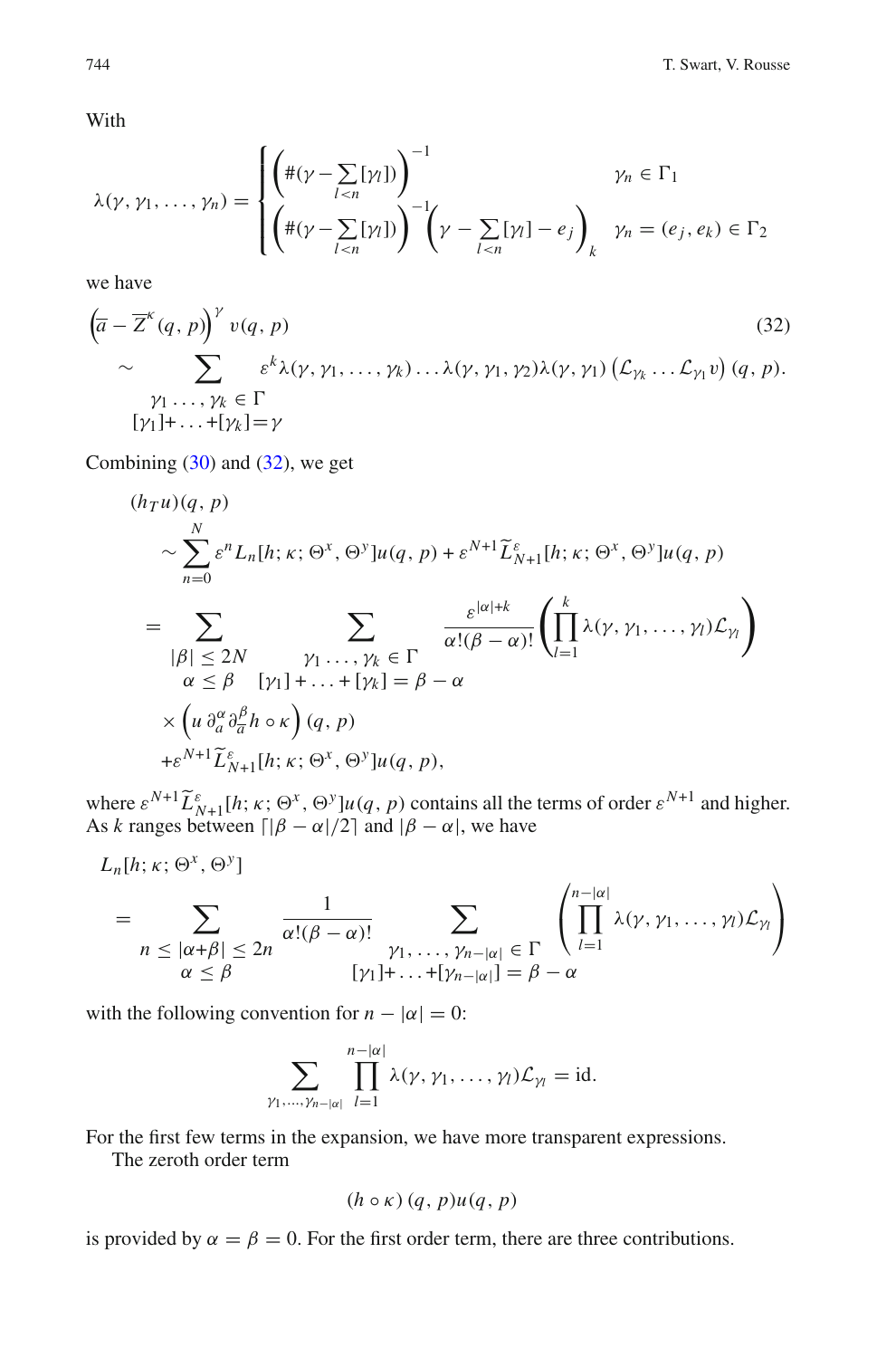1. The terms with  $|\beta| = 1$ ,  $\alpha = \beta$ , which result in

$$
\varepsilon \text{tr} \left( \left( \left( \partial_a \partial_{\overline{a}} h \right) \circ \kappa \right) (q, p) \right) u(q, p).
$$

2. The terms  $|\beta| = 1$ ,  $\alpha = 0$ , which give

$$
\varepsilon \text{tr} \left( ((\partial_a \partial_{\overline{a}} h) \circ \kappa) (q, p) \right) u(q, p).
$$
  
\n
$$
\text{ms } |\beta| = 1, \alpha = 0, \text{ which give}
$$
  
\n
$$
-\varepsilon \text{div}_z \left( \left( (\partial_{\overline{a}} h)^{\dagger} \circ \kappa \right) (q, p) \left( \Theta^x \right)^{\frac{1}{2}} \mathcal{Z}^{-1} (q, p) u(q, p) \right).
$$
  
\n
$$
\text{st order contribution of terms } |\beta| = 2, \alpha = 0, \text{ which is}
$$
  
\n
$$
\varepsilon \text{tr} \left( \mathcal{Z}^{-1} (q, p) \partial_z \overline{Z}^{\kappa} (q, p) \left( (\text{Hess}_{\overline{a}} h) \circ \kappa \right) (q, p) \left( \Theta^x \right)^{\frac{1}{2}} \right) u(q)
$$

3. The first order contribution of terms  $|\beta| = 2$ ,  $\alpha = 0$ , which is ndunon of term

$$
\varepsilon \text{tr}\left(\mathcal{Z}^{-1}(q, p)\partial_z \overline{\mathcal{Z}}^{\kappa}(q, p) \left((\text{Hess}_{\overline{a}}h) \circ \kappa\right)(q, p) \left(\Theta^x\right)^{\frac{1}{2}}\right) u(q, p).
$$
  
ication of the chain rule, they may be combined to  

$$
= -\varepsilon \text{div}_z \left(\left((\partial_{\overline{a}}h)^{\dagger} \circ \kappa\right)(q, p) \left(\Theta^x\right)^{\frac{1}{2}} \mathcal{Z}^{-1}(q, p) u(q, p)\right)
$$

By an application of the chain rule, they may be combined to

= −εdiv*<sup>z</sup>* (∂*ah*) † ◦ κ (*q*, *p*) 1 <sup>2</sup> *<sup>Z</sup>*−1(*q*, *<sup>p</sup>*)*u*(*q*, *<sup>p</sup>*) +εtr *x <sup>Z</sup>*−1(*q*, *<sup>p</sup>*)∂*<sup>z</sup>* 1 <sup>2</sup> ((∂*ah*) ◦ κ)(*q*, *p*) *u*(*q*, *p*).

The second order term arises in a similar way.

The form of the coefficients of the differential operators  $L_n[h; \kappa; \Theta^x, \Theta^y]$  follows, if  $\mathcal{Z}^{-1}(q, p)$  is expressed by the formula of minors. With respect to the symbol class of  $v_n$ , it is sufficient to note that  $\kappa \in S[1; 2d]$ .

We turn to the discussion of the remainder. The  $(a - Z^k(q, p))$  and  $(\overline{a} - \overline{Z}^k(q, p))$ factors may be converted to  $\varepsilon$ -dependence analogously to  $h<sub>T</sub>$ , resulting in terms of order  $\varepsilon^{N+1}$  to  $\varepsilon^{2N+2}$ . As  $h(x,\xi)$  is polynomial in  $\xi$ , the resulting expression equals the application of a differential operator of order  $m_{\xi}$  to an FIO. We have  $\partial_x \Phi^k(x, y, q, p; \Theta^x, \Theta^y)$  =  $E^{k}(q, p) + i\Theta^{x}(x - X^{k}(q, p))$ , hence the symbol class by iterative applications of Lemma [3.](#page-16-1)

*Remark 8.* In the case  $\kappa = id$ ,  $u(q, p) = 1$ ,  $\Theta^x = \Theta^y = id$ , the proof provides the asymptotic expansion of the Anti-Wick symbol of a Weyl quantised pseudodifferential operator.

We have  $\mathcal{Z}(q, p) = 2$  id,  $Z^k = q + ip$  and  $\overline{Z}^k = q - ip$ . Hence  $\partial_z \overline{Z}^k = 0$ ,  $\mathcal{L}_{(e_j, e_k)} = 0$ and  $(L_{e_i}u)(q, p) = -(\partial_{z_i}u)(q, p)$ . Moreover, all  $\mathcal{L}_{e_i}$  commute.

By straightforward calculation, the Anti-Wick symbol is

$$
\sum_{|\beta|=0}^{N} \frac{(-1)^{|\beta|} \varepsilon^{|\beta|}}{\beta!} (\Delta^{\beta} h) (q, p),
$$
  

$$
\Delta^{\beta} = \prod_{k=0}^{d} (\partial_{x_k}^2 + \partial_{\xi_k}^2)^{\beta_k}.
$$

where

$$
\Delta^{\beta} = \prod_{k=1}^{d} (\partial_{x_k}^2 + \partial_{\xi_k}^2)^{\beta_k}.
$$

Thus formally

$$
h_{\rm AW} = e^{-\varepsilon \Delta} h_{\rm Weyl},
$$

so we recover that the Anti-Wick quantisation is the solution of the Cauchy-problem for the inverse heat-equation at time  $t = \varepsilon$  with the Weyl-symbol as initial datum (compare [\[Ma02\]](#page-25-6), where the conversion is expressed by the heat-kernel).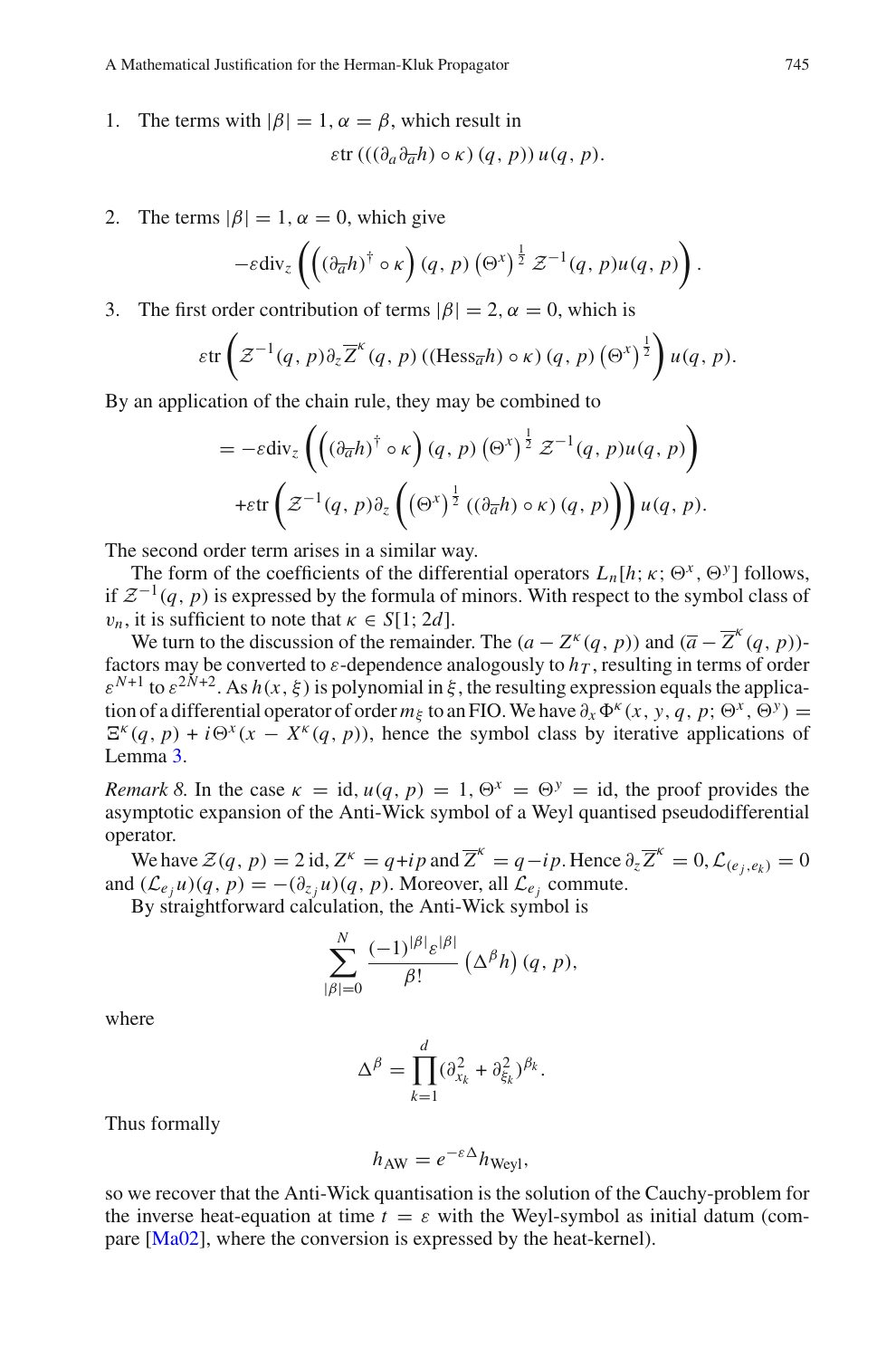Next, we give the easy proof of Proposition [3:](#page-11-0)

*Proof* (of Proposition [3\)](#page-11-0). By direct computation *i*ε  $\frac{d}{dt} \mathcal{I}^{\varepsilon}$  ( $\kappa^{t}$ ; *u*) is an FIO with symbol

$$
i\varepsilon \frac{d}{dt}u(t, q, p) - u(t, q, p)\frac{d}{dt}\Phi^{\kappa^{t}}(x, y, q, p; \Theta^{x}(t), \Theta^{y})
$$
  
=  $i\varepsilon \frac{d}{dt}u(t, q, p) - u(t, q, p)\left[\frac{d}{dt}S^{\kappa^{t}}(q, p) - \frac{d}{dt}X^{\kappa^{t}}(q, p) \cdot \Xi^{\kappa^{t}}(q, p)\right]$   
+  $\left(\frac{d}{dt}\Xi^{\kappa^{t}}(q, p) - i\left(\Theta^{x}(t)\frac{d}{dt}X^{\kappa^{t}}(q, p)\right)\right) \cdot \left(x - X^{\kappa^{t}}(q, p)\right)$   
+  $\frac{i}{2}\left(x - X^{\kappa^{(t,s)}}(q, p)\right) \cdot \frac{d}{dt}\Theta^{x}(t)\left(x - X^{\kappa^{(t,s)}}(q, p)\right).$ 

The expressions [\(22\)](#page-11-1) and [\(23\)](#page-11-1) follow from applications of Lemma [3,](#page-16-1) where the quadratic term contributes to  $v_1$  and  $v_2$ :

$$
(x - X^{\kappa}(q, p)) \cdot \frac{d}{dt} \Theta^{x}(t) (x - X^{\kappa}(q, p)) u(q, p)
$$
  
\n
$$
\sim -\varepsilon \text{div}_{z} \left( u(q, p)(x - X^{\kappa}(q, p))^{+} \frac{d}{dt} \Theta^{x}(t) \mathcal{Z}^{-1}(q, p) \right)
$$
  
\n
$$
= -\varepsilon \text{tr} \left( \partial_{z} \left[ u(q, p)(x - X^{\kappa}(q, p))^{+} \frac{d}{dt} \Theta^{x}(t) \mathcal{Z}^{-1}(q, p) \right] \right)
$$
  
\n
$$
= \varepsilon \text{tr} \left( A(q, p) \mathcal{Z}^{-1}(q, p) X_{z}^{\kappa}(q, p) \right) u(q, p)
$$
  
\n
$$
- \varepsilon \sum_{k=1}^{d} (x - X^{\kappa}(q, p))^{+} \left( \partial_{z_{k}} \left( \frac{d}{dt} \Theta^{x}(t) \mathcal{Z}^{-1}(q, p) e_{k} u(q, p) \right) \right)
$$
  
\n
$$
\sim \varepsilon \text{tr} \left( \mathcal{Z}^{-1}(q, p) X_{z}^{\kappa}(q, p) \frac{d}{dt} \Theta^{x}(t) \right) u(q, p)
$$
  
\n
$$
+ \varepsilon^{2} \sum_{k=1}^{d} \text{div}_{z} \left[ \partial_{z_{k}} \left( \frac{d}{dt} \Theta^{x}(t) \mathcal{Z}^{-1}(q, p) e_{k} u(q, p) \right)^{+} \mathcal{Z}^{-1}(q, p) \right].
$$

We close this section with the proof of Proposition [4.](#page-12-1)

<span id="page-21-0"></span>*Proof (*of Proposition [4\)](#page-12-1). The proof relies on the inner product

n with the proof of Proposition 4.  
\n1). The proof relies on the inner product  
\n
$$
\left\langle g_{\kappa'(q_0, p_0)}^{\varepsilon, \overline{\Theta^x}}, \mathcal{I}^{\varepsilon}(\kappa; w; \Theta^x, \Theta^y) g_{(q_0, p_0)}^{\varepsilon, \Theta^y} \right\rangle
$$
\n(33)

for symbols  $w \in S[0; 2d]$  and canonical transformations  $\kappa, \kappa'$  of class  $\beta$ , where

$$
g_{(q,p)}^{\varepsilon,\Theta}(x) = \frac{\det(\Re\Theta)^{\frac{1}{4}}}{(\pi \varepsilon)^{d/4}} e^{-(x-q)\cdot\Theta(x-q)/2\varepsilon} e^{ip\cdot(x-q)/\varepsilon}.
$$

Straightforward calculation gives

$$
(33) = \frac{2^d}{(\pi \varepsilon)^d} \frac{\det (\Re \Theta^x)^{\frac{1}{4}} \det (\Re \Theta^y)^{\frac{1}{4}}}{\det (2\Theta^x)^{\frac{1}{2}} \det (2\Theta^y)^{\frac{1}{2}}} \int e^{\frac{i}{\varepsilon} \Psi^{\kappa,\kappa'}(q_0,p_0,q,p)} w(q,p) \,dq \,dp,
$$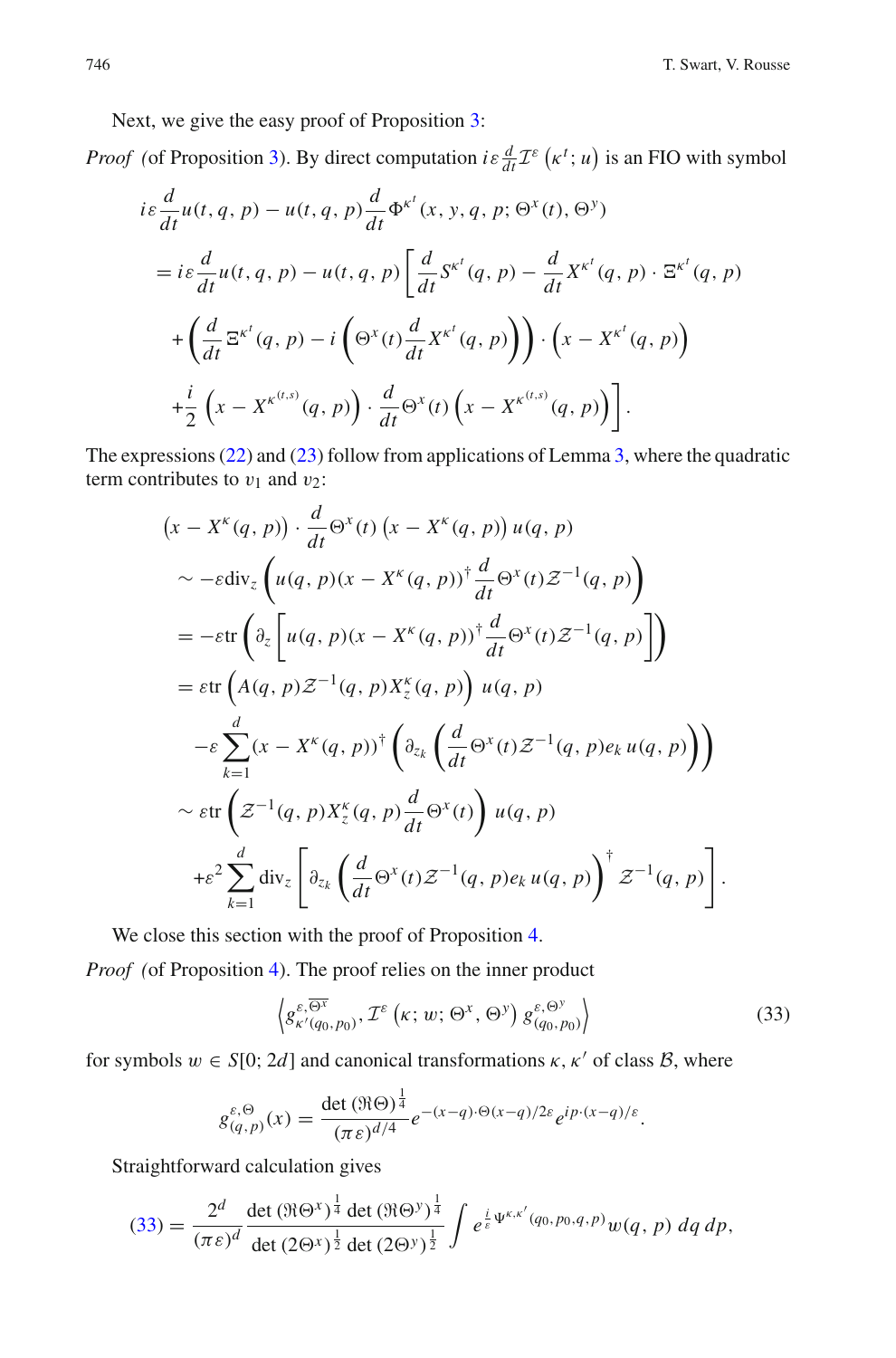where

re  
\n
$$
\Psi^{\kappa,\kappa'}(q, p, q_0, p_0) = S^{\kappa}(q, p)
$$
\n
$$
+ \frac{1}{2}(q - q_0)(p + p_0) - \frac{1}{2}(X^{\kappa}(q, p) - X^{\kappa'}(q_0, p_0))(\Xi^{\kappa}(q, p) + \Xi^{\kappa'}(q_0, p_0))
$$
\n
$$
+ i (q_0 - q) \cdot \Theta^y (q_0 - q) / 4 + i (p_0 - p) \cdot (\Theta^y)^{-1} (p_0 - p) / 4
$$
\n
$$
+ i \left( X^{\kappa'}(q_0, p_0) - X^{\kappa}(q, p) \right) \cdot \Theta^x \left( X^{\kappa'}(q_0, p_0) - X^{\kappa}(q, p) \right) / 4
$$
\n
$$
+ i \left( \Xi^{\kappa'}(q_0, p_0) - \Xi^{\kappa}(q, p) \right) \cdot (\Theta^x)^{-1} \left( \Xi^{\kappa'}(q_0, p_0) - \Xi^{\kappa}(q, p) \right) / 4.
$$

We choose  $\sigma \in C_0^{\infty}(\mathbb{R}^{2d}, \mathbb{R})$  with  $\sigma = 1$  in a neighborhood of  $(q_0, p_0)$  and split the integral into  $\left(\mathcal{L}(q, p)\right) \cdot \left(\Theta^x\right)^{-1} \left(\Xi\right)$ <br> *k*) with  $\sigma = 1$  in a not<br>  $\mathcal{L}^{\varepsilon}(\kappa; \sigma w; \Theta^x, \Theta^y)$ 

$$
\int_{0}^{\infty} (\mathbb{R}^{2d}, \mathbb{R}) \text{ with } \sigma = 1 \text{ in a neighborhood of } (q_0, p_0) \text{ and split the}
$$
\n
$$
\left\langle g_{\kappa'(q_0, p_0)}^{\varepsilon, \overline{\Theta^x}}, \mathcal{I}^{\varepsilon} \left( \kappa; \sigma w; \Theta^x, \Theta^y \right) g_{\kappa(q_0, p_0)}^{\varepsilon, \Theta^y} \right\rangle
$$
\n
$$
+ \left\langle g_{\kappa'(q_0, p_0)}^{\varepsilon, \overline{\Theta^x}}, \mathcal{I}^{\varepsilon} \left( \kappa; (1 - \sigma) w; \Theta^x, \Theta^y \right) g_{\kappa(q_0, p_0)}^{\varepsilon, \Theta^y} \right\rangle. \tag{35}
$$

$$
+\left\langle g_{\kappa'(q_0,p_0)}^{\varepsilon,\overline{\Theta^x}},\mathcal{I}^{\varepsilon}\left(\kappa;(1-\sigma)w;\Theta^x,\Theta^y\right)g_{\kappa(q_0,p_0)}^{\varepsilon,\Theta^y}\right\rangle. \tag{35}
$$

<span id="page-22-0"></span>It is easily seen that

$$
\Im \Psi(q, p, q_0, p_0) = 0 \text{ and } (\nabla_{(q, p)} \Re \Psi)(q, p, q_0, p_0) = 0
$$

if and only if  $(q, p) = (q_0, p_0)$  and  $\kappa(q_0, p_0) = \kappa'(q_0, p_0)$ . Thus the phase in [\(35\)](#page-22-0) is non-stationary on the support of  $w(1-\sigma)$ , so after integrations by parts with the operator

$$
\frac{-i\varepsilon}{\|\nabla_{(q,p)}\Psi(q_0,p_0,q,p)\|^2}\overline{\nabla_{(q,p)}\Psi(q_0,p_0,q,p)}\cdot\nabla_{(q,p)},
$$

we have  $\lim_{\varepsilon \to 0} (35) = 0$  $\lim_{\varepsilon \to 0} (35) = 0$  $\lim_{\varepsilon \to 0} (35) = 0$ . By the same argument, the case  $\kappa(q_0, p_0) \neq \kappa'(q_0, p_0)$  gives  $\lim_{\varepsilon \to 0} (34) = 0$  $\lim_{\varepsilon \to 0} (34) = 0$  $\lim_{\varepsilon \to 0} (34) = 0$ . In the case  $\kappa(q_0, p_0) = \kappa'(q_0, p_0)$ , we have

Hess<sub>(q0, p0)</sub> 
$$
\Psi^{\kappa,\kappa} = \frac{i}{2} \begin{pmatrix} \Theta^y & 0 \\ 0 & (\Theta^y)^{-1} \end{pmatrix} + \frac{i}{2} F^{\kappa}(q_0, p_0)^{\dagger} \begin{pmatrix} \Theta^x & 0 \\ 0 & (\Theta^x)^{-1} \end{pmatrix} F^{\kappa}(q_0, p_0),
$$
  
the stationary points, so by the Stationary Phase Theorem (Theorem 7.7.5. in [Hö8  

$$
\lim_{\varepsilon \to 0} \left\langle g^{\varepsilon, \overline{\Theta^x}}_{\kappa(q_0, p_0)}, \mathcal{I}^{\varepsilon}(\kappa; \sigma w; \Theta^x, \Theta^y) g^{\varepsilon, \Theta^y}_{\kappa(q_0, p_0)} \right\rangle = C[\kappa; \Theta^x; \Theta^y] w(q_0, p_0),
$$

at the stationary points, so by the Stationary Phase Theorem (Theorem 7.7.5. in [\[Hö83\]](#page-25-12))

$$
\lim_{\varepsilon \to 0} \left\langle g_{\kappa(q_0, p_0)}^{\varepsilon, \overline{\Theta^x}}, \mathcal{I}^{\varepsilon} \left( \kappa; \sigma w; \Theta^x, \Theta^y \right) g_{\kappa(q_0, p_0)}^{\varepsilon, \Theta^y} \right\rangle = C[\kappa; \Theta^x; \Theta^y] w(q_0, p_0),
$$

with the non-vanishing constant  
\n
$$
C[\kappa; \Theta^x; \Theta^y] = 2^{2d} \frac{\det (\Re \Theta^x)^{\frac{1}{4}} (\Re \Theta^y)^{\frac{1}{4}}}{\det (\Theta^x)^{\frac{1}{2}} \det (\Theta^y)^{\frac{1}{2}}}
$$
\n
$$
\det \left( \begin{pmatrix} \Theta^y & 0 \\ 0 & (\Theta^y)^{-1} \end{pmatrix} + F^{\kappa}(q_0, p_0)^{\dagger} \begin{pmatrix} \Theta^x & 0 \\ 0 & (\Theta^x)^{-1} \end{pmatrix} F^{\kappa}(q_0, p_0) \right)^{-\frac{1}{2}}.
$$

Subsuming this discussion, we have

$$
0 = \lim_{\varepsilon \to 0} \left\{ g_{\kappa_1(q_0, p_0)}^{\varepsilon, \Theta^x}, \left[ \mathcal{I}^{\varepsilon}(\kappa_1; u; \Theta^x, \Theta^y) - \mathcal{I}^{\varepsilon}(\kappa_2; v; \Theta^x, \Theta^y) \right] g_{\kappa_1(q_0, p_0)}^{\varepsilon, \Theta^y} \right\}
$$
  
= 
$$
\begin{cases} C[\kappa_1; \Theta^x; \Theta^y] u(q_0, p_0) & \kappa_1(q_0, p_0) \neq \kappa_2(q_0, p_0) \\ C[\kappa_1; \Theta^x; \Theta^y] u(q_0, p_0) - C[\kappa_2; \Theta^x; \Theta^y] v(q_0, p_0) & \kappa_1(q_0, p_0) = \kappa_2(q_0, p_0). \end{cases}
$$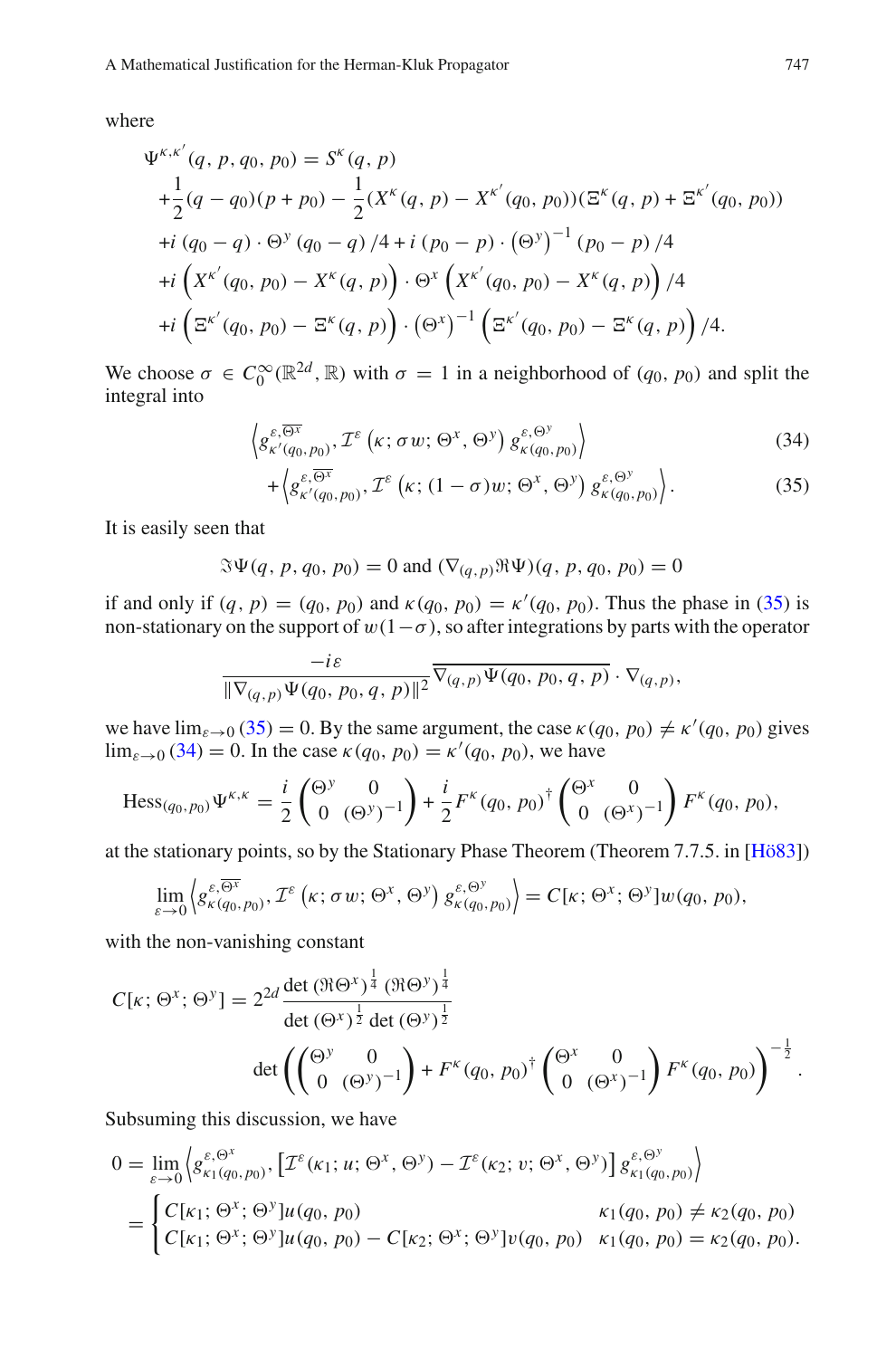In the case  $\kappa_1(q_0, p_0) \neq \kappa_2(q_0, p_0)$  we immediately get  $u(q_0, p_0) = 0$  and by symmetry  $v(q_0, p_0) = 0 = u(q_0, p_0)$ . In the case  $\kappa_1(q_0, p_0) = \kappa_2(q_0, p_0)$ , we either have  $u(q_0, p_0) = 0$  or  $u(q_0, p_0) \neq 0$ . In the first case, we immediately get  $v(q_0, p_0) =$  $0 = u(q_0, p_0)$ . In the second case *u* does not vanish in a neighbourhood of  $(q_0, p_0)$ . Hence  $\kappa_1 = \kappa_2$  in the same neighborhood, thus  $C[\kappa_1; \Theta^x; \Theta^y] = C[\kappa_2; \Theta^x; \Theta^y]$  and so  $u(q_0, p_0) = v(q_0, p_0)$ .

### <span id="page-23-0"></span>**A. Oscillatory Integrals**

We present the standard machinery of oscillatory integrals. For the definition of expressions like

$$
\frac{1}{(2\pi\varepsilon)^{(d+D)/2}} \int_{\mathbb{R}^d} \int_{\mathbb{R}^D} e^{\frac{i}{\varepsilon}\Phi(x,y,\theta)} a(x,y,\theta) \, d\theta \, dy,\tag{36}
$$

<span id="page-23-1"></span>with  $a(x, y, \theta) \in S[(d, d, D), (+\infty, -(d+1), +\infty)]$ , which have no sense as an ordinary Lesbegue-integral because of the lack of decay in  $\theta$ , two approaches can be taken. First, one can choose a function  $\sigma \in \mathcal{S}(\mathbb{R}^D)$  with  $\sigma(0) = 1$  and set

$$
(36) := \lim_{\lambda \to \infty} \frac{1}{(2\pi\varepsilon)^{(d+D)/2}} \int_{\mathbb{R}^d} \int_{\mathbb{R}^D} \sigma(\theta/\lambda) e^{\frac{i}{\varepsilon}\Phi(x,y,\theta)} a(x,y,\theta) \, d\theta \, dy.
$$

To show the independence of the function  $\sigma$  a second technique is needed. Under suitable conditions on the phase function, see e.g.  $[Ma02]$  $[Ma02]$  the operator

$$
L_{y} = \frac{1}{1 + |\nabla_{y} \Phi(x, y, \theta)|^{2}} \left[ 1 - i \varepsilon \nabla_{y} \overline{\Phi(x, y, \theta)} \cdot \nabla_{y} \right]
$$

provides decay in  $\theta$  by partial integrations, i.e.

$$
\left|\left(L_{y}^{\dagger}\right)^{k} u\right| \leq \frac{M_{k}}{\left(1+|\theta|^{2}\right)^{k/2}} \sum_{|\alpha| \leq k} |\partial_{y}^{\alpha} u|,
$$

where  $L_y^{\dagger}$  is the symmetric of  $L_y$  defined by  $\overline{\phantom{a}}$ 

$$
\int (L_y \varphi)(y) \psi(y) dy = \int \varphi(y) \left( L_y^{\dagger} \psi \right)(y) dy \quad \forall \varphi, \psi \in \mathcal{S}(\mathbb{R}^d).
$$
  
alternative definition is provided by  

$$
(36) = \frac{1}{(L_y \cos \theta)} \int \int e^{\frac{i}{\xi} \Phi(x, y, \theta)} \left( L_y^{\dagger} \right)^k a(x, y, \theta) d\theta dy.
$$

Hence an alternative definition is provided by

$$
(36) = \frac{1}{(2\pi\epsilon)^{(d+D)/2}} \int_{\mathbb{R}^d} \int_{\mathbb{R}^D} e^{\frac{i}{\epsilon}\Phi(x,y,\theta)} \left(L_y^{\dagger}\right)^k a(x,y,\theta) \,d\theta \,dy.
$$

For the special case of the phase function  $\Phi^k$ , the operator  $L_y$  reads

$$
L_{y} = \frac{1 - i\varepsilon (p + i\Theta^{y}(y - q)) \cdot \nabla_{y}}{1 + |p + i\Theta^{y}(y - q)|^{2}}
$$

and provides decay in the *p*-variable, compare [\[RoSw07\]](#page-25-0). Moreover, the amplitude *a* is given by

$$
a(x, y, q, p) = u(x, y, q, p)\varphi(y),
$$

which is of Schwartz-class with respect to *y*.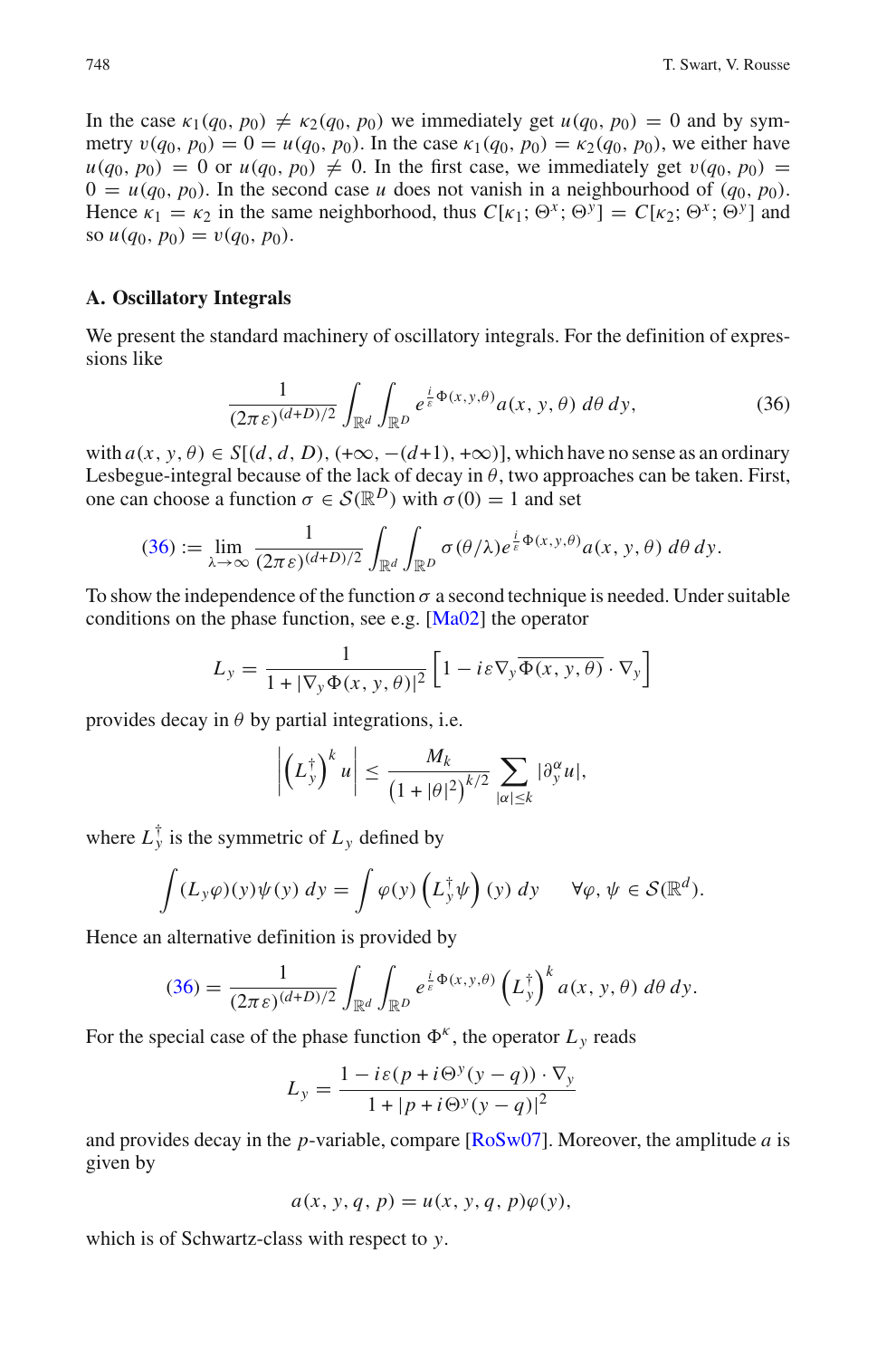### <span id="page-24-11"></span>**B. Gaussian Integrals with Non-Real Matrices**

We consider the convex cone *C* of complex symmetric matrices with positive definite real part. Every matrix of  $C$  is invertible with its spectrum included in the open half plane  $\{z|\Re z > 0\}$ . It follows from matrix theory (see [\[JoOkRe01\]](#page-25-13)) that each element of *C* admits an unique square root in *C*. Furthermore, the square root of *M* is given by the Dunford-Taylor integral (see [\[Ka66](#page-25-14)] I.§5.6)

$$
M^{1/2} = \frac{1}{2\pi i} \int_{\Gamma} z^{1/2} (M - z)^{-1} dz,
$$

where the integration path is a closed contour in the half-plane  $\{z | \Re z > 0\}$  making a turn around each eigenvalue in the positive direction and the value of  $z^{1/2}$  is chosen so that it is positive for real positive *z*. As a consequence, the square root  $M^{1/2}$  is an holomorphic function of *M*. If one considers the computation of the Gaussian integral

$$
\frac{1}{(2\pi\epsilon)^{d/2}}\int_{\mathbb{R}^d}e^{-\frac{M}{2\epsilon}x\cdot x}\,dx,
$$

it is well-known that its value is given by  $(\det M)^{1/2} = \det(M^{1/2})$  for positive definite real symmetric *M*. From the above discussion, it directly follows that this property extends to any matrix  $M \in \mathcal{C}$  (see Appendix A in [\[Fo89](#page-24-12)] or Sect. 3.4. in [\[Hö83\]](#page-25-12) for an alternative explanation).

*Acknowledgements.* The authors want to thank Caroline Lasser for many profitable discussions and valuable comments.

### **References**

<span id="page-24-12"></span><span id="page-24-10"></span><span id="page-24-9"></span><span id="page-24-8"></span><span id="page-24-7"></span><span id="page-24-6"></span><span id="page-24-5"></span><span id="page-24-4"></span><span id="page-24-3"></span><span id="page-24-2"></span><span id="page-24-1"></span><span id="page-24-0"></span>

| [BaGrPa99]   | Bambusi, D., Graffi, S., Paul, T.: Long time semiclassical approximation of quantum flows:<br>a proof of the Ehrenfest time. Asympt. Anal. $21$ , $149-160$ (1999)                                                                                                                                                                                                                         |
|--------------|--------------------------------------------------------------------------------------------------------------------------------------------------------------------------------------------------------------------------------------------------------------------------------------------------------------------------------------------------------------------------------------------|
| [BiRo03]     | de Bièvre, S., Robert, D.: Semi-classical propagation on $ \log \hbar $ -timescales. IMRN, 12.<br>667–696 (2003)                                                                                                                                                                                                                                                                           |
| [ $BiRo01$ ] | Bily, J.-M., Robert, D.: The semi-classical Van-Vleck formula. Application to the<br>Aharonov-Bohm effect, Graffi, S. ed., et al., In: Long time behaviour of classical and quan-<br><i>tum systems</i> , Proceedings of the Bologna APTEX international conference, Bologna, Italy,<br>September 13–17, 1999, Ser. Concr. Appl. Math., 1, Singapore: World Scientific, 2001.<br>pp.89-106 |
| [Bo03]       | Bony, J-M.: Evolution equations and microlocal analysis. In: <i>Hyperbolic problems and</i><br>related topics, Grad. Ser. Anal., Somerville, MA: International Press, 2003, pp.17–40                                                                                                                                                                                                       |
| [ $BoRoO2$ ] | Bouzouina, A., Robert, D.: Uniform semiclassical estimates for the propagation of quantum<br>observables. Duke Math. J. 111(2), 223-252 (2002)                                                                                                                                                                                                                                             |
| [Bu02]       | Butler, J.: Global h Fourier integral operators with complex-valued phase functions. Bull.<br>London Math. Soc. 34(4), 479–489 (2002)                                                                                                                                                                                                                                                      |
| [Co68]       | Cole, J.D.: Perturbation Methods in Applied Mathematics. Waltham, MA: Blaisdell Publish-<br>ing Co., 1968                                                                                                                                                                                                                                                                                  |
| [CoRo97]     | Combescure, M., Robert, D.: Semiclassical spreading of quantum wave packets and appli-<br>cations near unstable fixed points of the classical flow. Asympt. Anal. 14, 377–404 (1997)                                                                                                                                                                                                       |
| [Fo89]       | Folland, G.B.: <i>Harmonic Analysis in Phase Space</i> , Annals of Mathematics Studies 122.<br>Princeton, NJ: Princeton University Press, 1989                                                                                                                                                                                                                                             |
| [Fu79]       | Fujiwara, D.: A construction of the fundamental solution for the Schrödinger equation.<br>J. d'Analyses Math. 35, 41–96 (1979)                                                                                                                                                                                                                                                             |
| [Ha $85$ ]   | Hagedorn, G.: Semiclassical quantum mechanics I: The $\hbar \rightarrow 0$ limit for coherent states.<br>Commun. Math. Phys. 71, 77-93 (1980)                                                                                                                                                                                                                                              |
| [ $Ha98$ ]   | Hagedorn, G.: Raising and lowering operators for semiclassical wave packets. Ann.<br>Phys. $269(1)$ , 77-104 (1998)                                                                                                                                                                                                                                                                        |